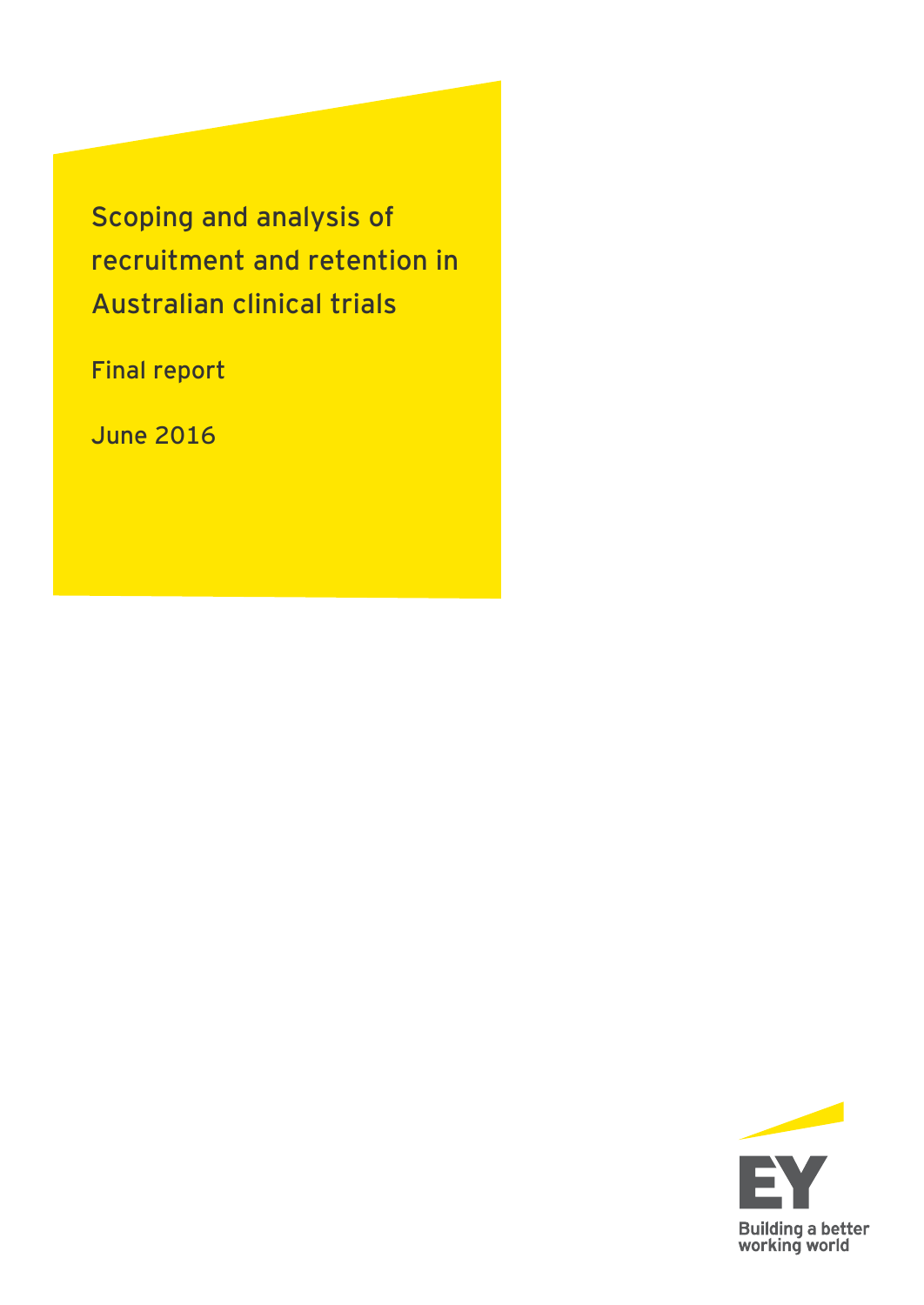# **Table of contents**

| 1.                                                                                                                                                 |
|----------------------------------------------------------------------------------------------------------------------------------------------------|
| Scoping and analysis of issues in recruitment and retention in Australian<br>1.1                                                                   |
| 1.2                                                                                                                                                |
| 1.3                                                                                                                                                |
| 1.3.1                                                                                                                                              |
|                                                                                                                                                    |
| Opportunities for further research and consultation  10<br>1.4                                                                                     |
| 1.5                                                                                                                                                |
| Recruitment and retention in Australian clinical trials  11<br>2.                                                                                  |
| Background to scoping and analysis of issues in recruitment and retention<br>2.1                                                                   |
| Recruitment and retention data for Australian clinical trials  12<br>2.2                                                                           |
| 2.3<br>Barriers and enablers to recruitment and retention in Australian clinical                                                                   |
| trials                                                                                                                                             |
|                                                                                                                                                    |
| 2.3.2                                                                                                                                              |
| 2.3.3                                                                                                                                              |
|                                                                                                                                                    |
|                                                                                                                                                    |
| 3.                                                                                                                                                 |
| 4.                                                                                                                                                 |
| 5.                                                                                                                                                 |
|                                                                                                                                                    |
| Appendix B. Initiatives that present opportunities for the CTJWG  43                                                                               |
| Appendix C. Enablers and barriers to clinical trial recruitment and retention<br>(findings from participants and general public consultations)  45 |
| Appendix D. Opportunities for improvements to recruitment and retention (findings                                                                  |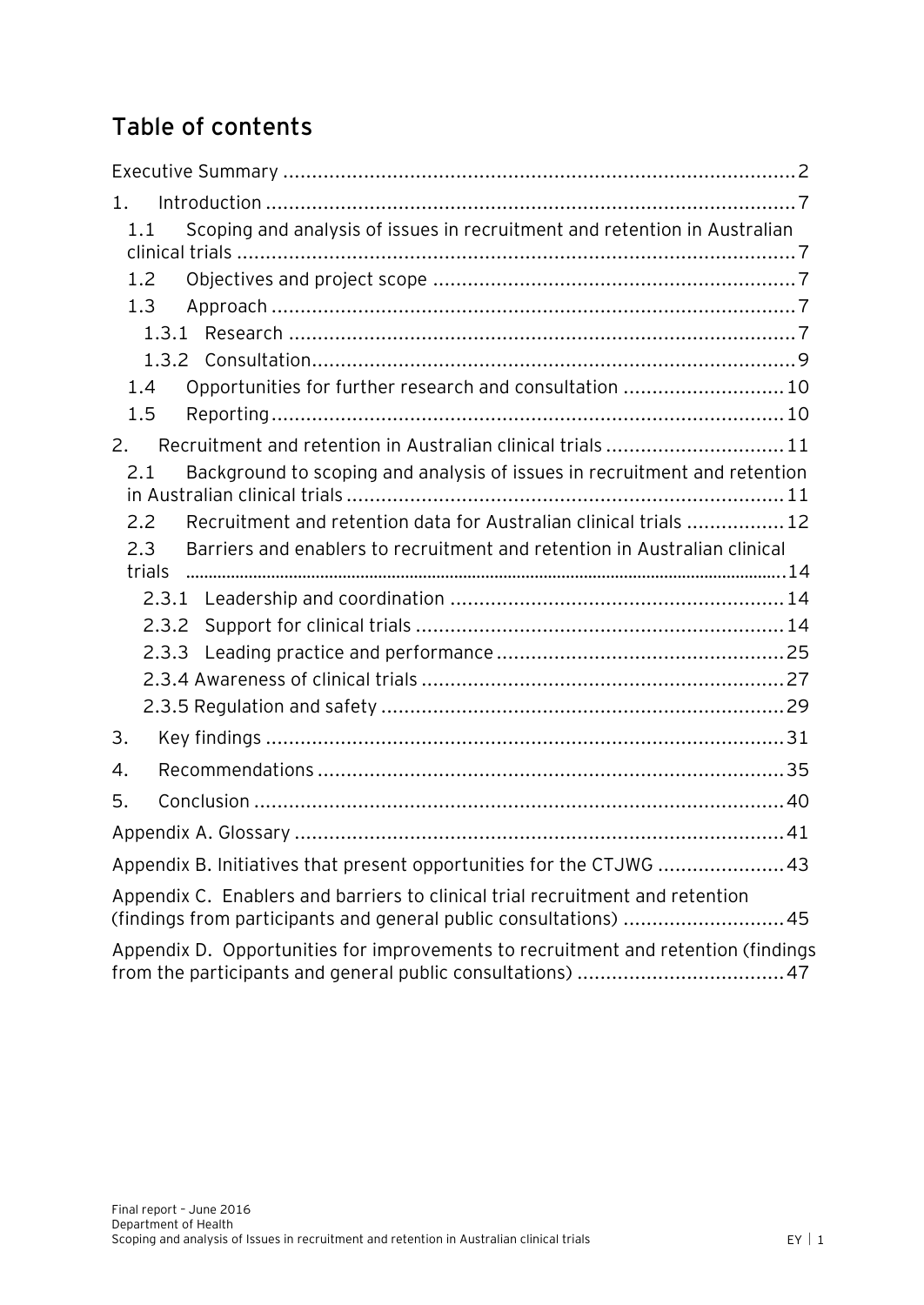## <span id="page-2-0"></span>**Executive Summary**

## **Background**

In 2015, the Australian Government Department of Health (the Department), commissioned EY on behalf of the Clinical Trials Jurisdictional Working Group (CTJWG) to undertake systematic scoping and analysis of issues in recruitment and retention in Australian clinical trials.

A key focus for the CTJWG is to better understand issues with recruitment and retention of participants in clinical trials, understand the barriers and provide recommendations to the Australian Health Ministers' Advisory Council (AHMAC), via the Hospitals Principal Committee (HPC), on how these can be best mitigated in order to support and progress the clinical trial industry in Australia.

Throughout this engagement, EY was required to undertake a national and international scan, including a literature review, to identify current initiatives underway in Australia; undertake a review of barriers and enablers through consultation with stakeholders, participants and the general public; and provide advice on where the CTJWG could most effectively direct effort to enhance clinical trial recruitment and accruals. This report is the culmination of that program of work as required in the agreed scope of services.

## **Approach**

EY's approach to the engagement was a multifaceted program of work, designed to ensure input from a variety of relevant sources. Running a clinical trial is a complex process, reliant on interactions between sponsors, regulatory agencies, suitably qualified investigational sites and most importantly, participants. EY sought input from each of these stakeholder groups in an effort to understand the barriers and identify potential solutions to recruitment and retention in Australian clinical trials.

In conducting research and analysis, EY provided the following work products and services:

- 1. Detailed project plan, outlining the key activities and deliverables.
- 2. Consultation plan, detailing EY's stakeholder engagement approach.
- 3. International and national scan of clinical trials markets and innovative approaches to recruitment and retention.
- 4. Literature review, to identify emerging issues and themes in relation to recruitment and retention in clinical trials.
- 5. Stakeholder consultation report, noting the key themes and findings from the consultations.
- 6. Patient and public consultation report, detailing key findings from interviews with patients who had participated, withdrawn or refused clinical trials, as well as the general public.
- 7. Draft and final report, providing a detailed synthesis and analysis of the findings from research, consultation and analysis as above.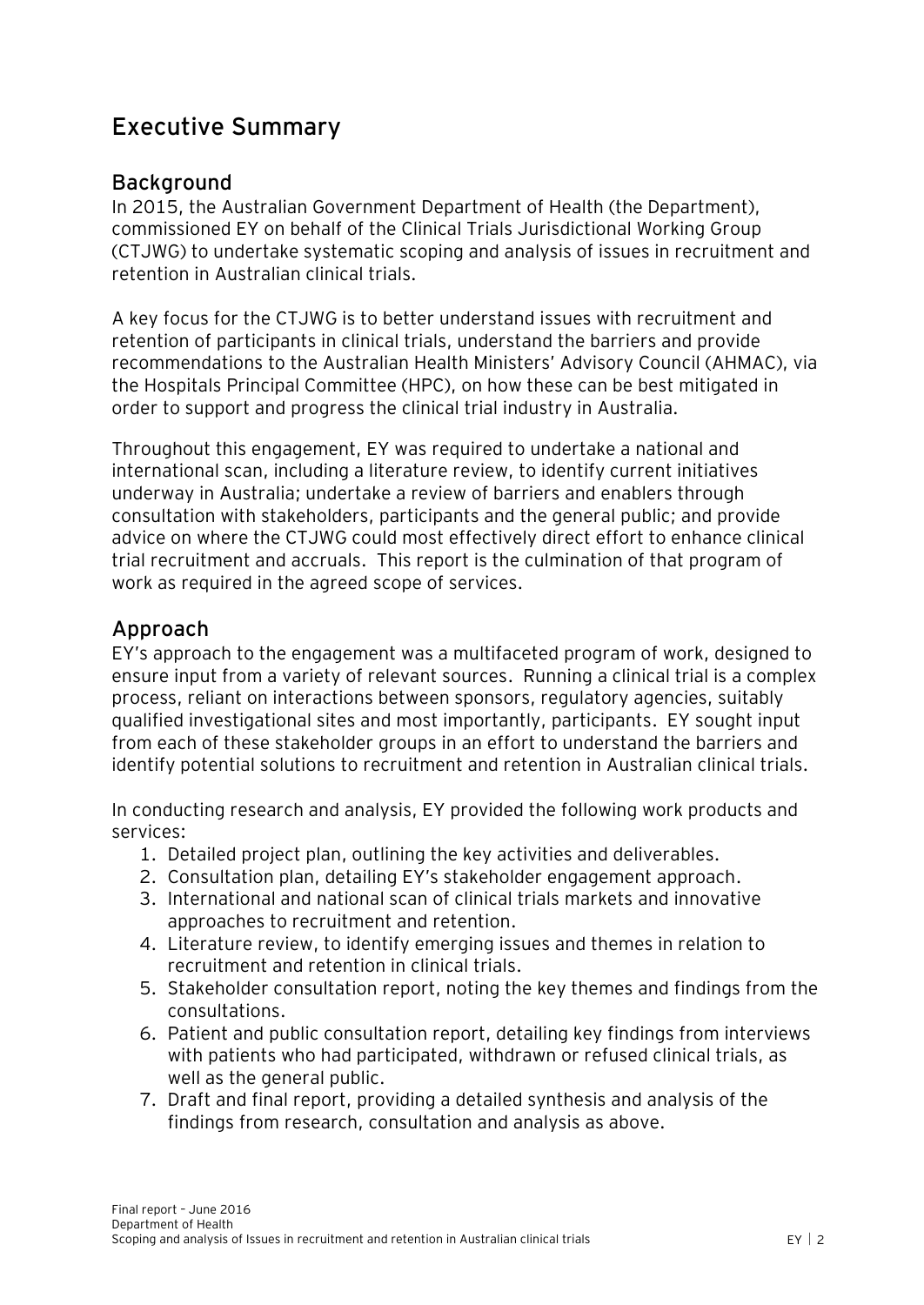## **Recruitment and retention in Australian clinical trials**

Clinical trials form an important component of the Australian health care system. The Australian Government invests heavily into medical research<sup>1</sup> with a further AUD\$1b annually invested by pharmaceutical companies into research and development.<sup>2</sup>

Australia has a good track record in relation to the safety and quality of clinical trials, both commercially-sponsored and investigator-led. Successive governments at the national, state and territory levels have joined with industry and stakeholders to improve the clinical trials environment and attract clinical trials from both a public health and an economic perspective. There is a need to promote the value of clinical trials, to consumers, clinicians and Local Hospital Networks (LHNs), focused on quality health outcomes and economic value gained from clinical trials.

Limited research and data is available on clinical trial participation nationally, with the exception of oncology trials, and there is currently no central coordination point for the collection of clinical trials data, including recruitment and retention rates. In 2011, the Clinical Trials Action Group (CTAG) reported that 18,600 people were enrolled in 1,265 trials conducted in 2009. A 2014 survey conducted by Clinical Trials Connect (CTC) assessed the recruitment success for a range of clinical trials in Australia. The survey identified that 20% of trials met their recruitment deadline and the majority of respondents met their targets 50-79% of the time. Research and consultation also revealed limitations on data in relation to retention, with exact rates generally unpredictable. Additionally, Medicines Australia reported an overall decline in the number of newly initiated pharmaceutical industry-sponsored clinical trials from 885 in 2007 to 681 in 2013.

These trends in trial numbers present challenges to Australia's clinical trials sector, with deeper understanding required in relation to the barriers and enablers to recruitment and retention in clinical trials. Further, there is limited research available into the success of specific recruitment and retention measures in clinical trials, which was frequently noted as a research gap within the current literature.

## **Key findings and recommendations**

Research and consultation identified key themes relating to issues in recruitment and retention in clinical trials including:

- Leadership and coordination;
- Networks, registries and digital health;
- Leading practice and performance;
- Awareness; and

 $\overline{a}$ 

• Regulation and safety

<sup>1</sup> Australian Trade Commission (Austrade) May 2015, *Clinical Trials Capability Report*, Australian Trade Commission.

<sup>2</sup> Medicines Australia 2011, *Keeping clinical trials in Australia – why action is needed now*, Occasional Paper Series 3.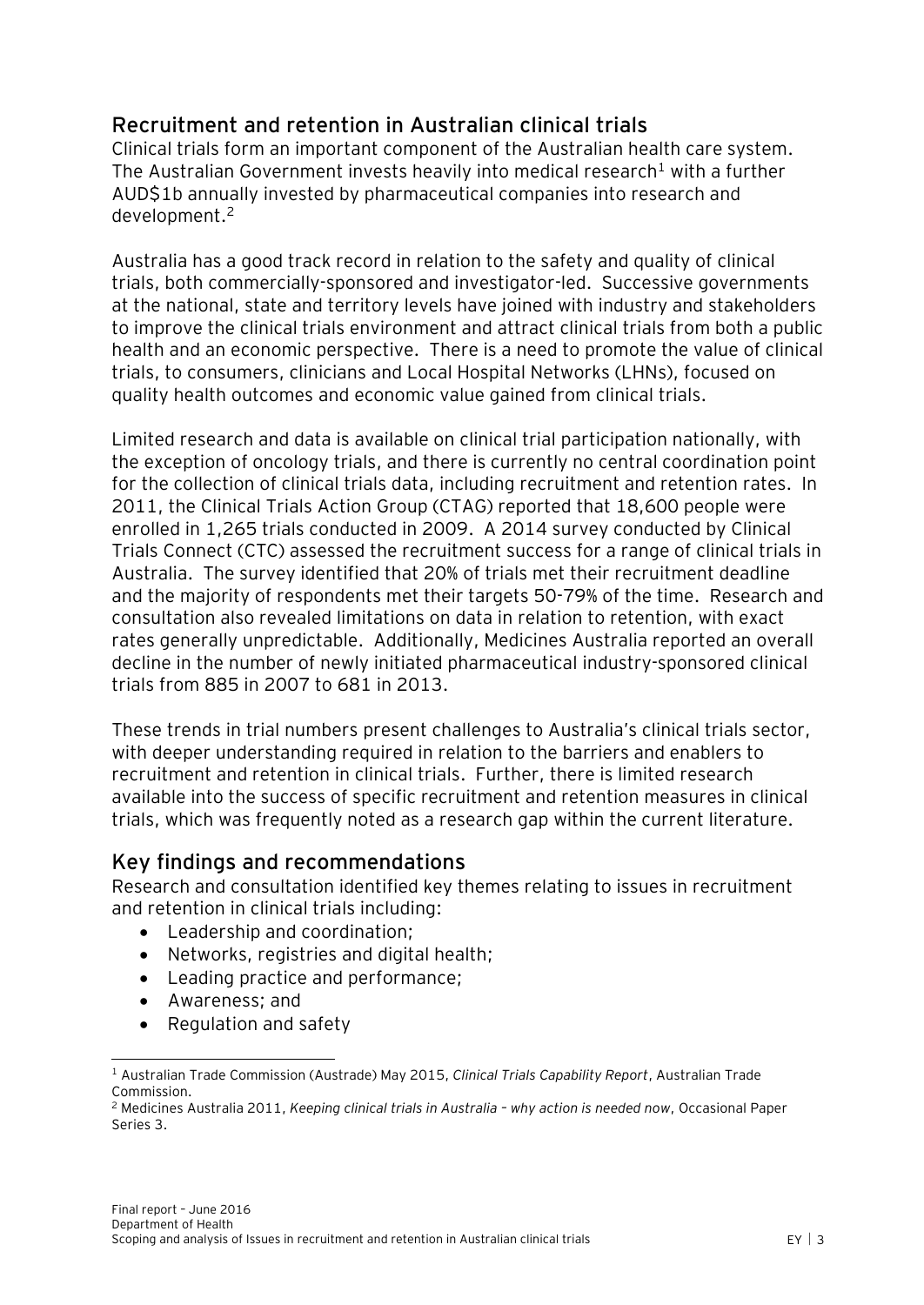The terms of engagement for this project required EY to provide its opinion regarding possible solutions to clinical trials recruitment and retention issues in Australia. Accordingly, the recommendations below reflect EY's advice on a proposed way forward, and present possible solutions and feasible opportunities to be considered by the CTJWG, in addressing barriers and enablers to clinical trial recruitment and retention in Australia.

## **Recommendations**

## **Leadership and coordination**

**Recommendation 1**: The CTJWG/AHMAC to clarify leadership roles at the national, state and territory level to provide oversight and coordination of clinical trials initiatives to maximise the realisation of benefits of participation in clinical trials for health consumers and clinicians. This should involve the enhancement of existing national clinical trials roles and/or the establishment of dedicated structures at national and individual state and territory levels to improve clinical trial coordination across Australia.

**Recommendation 2:** The CTJWG, on behalf of the nine jurisdictions, to recommend to the Independent Hospital Pricing Authority (IHPA) to introduce activity based funding to hospitals for public hospital clinical trial activity utilising trial completion as an output measure. This would further encourage and embed research KPIs within the hospital setting and link specific funding to research activity.

## **Support for clinical trials**

**Recommendation 3:** Over the short term, the CTJWG, the Australian Government Department of Health, the NHMRC, and Australian Clinical Trials Alliance, to formalise the structure, roles and support for clinical trials research networks, ensuring that they reflect national, consumer and community priorities for research. This will include promotion and encouragement of:

- Health consumer involvement in networks, via the Consumers Health Forum (CHF) and other patient advocacy groups, in the development of national research questions and involvement in appropriate clinical research networks;
- Access to Medical Research Future Fund (MRFF) or other sources of funding for support for clinical trials networks including resources for secretariat, data management and trial coordination;
- Research networks to utilise existing and future patient registries to encourage clinical trial participation, leveraging the opportunity to improve recruitment and retention through coordinated use of clinical quality registries to identify potential participants; and
- Involvement of primary care focused networks in design and conduct of research, recognising that recruitment of participants from primary care settings will need to involve primary care research networks.

**Recommendation 4:** The CTJWG to provide input regarding required enhancements to the Australian New Zealand Clinical Trials Registry (ANZCTR) to improve its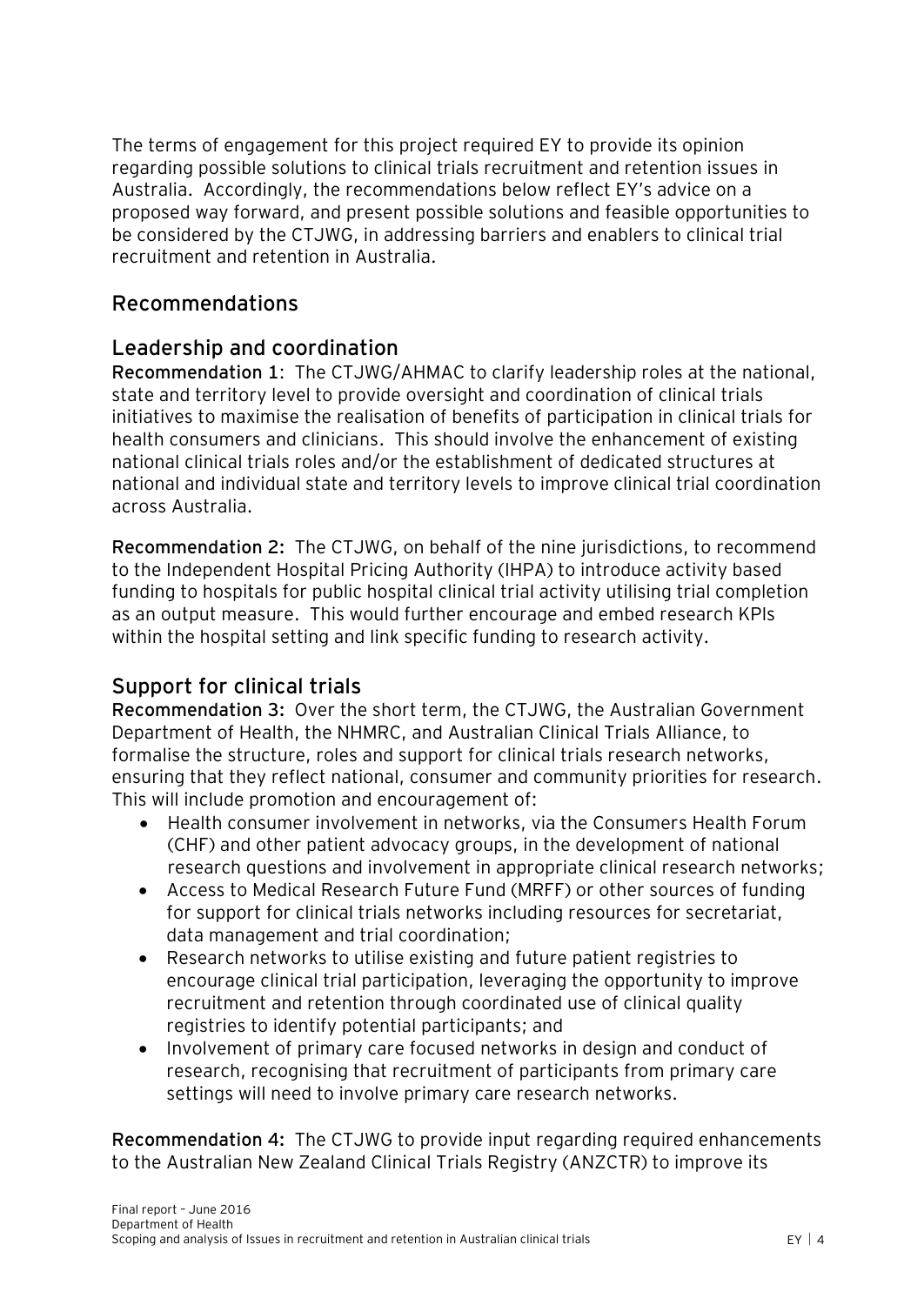relevance for participants and researchers and ensure it is regularly updated, noting the current limitations in ANZCTR's scope and functional capabilities. This could include advice on consolidation of ANZCTR and AustralianClinicalTrials.gov.au and a strategic framework on how these registries continue to work simultaneously.

**Recommendation 5:** Over the short term, the Australian Government Department of Health and the Australian Digital Health Agency to build the capability of the My Health Record to facilitate clinical trial recruitment and retention. Furthermore, the state and territory health departments, and governing bodies of private sector health organisations, should ensure that Electronic Medical Records implemented in the public and private hospital and health service systems to facilitate the recruitment and retention of participants in clinical trials.

**Recommendation 6:** Over the medium term, jurisdictions to address sensitivities of secondary use of data and work with industry and sponsors to pursue opportunities to utilise existing data linkage regimes, through a central agency/ies, to identify prospective trial participants.

**Recommendation 7:** The CTJWG to work with jurisdictions to progress ongoing and long-term roles for research nurses, support the inclusion of clinical research into job descriptions for clinicians, and embed the need for ongoing site training and mentorship in running clinical trials.

**Recommendation 8:** The CTJWG to consider opportunities to build on existing innovations and initiatives as outlined in Appendix B. Initiatives that present opportunities for the CTJWG.

**Recommendation 9:** The CTJWG, the NHMRC and research entities to focus on clinical trial recruitment and retention strategies in special groups such as culturally and linguistically diverse (CALD) communities, youth, Indigenous Australians, rural and remote communities, and people with a mental illness. Focused strategies to also be developed for cognitively impaired potential trial participants, supported by advice to jurisdictions on guardianship legislation as an enabler of recruitment.

### **Leading practice and performance**

**Recommendation 10:** Over the short term, the CTJWG to work with the NHMRC and the Australian Government Department of Health to devise an online leading practice guide to the successful design, management, administration and conduct of clinical trials starting with the creation of a culture that embeds clinical trials within leading practice clinical care and reflecting the primary consideration of safety for clinical trial participants. This resource should be continuously reviewed and updated, and could include a set of tools for practical implementation.

**Recommendation 11:** The NHMRC to devise guidelines for the consistent use of financial incentives for trial participants, to appropriately recognise the time commitment, rather than solely expenses incurred, of participants in clinical trials.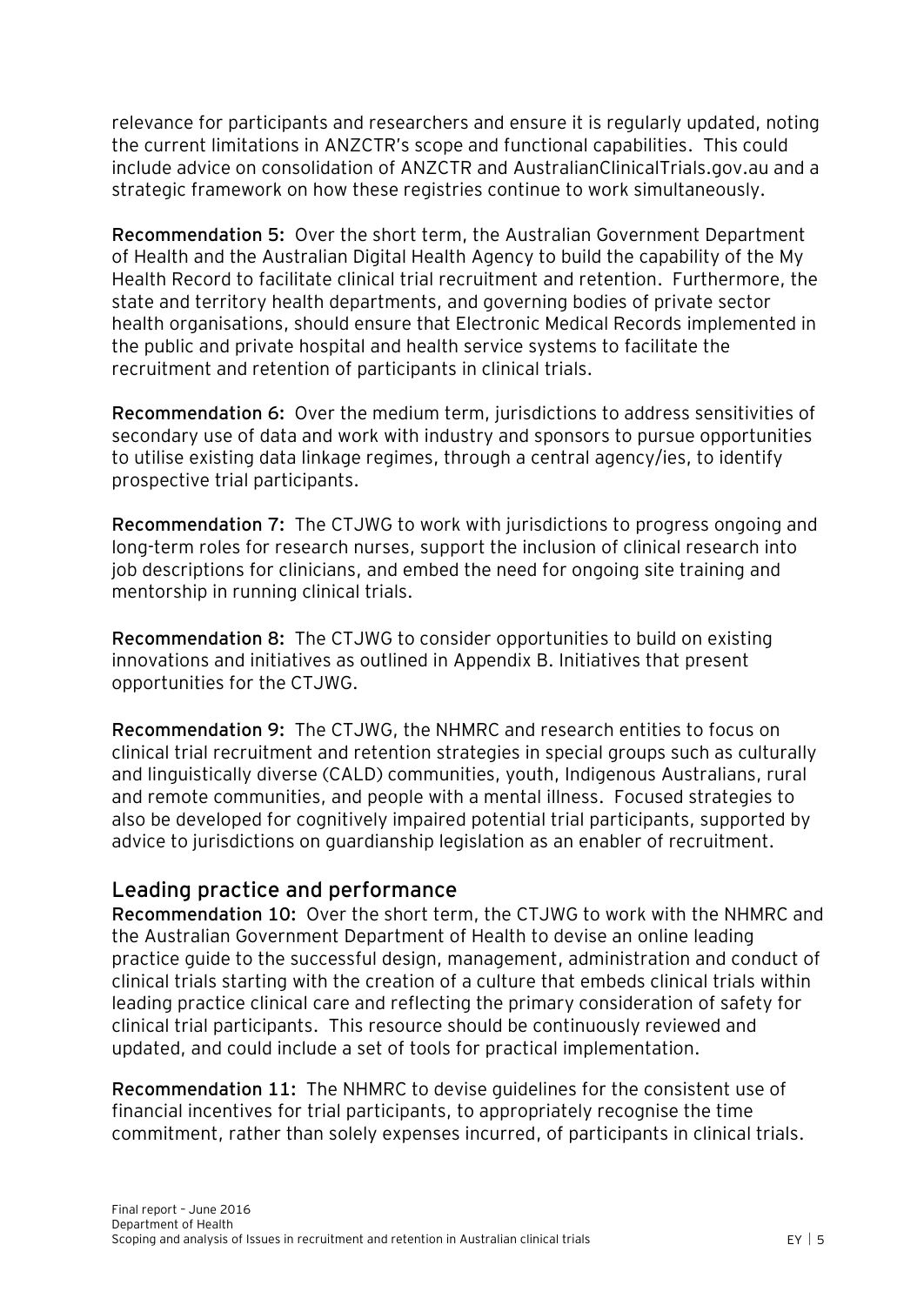**Recommendation 12:** The CTJWG, in consultation with clinical trial sponsors, to continue to expand on national clinical trials metrics to support continuous improvement in clinical trial recruitment efforts, and consider the merit of future annual publication at LHN and individual research entity level.

## **Awareness**

**Recommendation 13:** The CTJWG to work with the NHMRC and other relevant stakeholders and advocacy groups to define the value proposition for clinical trials, and design and implement strategies to raise awareness of the role and value of clinical trials amongst the general public, health care practitioners (including primary care clinicians), Local Hospital Networks (LHNs), and the philanthropic community, including promotion of a more distinct profile for the AustralianClinicalTrials.gov.au website.

## **Regulation and safety**

#### **Recommendation 14:** The CTJWG to;

- reaffirm the primacy of safety in clinical trials across the sector; and
- consult organisations that conduct commercially-initiated and investigatorinitiated clinical trials over impediments to recruitment that are derived from Food and Drug Administration (FDA), European Medicines Agency (EMA) or other requirements and to seek resolution with the relevant foreign authority through the Therapeutic Goods Administration (TGA).

### **Conclusion**

This report provides synthesis of findings, proposed solutions and future approaches for the CTJWG based on extensive research and consultation undertaken throughout this project.

Improving recruitment and retention will require leadership and coordination of clinical trials across jurisdictions, supported by inclusive clinical trials networks, committed research staff and adequate systems, including registries and EHRs. Further, leading practice design, conduct and management of clinical trials, including recruitment and retention, should be driven by community priorities and underpinned by transparent performance reporting.

Research and consultation has identified that there is no single strategy that will improve recruitment and retention in Australian clinical trials. Rather, recruitment and retention must be considered together with the systemic, structural and cultural factors shaping the Australian clinical trials environment at the national, jurisdictional and institutional level.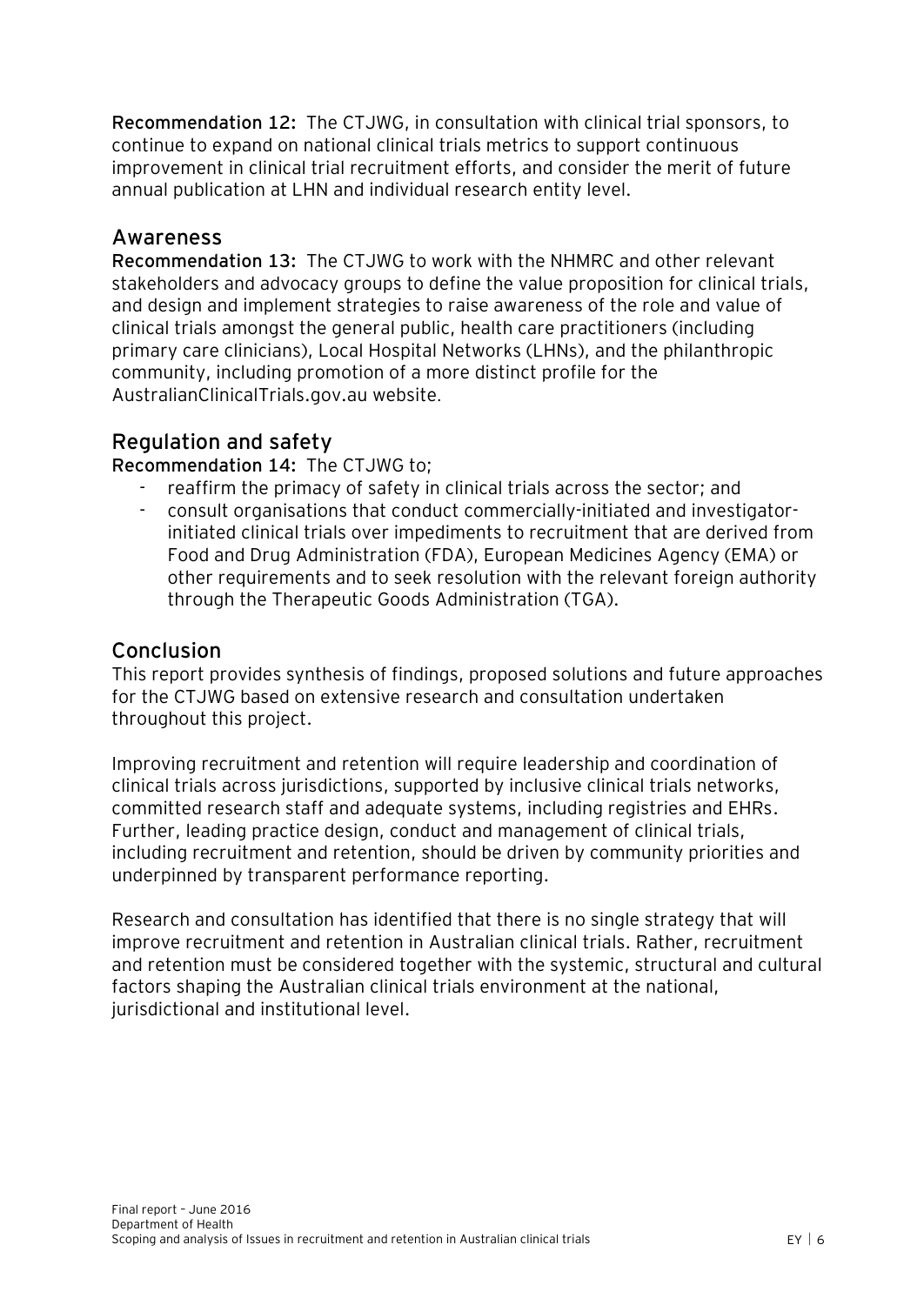## <span id="page-7-0"></span>**1. Introduction**

## <span id="page-7-1"></span>**1.1 Scoping and analysis of issues in recruitment and retention in Australian clinical trials**

In November 2015, EY was engaged by the Australian Government Department of Health (the Department), on behalf of the Clinical Trials Jurisdictional Working Group (CTJWG), to undertake scoping and analysis of issues and solutions in recruitment and retention in Australian clinical trials. The purpose of the engagement was to identify feasible opportunities and strategies for the CTJWG to enhance clinical trial recruitment and accruals, or retention, in Australia.

Within this report, EY has outlined key findings from research and consultation, and opportunities for the CTJWG to enhance clinical trial recruitment and retention in Australia, within the scope of the *Official Work Order* and the *CTJWG Terms of Reference*.

## **1.2 Objectives and project scope**

<span id="page-7-2"></span>The objective of this engagement was for EY to identify feasible opportunities and strategies for the CTJWG to enhance clinical trial recruitment and accruals in Australia. Consideration of practical approaches for the CTJWG were to include, but not be limited to, consideration of the following topics:

- Enhancing understanding of benefits of clinical trials amongst clinicians and consumers in order to increase clinical trial recruitment and participation;
- Better use of information technology platforms and innovative approaches for improving recruitment and accruals;
- Strategies for management of slow-recruiting trials;
- The status of development and utility of My Health Record, digital health and other electronic health record systems to link to recruitment initiatives; and
- Implementation of strategies regarding new approaches for consent and privacy to promote a culture of trust and improve clinical trial recruitment and participation.

## **1.3 Approach**

<span id="page-7-3"></span>EY's scoping and analysis of issues in recruitment and retention in Australian clinical trials comprised an extensive research and consultation process, including a national and international scan, literature review, stakeholder workshops, and participant and public interviews.

#### **1.3.1 Research**

<span id="page-7-4"></span>EY undertook extensive research to understand the barriers and enablers of recruitment and retention in Australian clinical trials and to gather an evidence base for recommendations to the CTJWG. The national and international scan, and literature review, identified a number of key themes that were then tested throughout stakeholder consultation.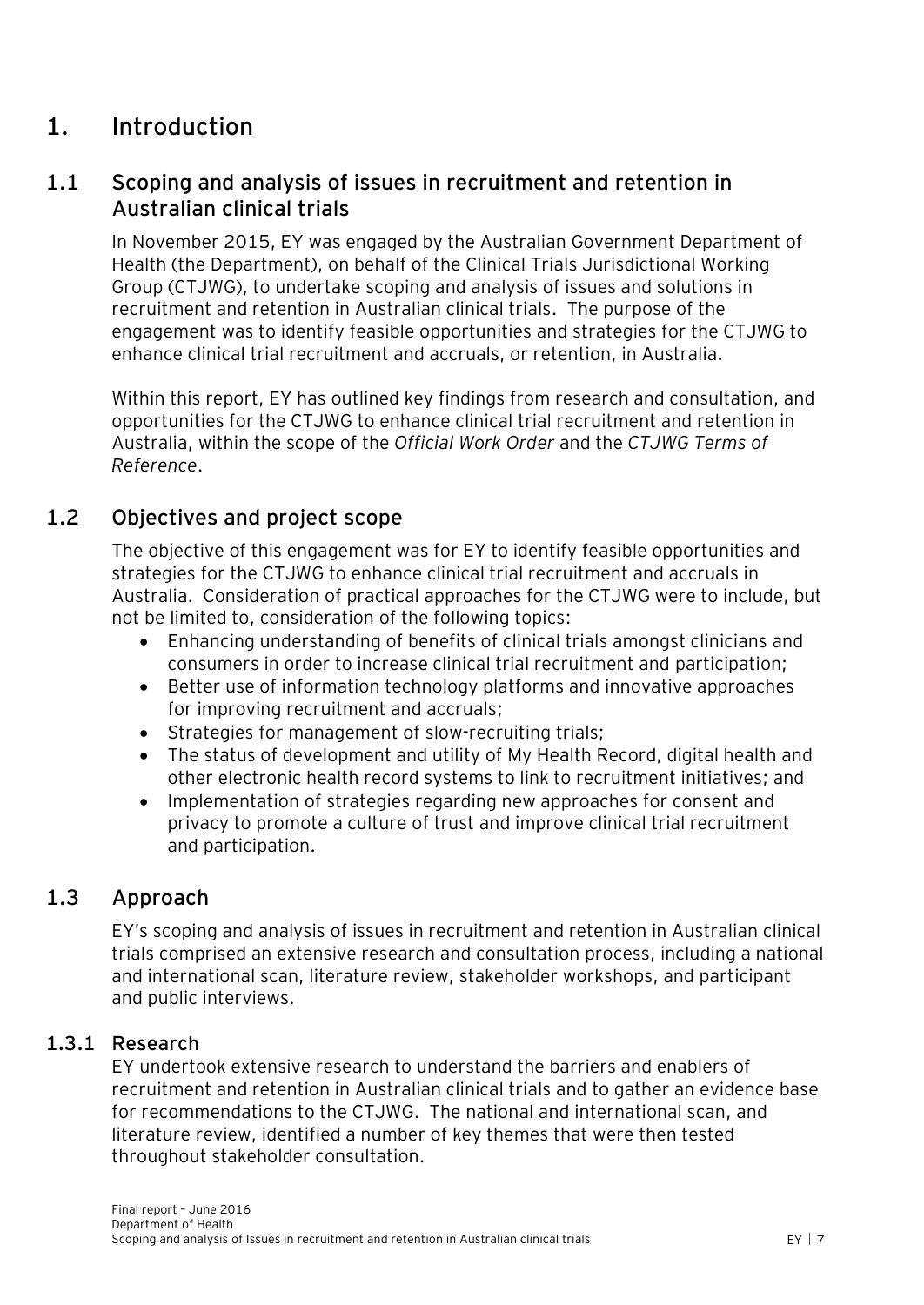#### **National and international scan**

EY engaged internally with global subject matter resources (SMRs), from the USA, UK, Europe and Singapore, and undertook a desktop scan of national and international initiatives focused on recruitment and retention in clinical trials. The scan identified a number of solutions to recruitment and retention in clinical trials, related to study design and patient selection, engagement with consumers and clinicians, networks and partnerships, and use of technology and social media.

#### **Literature review**

EY undertook a broad search of current and relevant literature on recruitment and retention in clinical trials, including barriers to participation and strategies to increase participation. The literature search included Australian and international peer-reviewed literature, government reports, web based information and information provided by EY's global SMRs.

The literature demonstrates a number of issues for trial participation at the individual level including perceived inconvenience, concern over receiving a placebo or not receiving the best treatment, and the lack of awareness of clinical trials within the community. The review found that relationships between participants and health care professionals, including general practitioners (GPs), was a key factor in clinical trial participation.

A number of barriers to recruitment and retention were identified in relation to the design and conduct of clinical trials, including a lack of trial-dedicated site staff, and the inability to predict and identify suitable participants through effective measures such as registries or electronic health records (EHRs). The literature found that poor communication by the recruiting clinician, and a lack of awareness or willingness to refer participants to clinical trials, also impacted the success of recruitment to and retention in clinical trials.

The literature review found that there was no one strategy for successful recruitment and retention, rather numerous activities and solutions were identified that focused on the barriers that impact an individual's willingness to participate, and barriers that restrict the site's ability to recruit and retain participants effectively, including:

- Employing dedicated research staff at the sites able to focus on trials and recruitment;
- Improving training for researchers in communication and consent processes and building trust with participants;
- Raising awareness of clinical research with health care professionals and patients prior to trials commencing, emphasising that research is the norm rather than the exception, and promoting the benefits to consumers and clinical trial participants;
- Engaging early with consumer advocates to help design trials and reduce potential barriers for participants;
- Using networks to link researchers with each other and participants;
- Using registries to identify potential participants with particular diseases;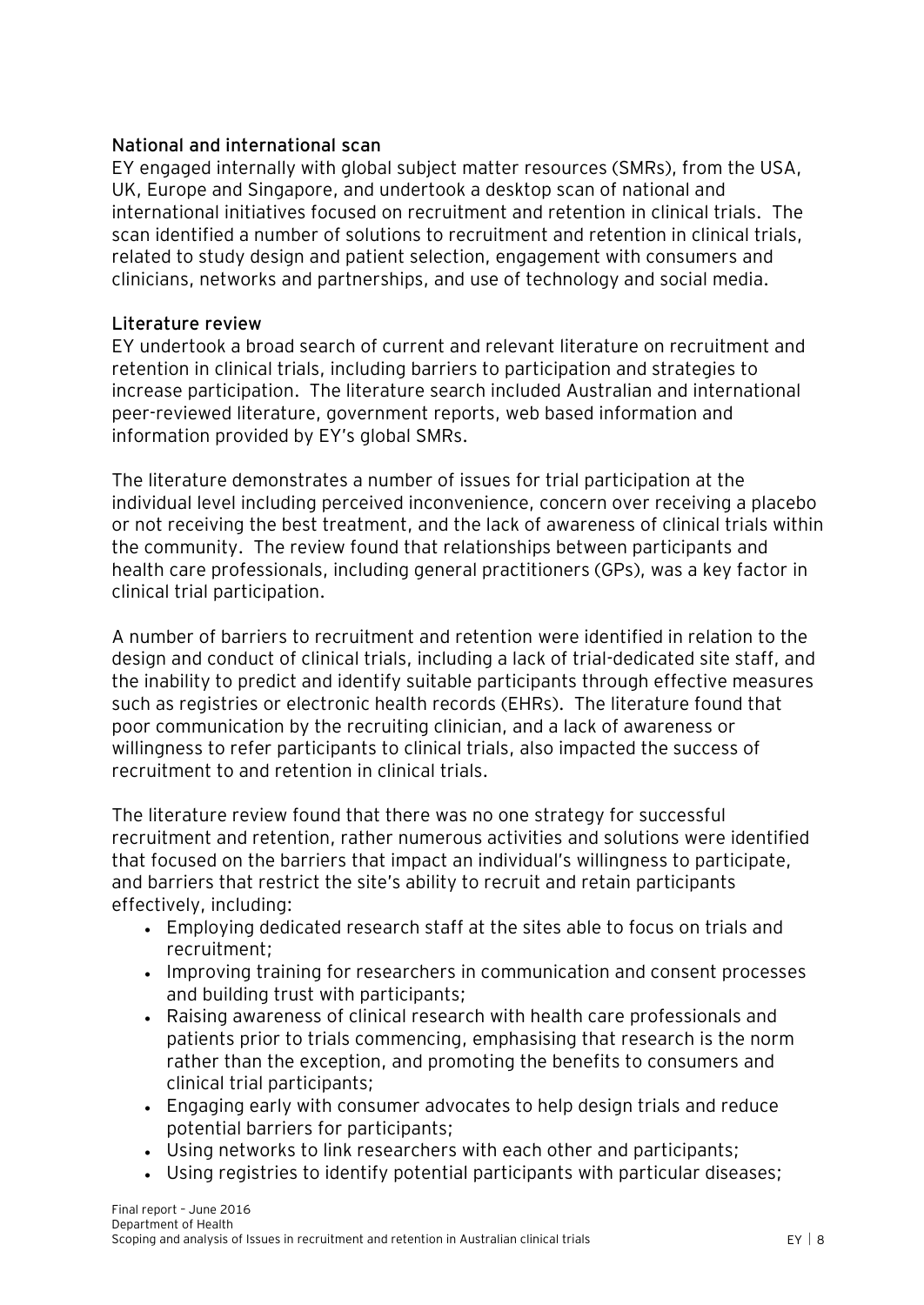- Supporting researchers in better trial design to limit unnecessary impacts on participants' time and convenience;
- Planning early for the trial including assisting sites in understanding their true potential population, development of recruitment plans and contingency plans;
- Continually improving the consent form and information giving process to meet the needs of participants – consider approaches such as Question Prompt Lists (QPLs);
- Increasing use of social media platforms for recruitment and retention; and
- Increasing use of digital infrastructure to allow staff to focus on recruitment and retention of participants.

## **1.3.2 Consultation**

#### <span id="page-9-0"></span>**Stakeholder consultation**

Over 150 stakeholders were consulted in workshops and consultations including government, investigators, ethics committees, contract research organisations (CROs), clinicians, consumer groups and pharmaceutical companies, to provide insight to the clinical trials environment, issues in recruitment and retention in Australian clinical trials and potential solutions and innovative approaches for consideration by the CTJWG.

Workshops were held across four jurisdictions: WA, Vic, NSW, and QLD, with an additional teleconference held with delegates in SA. Stakeholders were identified by EY, the Department and representatives from the CTJWG. Invited stakeholders unable to attend a scheduled workshop were provided with the opportunity contribute via teleconference. EY undertook additional consultation with identified stakeholders following the workshops.

Workshops were delivered as structured conversations based on the initial findings from the literature and international scan. Attendees were encouraged to provide their insights into the key success factors in trials, the barriers they face and examples of leading practice that they were aware of or had participated in.

#### **Patient and public consultation**

Consultations with participants and the general public were conducted by EY Sweeney to understand the drivers and barriers of participation in clinical trials through an exploration of perceptions of, and experiences with, clinical trials.

EY Sweeney used a qualitative research approach to the collection of primary data for this research. Although the original target was to complete 30 interviews, a total of 33 in-depth interviews were conducted with the following two audiences:

- Patients, or clinical trial participants, defined as people who are currently or have completed a trial within the last 12 months (including those who have withdrawn from participating) and those who declined to take part in a trial  $(n=16)$ ; and
- Members of the public, or community members, defined as people who have not previously participated in a clinical trial (n=17). Two additional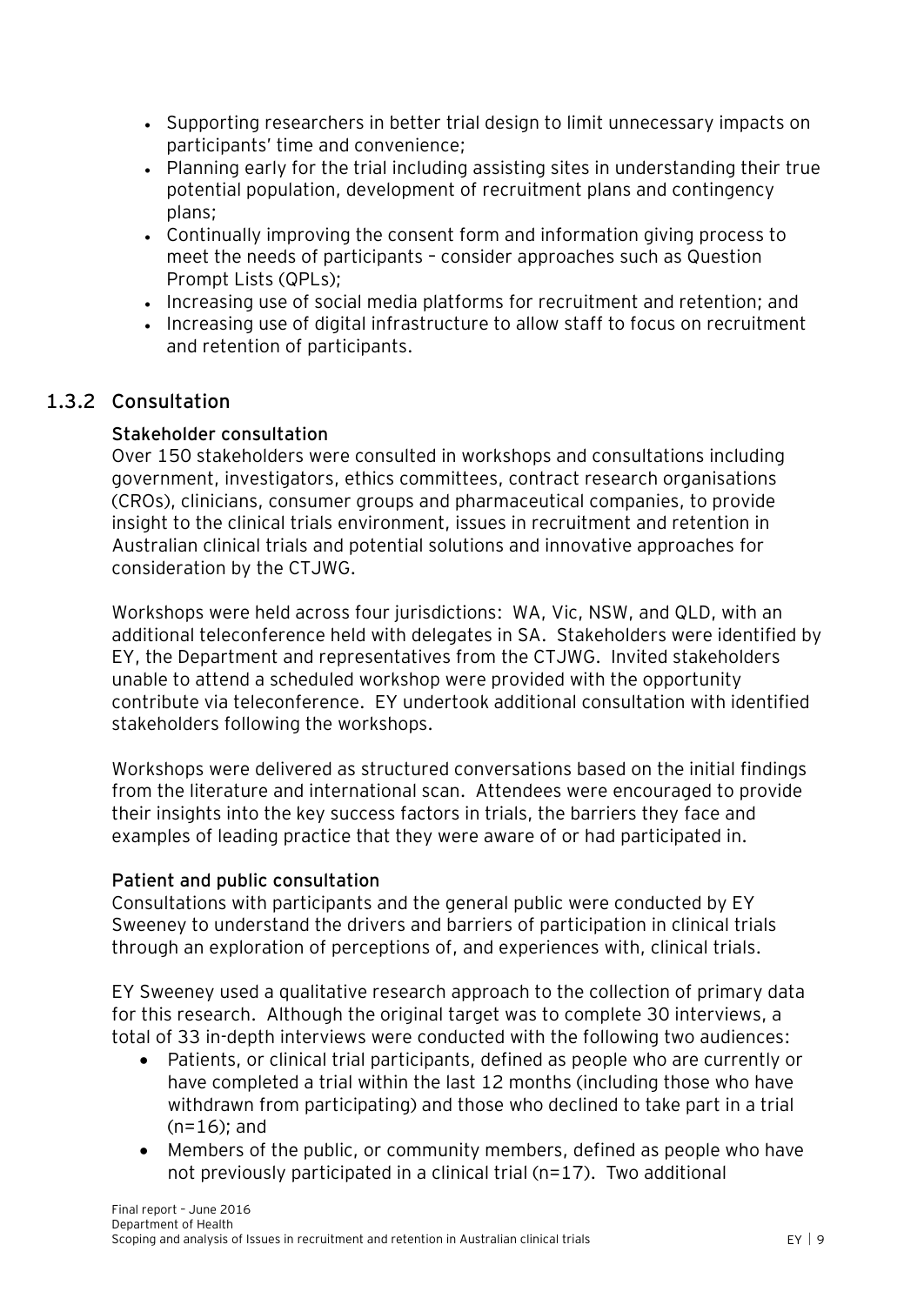community members were recruited to replace two interviewees who had participated in a clinical trial.

Ethics approval was required to interview clinical trial participants, and an application to the Alfred Hospital Research Ethics Committee was approved, with the generous support of research staff from the Alfred Hospital's Medical Oncology Unit. EY wishes to acknowledge the significant contributions of Dr Andrew Haydon and Ms Nikki Cross from the Alfred Hospital in recruitment of subjects for interview.

## **1.4 Opportunities for further research and consultation**

<span id="page-10-0"></span>A number of key opportunities were identified from the literature for additional research to further understand issues in recruitment and retention in Australian clinical trials. Specific participation and retention rates remain unclear for the majority of trials, notwithstanding data found specific to oncology trials. Confirming this data is not only important as a benchmark, it will assist stakeholders, including government and sponsor companies, identify how initiatives are progressing. Literature also indicates that few research projects focused on testing specific measures to recruitment and retention. This was frequently noted as a research gap within the current literature.

EY notes that further consultation could be undertaken to consider the role of the Medical Technologies and Pharmaceuticals Growth Centre, the Department of Industry, Innovation and Science (DIIS) and Therapeutic Innovations Australia, to engage with the CTJWG to implement the proposed solutions and align future approaches for recruitment and retention outlined in this report.

## **1.5 Reporting**

<span id="page-10-1"></span>Following research and consultation, the following reports were provided to the Department:

- Literature review:
- National and international scan;
- Stakeholder consultation report; and
- Patient and public consultation report, including a number of case studies highlighting the issues and experiences recalled by participants and community members.

These reports form the evidence base from which the key findings and opportunities for the CTJWG have been identified and tested within this final report.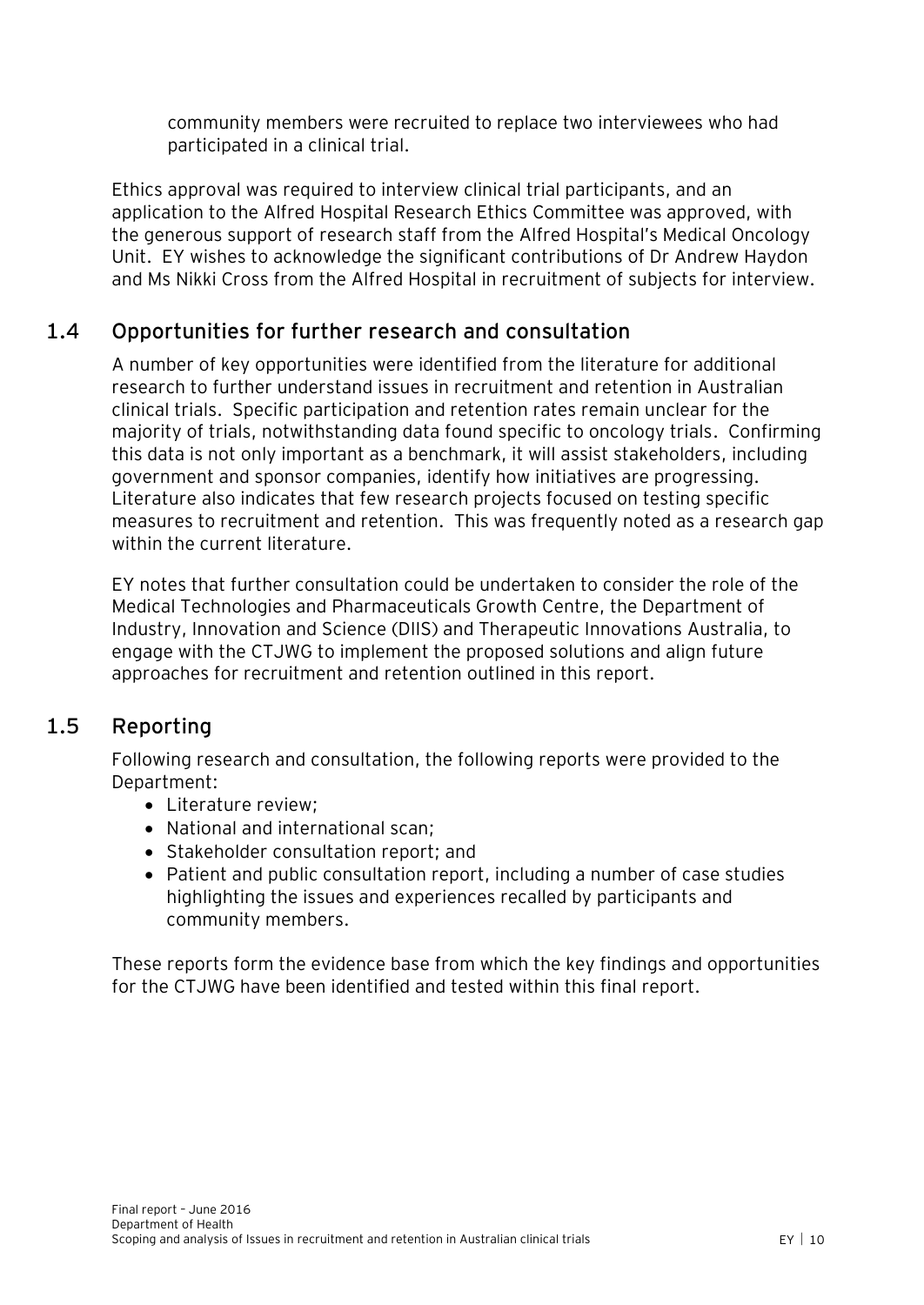## **2. Recruitment and retention in Australian clinical trials**

<span id="page-11-0"></span>Research and consultation highlighted that recruitment and retention could not be considered in isolation of the systemic, structural and cultural factors shaping the Australian clinical trials environment at the national, jurisdictional and institutional level. This section provides background to the clinical trials environment in Australia, and outlines the barriers and enablers to recruitment and retention in clinical trials.

## <span id="page-11-1"></span>**2.1 Background to scoping and analysis of issues in recruitment and retention in Australian clinical trials**

Australian governments and health institutions have been actively improving the environment and infrastructure required for conducting high quality clinical trials. The Australian Government invests heavily into medical research<sup>3</sup> with a further AUD\$1b annually invested by pharmaceutical companies into research and development.<sup>4</sup> Australia is widely considered to have world-class medical research and health care infrastructure.<sup>5</sup>

Australia has a good track record in relation to the safety and quality of clinical trials, both commercially-sponsored and investigator-led. Successive governments at the national, state and territory level have joined with industry and stakeholders to improve the clinical trials environment and attract clinical trials from both a public health and economic perspective. This includes National Mutual Acceptance (NMA), a national system for mutual acceptance of scientific and ethical review for multicentre trials conducted in public health services.

In 2009, the Clinical Trials Advisory Group (CTAG) was formed to identify and progress necessary reforms to secure Australia's competitiveness in the clinical trials sector. The 2011 CTAG report, *Clinically Competitive: Boosting the Business of Clinical Trials in Australia*, made 11 recommendations to reform clinical trials, which were endorsed by the Australian Government. Notable progress was made on these recommendations, with the McKeon Review building on this work.

Significant investments have been made in clinical trial reform. To further recommendations from the CTAG report, AUD\$9.9m was invested over five years (2012–2017) through the *Expediting Clinical Trial Reform in Australia* initiative which aims to reduce the complexity and cost of running clinical trials in Australia and support investment in the pharmaceutical industry. Activities under this measure included developing a comprehensive and searchable clinical trials

 $\overline{a}$ 

<sup>3</sup> Australian Trade Commission (Austrade) May 2015, *Clinical Trials Capability Report*, Australian Trade Commission.

<sup>4</sup> Medicines Australia 2011, *Keeping clinical trials in Australia – why action is needed now*, Occasional Paper Series 3.

<sup>5</sup> Medicines Australia 2011, *Keeping clinical trials in Australia – why action is needed now*, Occasional Paper Series 3.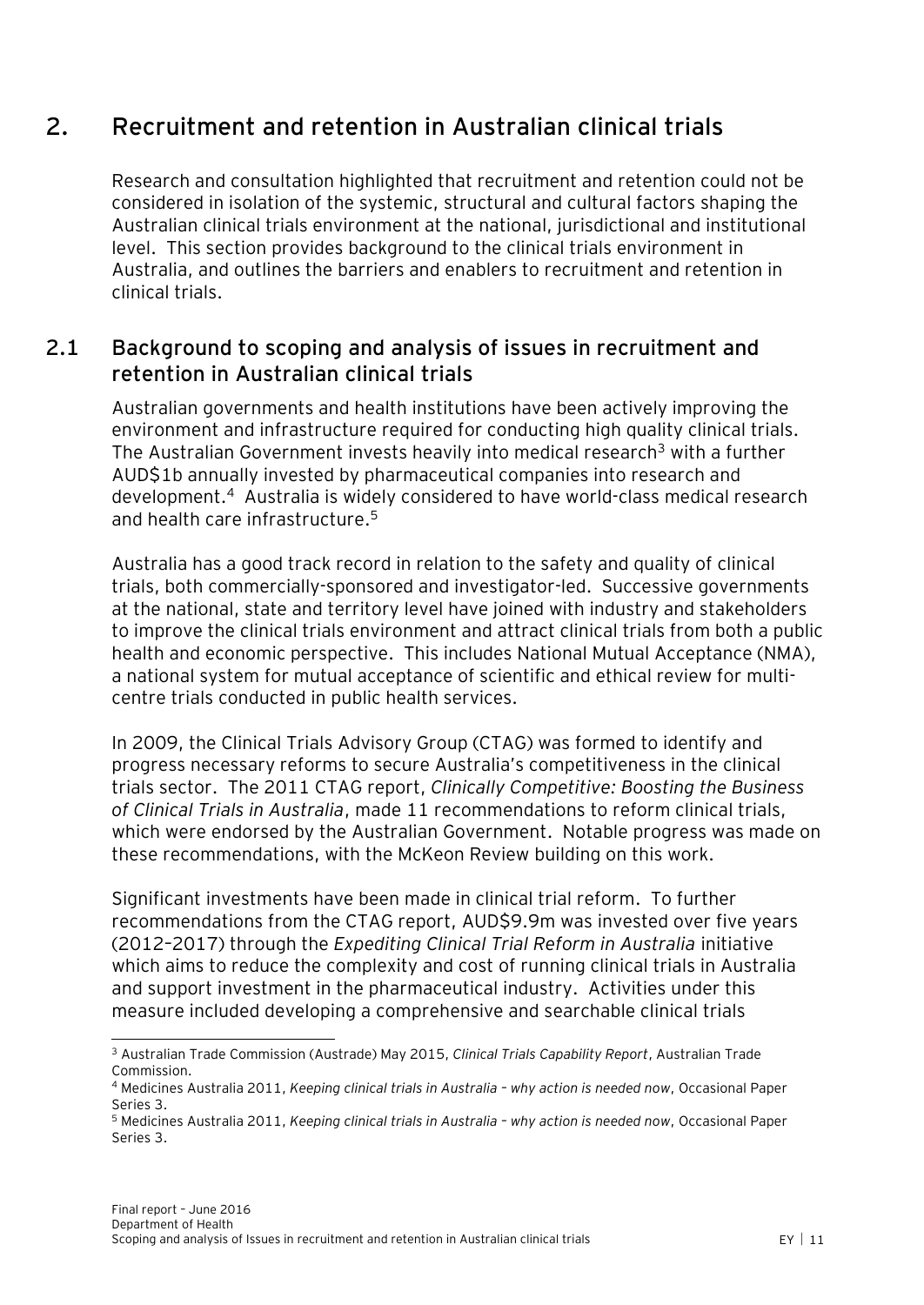interactive portal (AustralianClinicalTrials.gov.au), providing education and training to improve clinical trial conduct and timeliness, costing a list of standard clinical trial items and facilitating development of a nationally consistent approach to clinical trials via the NHMRC. Activities also included incorporating clinical research needs into the eHealth system however this was subsequently ceased and the activity did not progress. A further \$1.9m was then provided to the NHMRC over five years through the *Simplified and Consistent Health & Medical Research Budget Measure* to develop a nationally consistent approach to the ethical review of clinical trials.

The Clinical Trials Advisory Committee (CTAC) was established in 2014 to oversee and provide advice on implementation of Australian Government initiatives. CTAC is co-chaired by DIIS and the Department. Membership includes senior representatives from Australian Government and state and territory governments, industry, consumer organisations, and the clinical trial research community.

In recognition of the important role of jurisdictions and hospitals in progressing and implementing change, the time-limited CTJWG was established under the auspices of the Hospitals Principal Committee (HPC) in 2014. The purpose of the CTJWG is to identify and implement actions that will enable a consistent national approach to multi-jurisdictional clinical trials within Australia, with the intention of enhancing Australia's ability to attract national and international clinical trials. This work is being conducted in consultation with the NHMRC and CTAC to ensure effective coordination of activity and to minimise potential duplication.

The *CTJWG Implementation Plan* includes the following priority areas:

- Improving efficiency of recruitment and accruals (retention);
- Enhancing national consistency for ethics and governance ;
- Establishing a metrics system and promoting ICT interoperability; and
- Developing a strategy to position Australia as a preferred location to conduct clinical trials.

To improve efficiency of recruitment and retention, the CTJWG seeks to enhance its understanding of barriers and enablers to recruitment and retention in Australian clinical trials to explore innovative approaches and solutions.

## **2.2 Recruitment and retention data for Australian clinical trials**

<span id="page-12-0"></span>Limited research and data is available on clinical trial participation nationally, with the exception of oncology trials. Further, there is currently no central coordination point for the collection of clinical trials data, including recruitment and retention rates.

The ANZCTR statistics to the end of April 2016 report that there are 12,018 currently registered trials, with 8,506 of those listed as currently recruiting from Australia, although registering trials to ANZCTR is not currently mandatory with researchers and sponsors registering trials internationally. In 2015, Austrade reported that approximately 3,700 (1,000 new per year) clinical trials are conducted annually in Australia.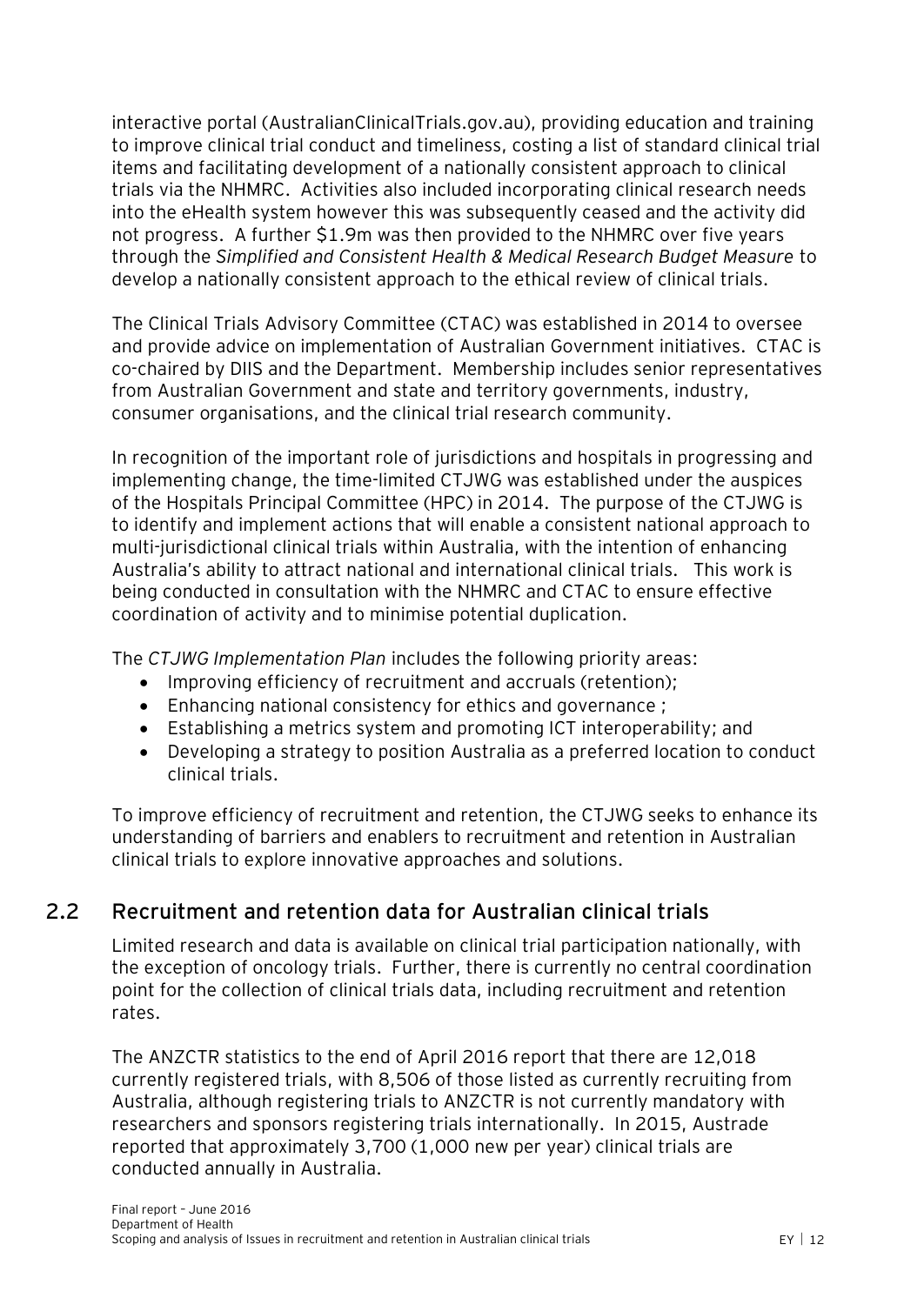While widespread online research was unable to identify a reliable number for clinical trial participation in Australia, CTAG reported in 2011 that 18,600 people enrolled in 1,265 trials conducted in 2009, referencing an industry-sponsored benchmark survey by the Pharmaceutical Industry Council (PIC). The report referenced the PIC finding that 90% of industry-sponsored trials failed to meet recruitment targets and that Australia is less competitive at recruiting for Phase III studies which typically account for a larger volume of studies and participants.

A 2014 survey conducted by Clinical Trials Connect (CTC) assessed the recruitment success for a range of clinical trials in Australia. The survey identified that 20% of trials met their recruitment deadline and the majority of respondents met their targets 50-79% of the time. Consultation with Medicines Australia indicated that more than 50% of sites did not meet their recruitment requirements, pointing to fragmentation of the sector and the need for better coordination of effort at the national, state and territory level.

With respect to the number of ongoing trials in Australia, Medicines Australia reported an overall decline in the number of newly initiated industry-sponsored clinical trials from 885 in 2007 to 681 in 2013. Despite a noticeable increase in Phase I trials, from 100 to 200 between 2009 and 2013, and a steady state for Phase II trials, there was a noticeable decline in Phase III trials (that typically aim to recruit larger numbers of participants) from 250 to 200 in the same timeframe.<sup>6,7</sup> While this increase in Phase I studies is encouraging, research suggests they are typically smaller oncology trials recruiting only a few participants very slowly, or trials involving healthy volunteers evaluating safety and dosage parameters.

Research and consultation also revealed limitations on retention data, with exact rates generally unpredictable. While conservative trial designers may factor in an attrition rate of 30%, rates are noted to appear higher in longer term trials.<sup>8</sup>

These trends in trial numbers present challenges to Australia's clinical trials sector and require deeper understanding of the barriers and enablers to clinical trial recruitment and retention.

 $\overline{a}$ <sup>6</sup> Medicines Australia 2011, *Keeping clinical trials in Australia – why action is needed now*, Occasional Paper Series 3.

<sup>7</sup> Australian Trade Commission (Austrade) May 2015, *Clinical Trials Capability Report*, Australian Trade Commission.

<sup>8</sup> Evangelista E 2013, *Patient recruitment: the most recognised silent driver of clinical development costs*, International Pharmaceutical Industry. 5(1): 64-66.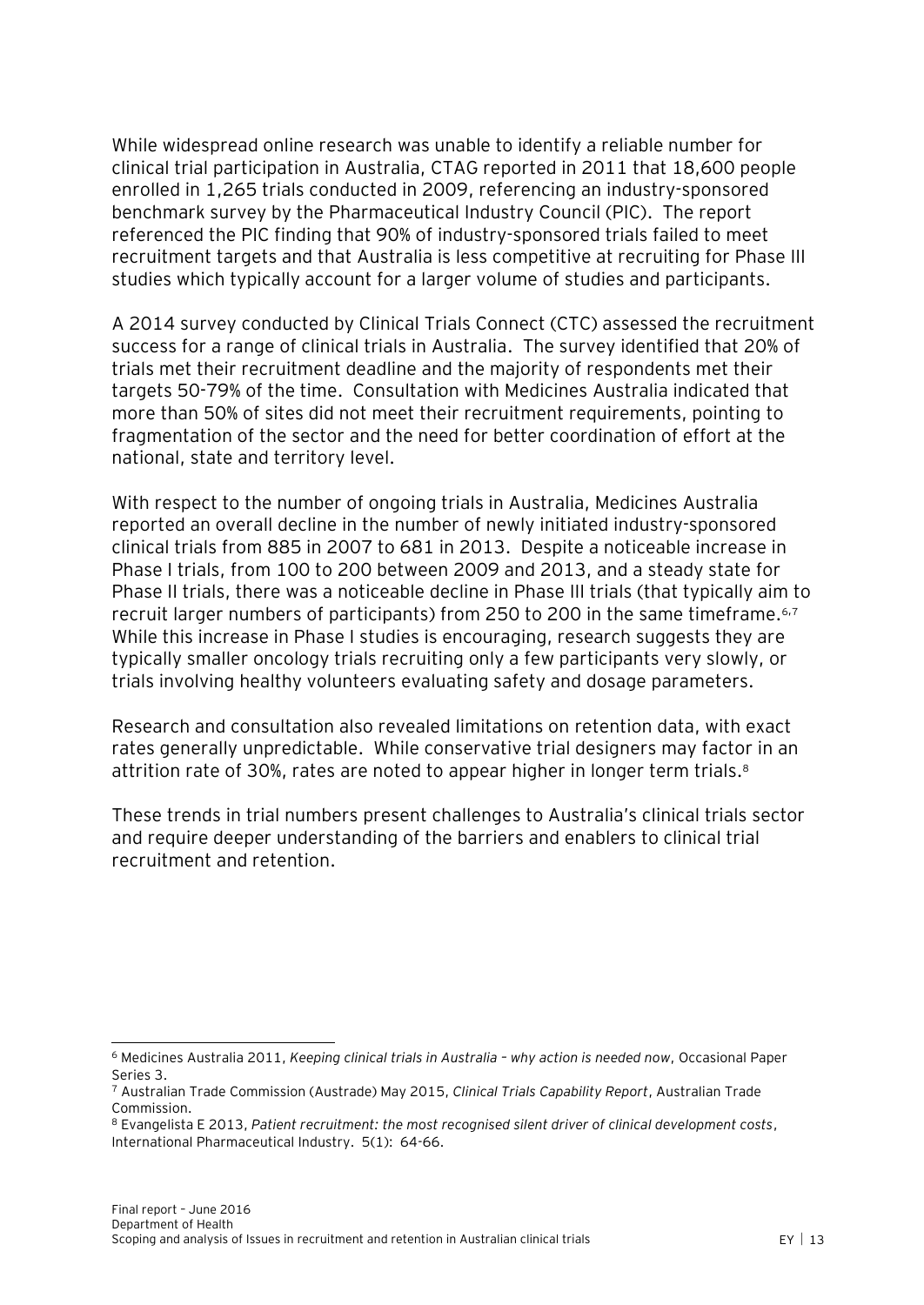## <span id="page-14-0"></span>**2.3 Barriers and enablers to recruitment and retention in Australian clinical trials**

This section presents a discussion of findings consolidated from activities, analysis and information undertaken or considered as part of the project.

## <span id="page-14-1"></span>**2.3.1 Leadership and coordination**

Leadership and coordination are key enablers of recruitment and retention in Australian clinical trials. Stakeholders identified a lack of initiatives and streamlined infrastructure as key barriers to recruitment and retention in Australian clinical trials. This indicates that in order for trials to be successful, appropriate coordination of priorities for investment and coordination of efforts at the national, jurisdictional and site level is required. This includes working with TGA on the safety of participants in clinical trials and IHPA to determine activity based funding for trials that could potentially be based on clinical trial completion or participant recruitment.

The COAG Health Council (COAG-HC) Communique (8 April 2016) called for improvements to the clinical trial environment and tasked AHMAC to develop options for models of best practice for national coordination of sites to overcome fragmentation and inefficiencies, better engage sponsors and improve trial start up times and outcomes.<sup>9</sup>

### <span id="page-14-2"></span>**2.3.2 Support for clinical trials**

#### **a. Infrastructure**

Stakeholders identified a lack of streamlined infrastructure as a key barrier to recruitment and retention in Australian clinical trials. Workshop participants identified that in order for clinical trials to be successful, appropriate investment in infrastructure, and coordination of efforts, at the national, jurisdictional and site level is required.

For the purposes of this report, infrastructure encompasses clinical trials networks, registries, clinical trials units and EHRs, as well as clinical trials staff including research coordinators. Streamlined tools and resources for protocol design, information and consent, and feasibility assessments were also considered as part of this infrastructure.

#### **Clinical trials networks**

Clinical trials networks form a significant component of clinical trials infrastructure, bringing together clinicians and research professionals to design and conduct clinical trials. In Australia, these networks are voluntarily aggregated by like-minded researchers within a specific disease group, though may also be organised by

 $\overline{a}$ <sup>9</sup> COAG Health Council 8 April 2016, Communique, 'Advancing the Clinical Trials Environment in Australia', accessed 3 June 2016[, http://www.coaghealthcouncil.gov.au/Announcements/ArtMID/527/ArticleID/92/CHC-](http://www.coaghealthcouncil.gov.au/Announcements/ArtMID/527/ArticleID/92/CHC-Communique-8-April-2016)[Communique-8-April-2016.](http://www.coaghealthcouncil.gov.au/Announcements/ArtMID/527/ArticleID/92/CHC-Communique-8-April-2016)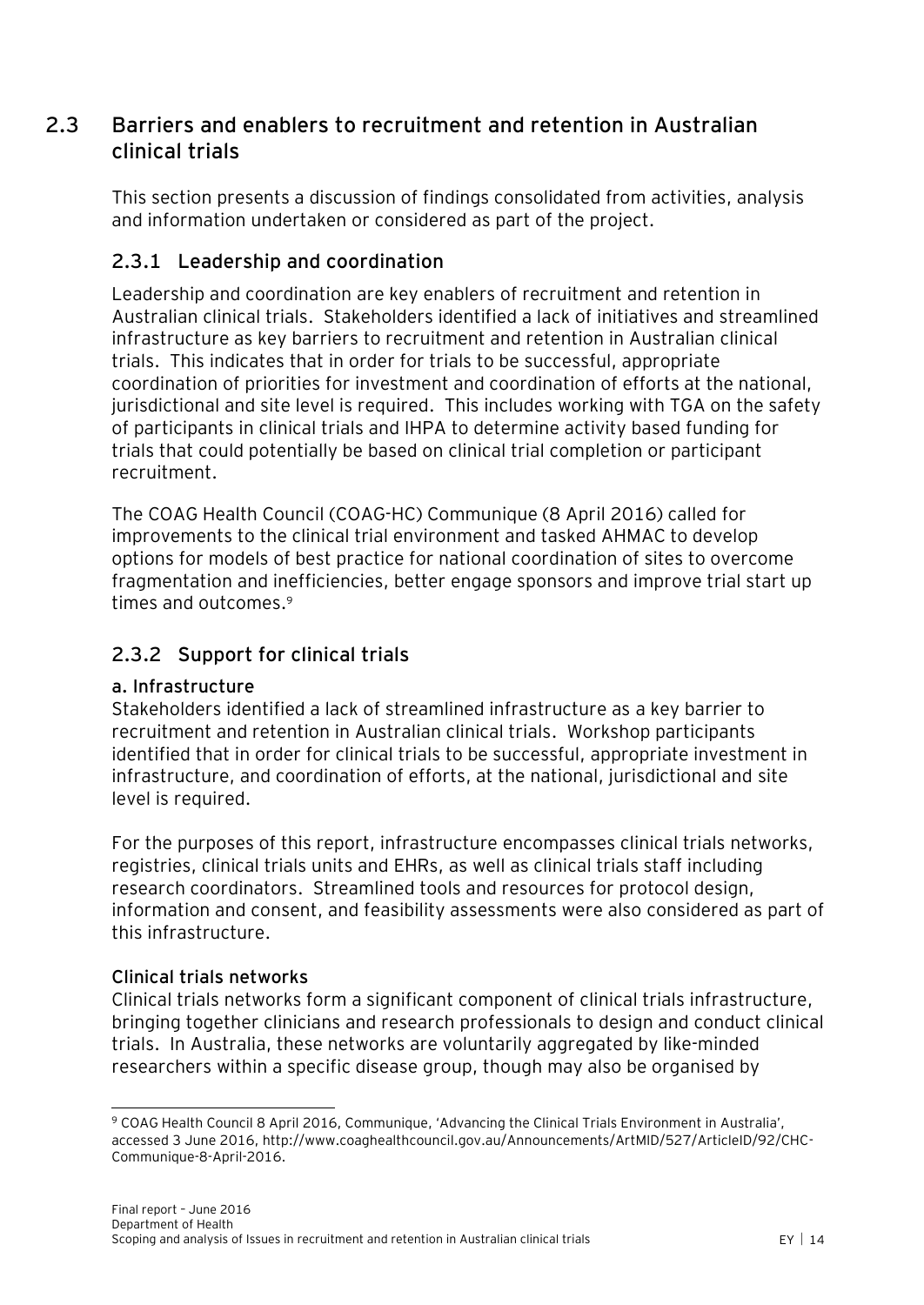geography. Networks undertake a number of functions relating to clinical trials. In a survey conducted by the Australian Clinical Trials Alliance (ACTA), the common core functions undertaken by networks were 'supporting the collaborative development of research proposals and process of internal peer review of study proposals and protocols to ensure scientific merit and rigour.' <sup>10</sup> Other functions undertaken by networks include identification of potential trial participants, fundraising, data management and project management for clinical trials. ACTA provides support to clinical trials networks, as well as trial coordinating support centres and clinical quality registries, and advocates for sustained infrastructure and investment for networks to support the design and conduct of trials.

There is a significant role for networks in the recruitment and retention of participants to clinical trials, for both investigator-led and commercially-sponsored trials. Research and consultation confirmed that the role of networks needs to be more clearly defined and communicated to investigators, sponsors and clinicians. The literature on clinical trials networks, and international examples from the UK, suggest that networks are most successful when they include consumer representatives, GPs and private health services as necessary, and leverage existing infrastructure such as clinical quality registries and EHRs, to design research questions, connect investigators with potential participants for recruitment and conduct trials focused on quality health outcomes. Research and consultation demonstrated a high need to establish networks to align research with national priorities. Currently in Australia research is generated largely through sponsorinitiated action, rather than designed to focus on consumer and community priorities.

Research and consultation identified a high need for networks to engage with primary care clinicians including GPs and primary care researchers. This represents a missed opportunity to encourage patients in primary care to participate in trials. Additionally, site staff reported that finding participants who fit complex eligibility criteria is a major barrier to recruitment. Issues with protocol criteria, and the design of research questions, could be overcome through coordination of clinical trials networks and other infrastructure, including clinical quality registries and EHRs. In relation to investigator-led trials, networks can assist the researcher to design the trial based on population needs and an understanding of successful measures for the conduct of trials, that is, leveraging lessons learned.

Research and consultation highlighted that while networks are functioning well in some areas, for example ICU, haematology, cancer and paediatrics, there are disciplines where networks are fragmented and geographical presence is variable. There is a high need to formalise the approach to networks, clearly define their role and what they are expected to achieve with consideration for geographical coverage. In particular, areas of research that would benefit from networks where there are none operating currently, need to be identified. There are a number of

 $\overline{a}$ 

<sup>10</sup> Australian Clinical Trials Alliance (ACTA) November 2015, *Report on the Activities and Achievements of Clinical Trials Networks in Australia 2004-2014*, National Health and Medical Research Council.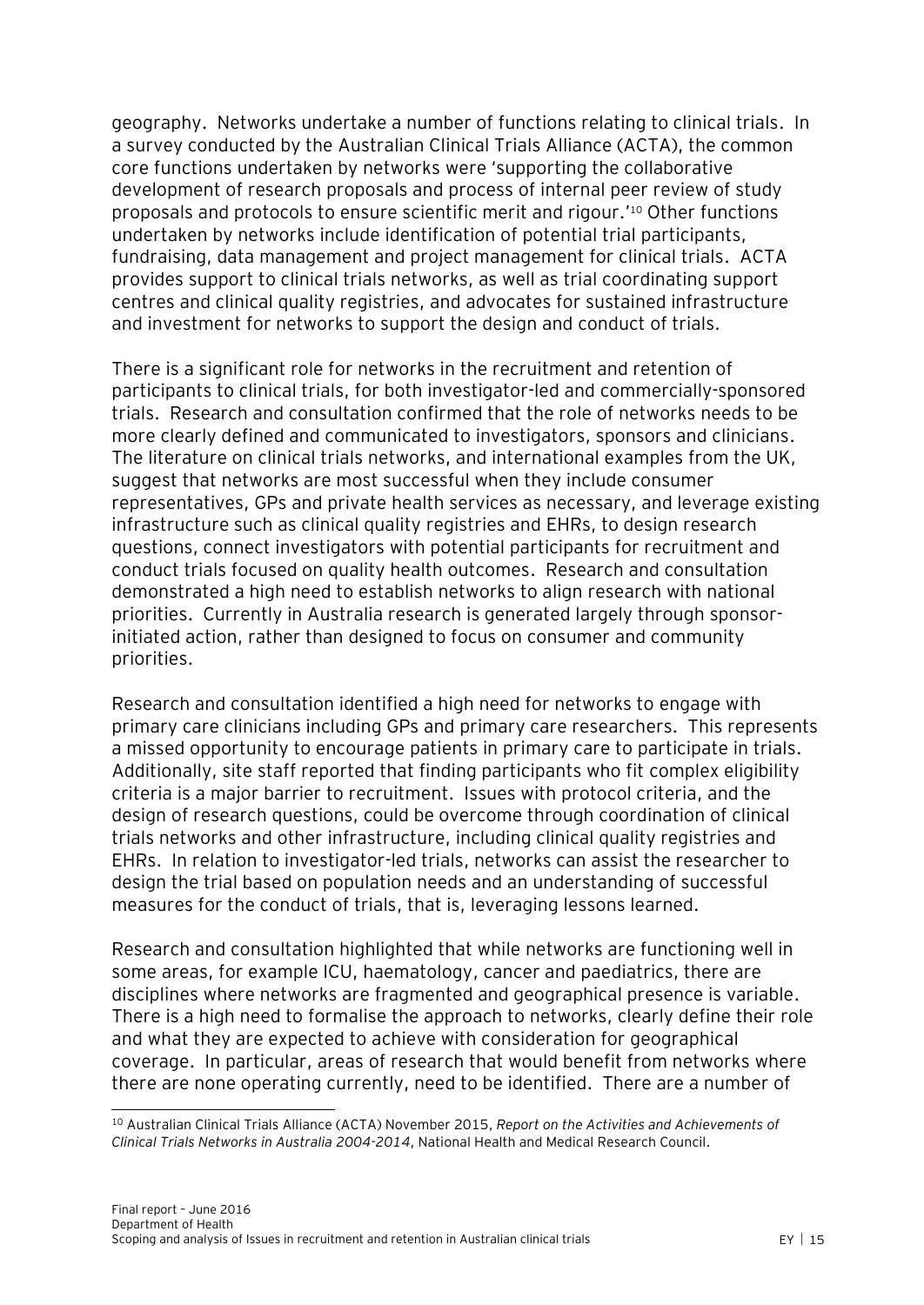opportunities for networks across disease-specific groups to interact and engage with one another with the view to improving quality of care and clinical trial participation. For example, paediatric research networks working with others, such as cancer research networks. Stakeholder consultations also raised the issue of the visibility of clinical trials networks, and noted that networks should have the capability to disseminate leading practice information quickly and build a community of practice that extended further than the network itself.

Clinical trial networks require improved digital infrastructure and data storage to have significant gains for identification of participants and recruitment to clinical trials.<sup>11</sup> Infrastructure to manage and maintain databases to the appropriate standard is required to enable large scale data sharing and employing effective recruitment methods and technology (e.g. EHRs, registries, referral programs), highlighting the interdependent nature of each of these factors in recruitment and retention of trial participants.

In the UK, 15 Local Clinical Research Networks (LCRNs), supported by the National Institute for Health Research (NIHR), support clinical research and ensure the successful establishment and delivery of research projects, access to a local network of skilled research support staff and service departments, and dedicated research time for clinicians. These networks also take on responsibility for recruiting patients and involving consumers at a national level in the design, conduct and management of clinical trials. LCRNs have more than doubled the number of recruiting studies from 1,681 in 2008-2009 to 4,107 in 2013-2014. The UK has leveraged data on health, lifestyle and health habits (collected since the 1940s) towards enabling a needs-led approach to clinical trials that is embedded within the health system and has supported an infrastructure network. While consideration must be given to the differences in health systems between Australia and the UK, this model seeks to demonstrate the impact of embedding research into health care, supporting clinical trials through a dedicated structure, and setting expectations clearly when it comes to defining a clinician's role in clinical research.<sup>12</sup>

Research and consultation identified a number of leading practice examples of networks in Australia and overseas:

- Australian and New Zealand Intensive Care Society, noted as a good practice example by stakeholders due to its focus on infrastructure, leadership and coordination;
- Critical Care Trials Network, characterised by strong, consistent communication, leadership, strategy and coordination, working together to develop questions, coordinate studies and distribute workload across sites;
- Trans-Tasman Radiation Oncology Group, funded by competitive grants and provided infrastructure for networks; and

 $\overline{a}$ <sup>11</sup> Australian Clinical Trials Alliance (ACTA) November 2015, *Report on the Activities and Achievements of Clinical Trials Networks in Australia 2004-2014*, National Health and Medical Research Council.

<sup>12</sup> Walley, T 2015, *Integrating research into the health care system – why and how. The NIHR model in practice*, ACTA 2015 International Clinical Trials Symposium, Sydney, 7 – 10 October.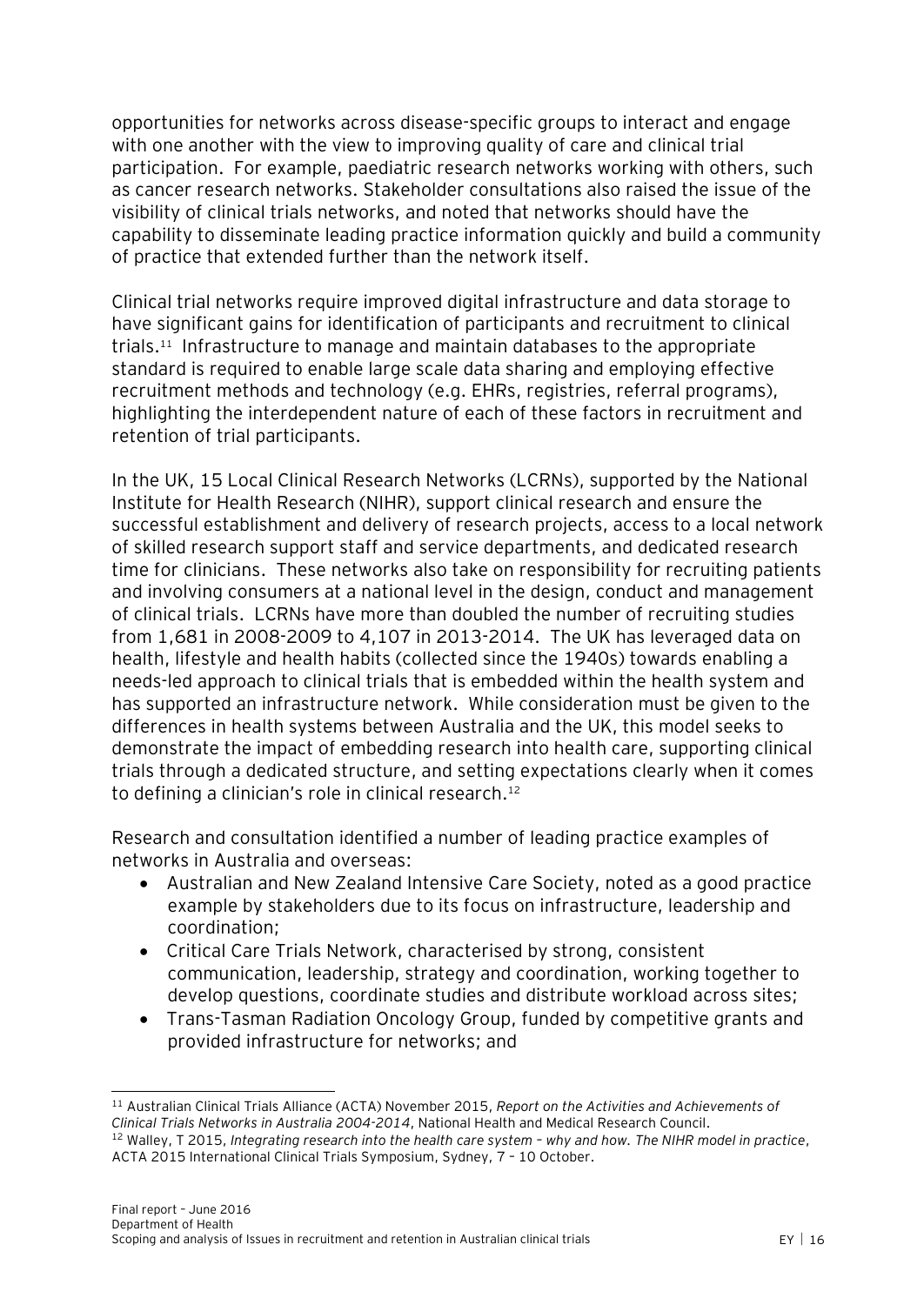European Clinical Research Infrastructure Network supports the conduct of multinational clinical trials in Europe, connects networks, develops and implements policy and advances integration of European clinical research within the health system.

Research and consultation also identified a high need to engage with primary care clinicians including GPs and primary care researchers, through primary care research networks. Stakeholders indicated that this represented a missed opportunity to include patients in primary care in trials.

#### **Clinical trial registries<sup>13</sup>**

Infrastructure limitations have created a significant gap in data relating to conduct of trials in Australia.<sup>14</sup> Stakeholders noted the difference between clinical quality registries, which monitor the quality of healthcare to benchmark outcomes and inform improvements to clinical care<sup>15</sup>, and clinical trial registries, i.e. lists of clinical trials being conducted or registers of interest in clinical trials from patients or other interested individuals<sup>16</sup>. There is strong support for the use of web-based, searchable clinical trial registries of recognised clinical trials sites that provide information on site facilities, track record, collaboration, outcomes and real time metrics. Use of these registries enhance the possibility of a future recognition scheme to increase willingness for site participation in clinical trials and increasing the network of available sites.<sup>17</sup> This may assist to embed clinical trials within the health system leveraged through trials networks to allow the design of, and investment in, high priority research.

The literature review found that in Australia the trial registries have provided a clear picture of the clinical trials landscape relative to the burden of specific diseases, 18 helping to inform recruitment initiatives and understand which specific diseases are under-represented in research. Stakeholder consultations suggested that while clinical trials registries were an enabler of participant and site recruitment, and provided potential opportunity to move away from reliance on time-intensive recruitment initiatives, there were clear limitations in relation to keeping registries up to date and accurate, and promoting registries to patients and the general public. Anecdotal evidence from stakeholder consultations indicated that registries, including the ANZCTR, were mostly out of date and not relied on to provide accurate

 $\overline{a}$ 

<sup>13</sup> NHMRC (n.d), *Clinical Trials Registries*, accessed 21 April 2016,

https://www.australianclinicaltrials.gov.au/clinical-trial-registries.

<sup>14</sup> Australian Clinical Trials Alliance (ACTA) November 2015, *Report on the Activities and Achievements of Clinical Trials Networks in Australia 2004-2014*, National Health and Medical Research Council.

<sup>&</sup>lt;sup>15</sup> Australian Commission on Safety and Quality in Health Care 2014, Framework for Australian clinical quality registries, ACSQHC, accessed 30 June 2016, http://www.safetyandquality.gov.au/wp-

content/uploads/2014/09/Framework-for-Australian-Clinical-Quality-Registries.pdf

<sup>16</sup> Australian Clinical Trials, accessed 30 June 2016, https://www.australianclinicaltrials.gov.au/clinical-trialsregistries

<sup>17</sup> NHMRC 2015, *Development of the Clinical Trials Ready Initiative,* accessed 12 April 2016*,* 

[https://www.nhmrc.gov.au/research/clinical-trials/nhmrc-clinical-trials-initiatives/development-clinical-trials](https://www.nhmrc.gov.au/research/clinical-trials/nhmrc-clinical-trials-initiatives/development-clinical-trials-ready-initiat)[ready-initiat.](https://www.nhmrc.gov.au/research/clinical-trials/nhmrc-clinical-trials-initiatives/development-clinical-trials-ready-initiat)

<sup>18</sup> Dear RF, Barratt AL, McGeechan K, Askie L, Simes J, Tattersall MHN 2011, *Landscape of cancer clinical trials in Australia: using trial registries to guide future research*, Medical Journal of Australia. 194(8): 387-391.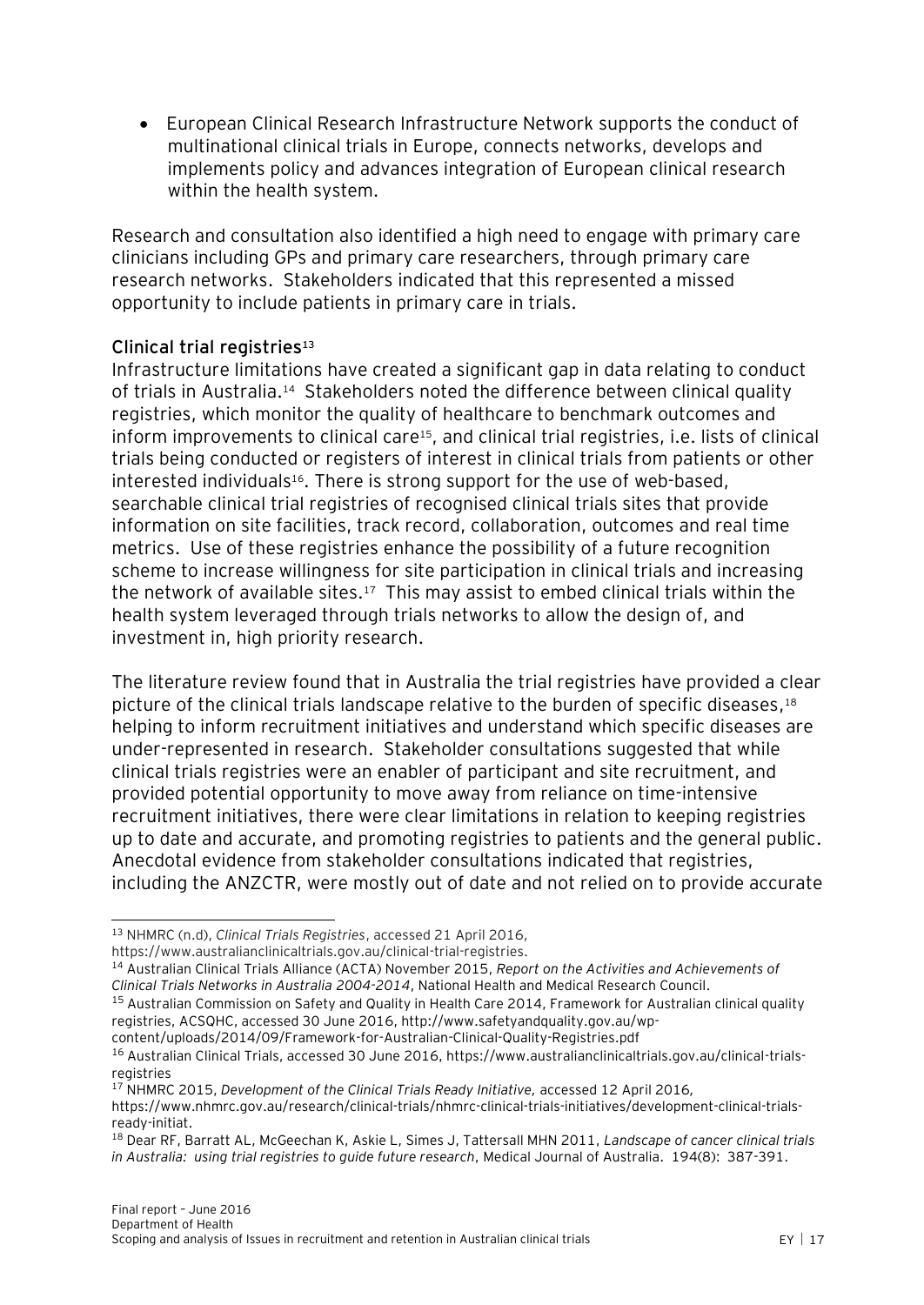information in relation to clinical trials, or national priorities for trials. Consultations with clinical trials participants and the general public did not identify registries as an information source when considering participating in a trial.

#### **Dedicated clinical trial units and staff**

Research and consultation demonstrated that a lack of dedicated resources at the site level, particularly in relation to the conduct of trials, was a barrier for recruitment and retention to clinical trials in Australia and elsewhere. Workshop participants also noted the lack of dedicated clinical trials units, including a lack of dedicated space to conduct trials, and issues relating to the short-term contractbased nature of the clinical trials workforce, were a barrier.

Stakeholders agreed that the role of research coordinators and nursing staff in clinical trials is an enabler of recruitment and retention, though these positions are not adequately resourced and are often not visible on site. In workshop consultations, EY heard one example of a research coordinator employed on three month rolling contracts over 26 years. Trial staff experience a high rate of attrition and a lack of training and professional development opportunities.

Research highlighted the need for dedicated research staff at the site level to focus on clinical trials and, importantly, recruitment and retention for successful completion of trials. Consultation indicated that clinical trials are complex in nature and that many sites underestimate the level of skill and experience required to run a trial effectively. The impact of losing this capability within a site or health service is detrimental to the ability of research staff to conduct clinical trials, and to recruit and retain participants. A lack of continuity and consistency at the site level can potentially impact participant safety and the quality conduct of research as a direct impact of inexperienced research teams. In the workshops, research directors from two separate hospitals noted that they were uncertain of the number of research coordinators currently operating on their sites. Sites with experienced, well trained and dedicated staff were seen to be more successful in the conduct of clinical trials, including recruitment and retention of trial participants. Limitations in resourcing of staff may be restricting the overall output of trials and time for staff to interact with participants.<sup>19</sup> Research noted that dedicated trial recruitment staff are more successful at achieving recruitment targets than those only involved in trials sporadically. Participant and public consultations also revealed that people were most willing to take part in a trial when they felt that the medical and nursing team were accessible should they have any questions or encounter any problems. The relationships that participants developed with these staff also aided retention in trials.

Higher participation rates in oncology trials in the UK were attributed to the national Cancer Research Network (CRN) which made significant investment in strategies designed to successfully boost participation rates, including providing additional

 $\overline{a}$ 

<sup>19</sup> Australian Clinical Trials Alliance (ACTA) November 2015, *Report on the Activities and Achievements of Clinical Trials Networks in Australia 2004-2014*, Australian Government -National Health and Medical Research Council.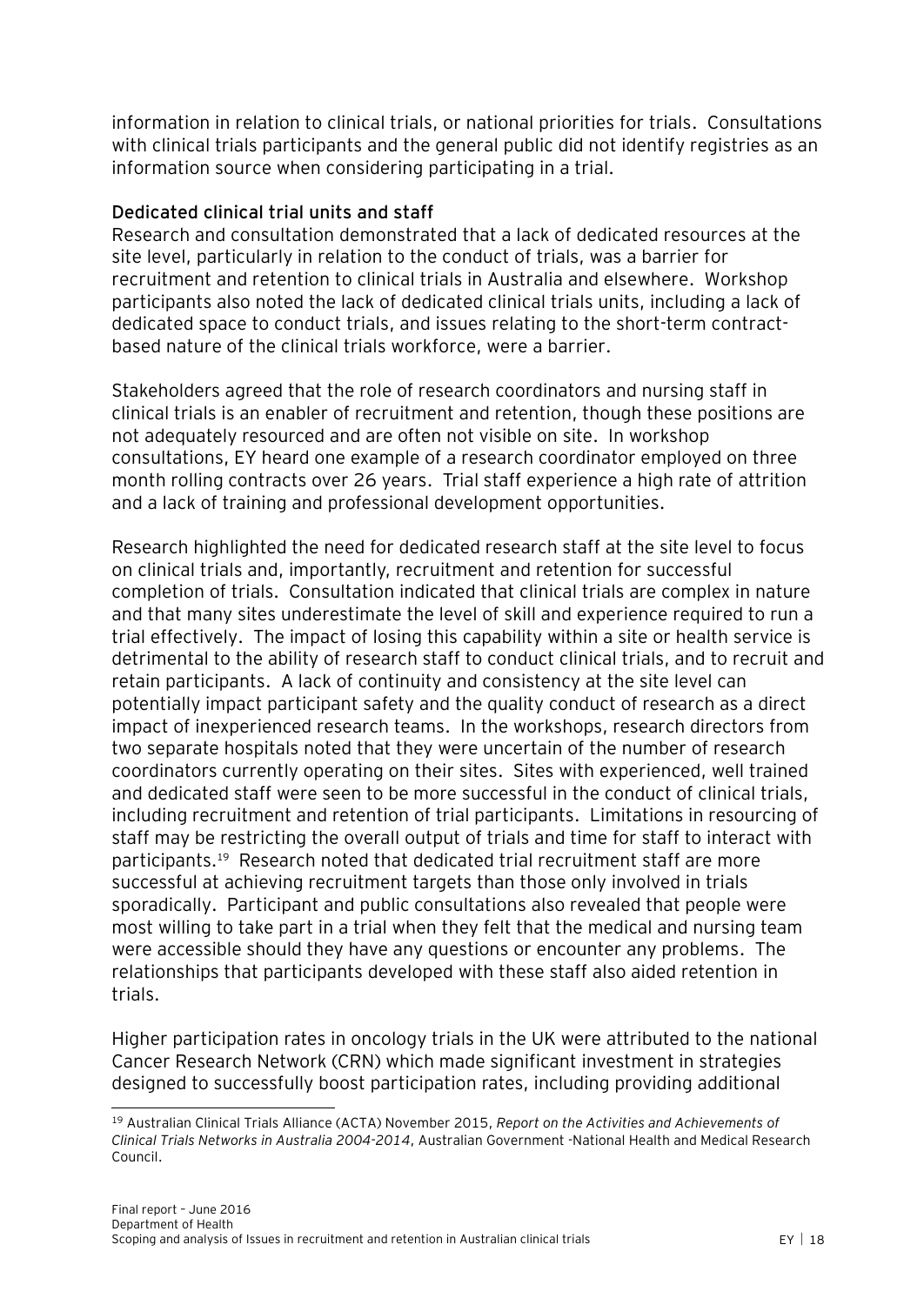funding to recruit and retain specialised staff (such as research nurses and data managers) to support the screening, consent and enrolment processes, and data management requirements for supervisors. The dedicated staff were able to streamline recruitment by taking the time to explain trial details to participants, manage the informed consent process, and collect follow-up data.<sup>20</sup> The CRN reached a record of 600,000 (14%) participants recruited in 2013-2014. This surpassed the original goal of 7% of oncology patients enrolled after implementation of these measures.<sup>21</sup>

In Australia, the Sunshine Coast Hospital and Health Service has successfully improved visibility of clinical trials and research across the Local Hospital Network (LHN) by establishing a dedicated clinical research unit, embedding clinical trials within the service and promoting communication and collaboration between clinicians and investigators, including research coordinators, with positive impacts on recruitment and retention in clinical trials. The unit provides dedicated clinical space and has been effective in building a culture of trials within the hospital. The unit also shares staffing with the LHN to provide a dedicated trials workforce, that is the hospital employs a certain number of full time staff as well as managing a smaller number of contract staff. Staff are shared between trials and nurses are able to move across clinical areas whereas historically nurses could only run a trial in one clinical area. With workforce shared across the LHN, the unit is able to focus on the set-up, conduct and management of clinical trials, dedicating time to recruitment and retention.

#### **Electronic health records**

 $\overline{a}$ 

The capability and interoperability of EHRs varies across, and within, jurisdictions. In 2015, the Australian Government announced \$485m for further development and implementation of the My Health Record (MHR), including establishment of the Australian Digital Health Agency to strengthen digital health governance arrangements. While the status of development and utility of MHR will be impacted by the level of uptake by clinicians and consumers, the focus on digital health and the implementation of EHRs at the site and jurisdictional level presents the opportunity to enable recruitment through utilisation of EHRs to prioritise, and identify participants for, clinical trials within the health system.

Workshop participants agreed that EHRs have significant capacity to impact Australia's global competitiveness to undertake clinical trials by providing a data set that could assist to define research priorities and determine potential populations for targeted recruitment to clinical trials. The capacity of EHRs to share deidentified data with clinical trial registries, support feasibility assessments and impact positively on recruitment and retention, in relation to improvements in the efficiency of the recruitment process, was agreed. Stakeholders noted that the UK already successfully uses primary care and hospital data for this purpose. Further,

<sup>&</sup>lt;sup>20</sup> Sinha G 2007, United Kingdom becomes the cancer clinical trials recruitment capital of the world, Journal of the National Cancer Institute. 99(6): 420-422.

<sup>21</sup> NIHR 2016, *NIHR Clinical Research Network*, accessed 12 April 2016*,* [https://www.crn.nihr.ac.uk/.](https://www.crn.nihr.ac.uk/)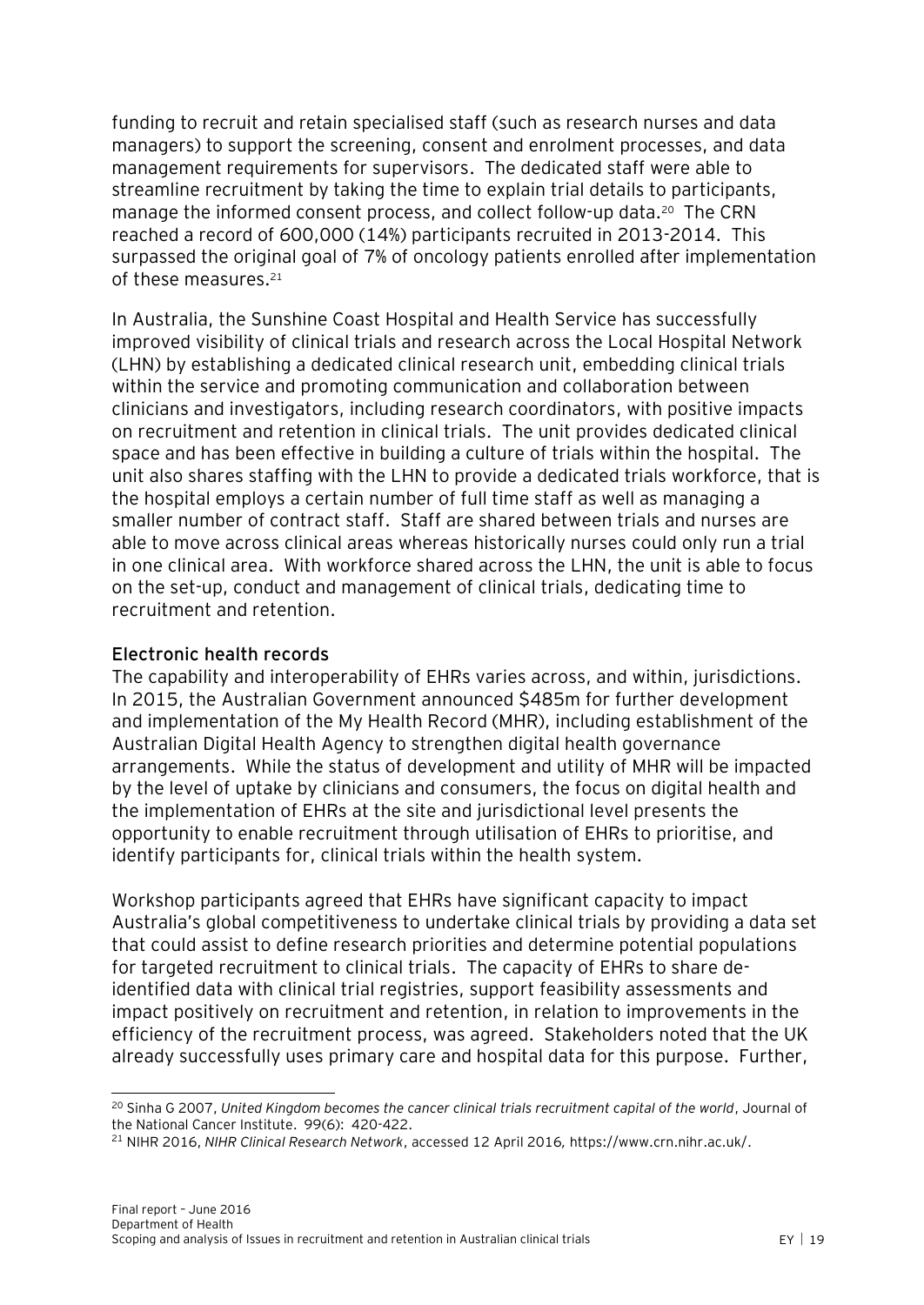workshop participants identified a high need for jurisdictional cooperation and improved initiatives for record linkage to support industry and sponsors to identify potential research participants.

Research identified that connecting electronic medical records (EMRs), including clinical trials management systems or additional modules, with EHRs would allow for the sharing of information across jurisdictions and could improve the quality of data held on clinical registries. The literature noted the importance of EHRs to assist in accurately identifying potential participants and enabling recruitment. Enhancing the capability and interoperability of EMRs and EHRs would ensure appropriate distribution of resources and the opportunity for efficiency gains based on the prioritisation of clinical trials and potential for improved timeframes for recruitment.

In Brisbane, the Princess Alexandra Hospital uses an updated EMR with the capacity to identify potential and current clinical trial participants, as well as identify recruiting trials. Workshop participants agreed that this would be an enabler of recruitment to clinical trials, and provide the data required for feasibility assessments and performance reporting.

Investment presents a key barrier to the streamlined implementation of EHRs with capability to support the set-up, conduct and management of clinical trials, including recruitment. There is potential for industry and sponsors to redirect investment for clinical trial recruitment to funding additional clinical trials modules to EHRs at the site or jurisdictional level both as a measure to enable recruitment, and drive research and development priorities.

#### **b. Strategies and initiatives**

A number of existing strategies and initiatives that enable recruitment and retention to Australian clinical trials were identified throughout research and consultation, as presented in the national and international scan and consultation reports. Key success factors for innovations and initiatives included:

- Study design and patient selection;
- Engagement approaches with participants, community members and site staff;
- Networks and partnerships; and
- Technology and social media.

Research and consultation further identified a high need for coordination of initiatives and innovations nationally and across jurisdictions.

#### **Mobile applications**

A number of mobile applications enable recruitment by connecting clinicians and potential participants to open, or upcoming, trials. ClinTrial Refer, an application developed by the Haematology Clinical Research Network NSW/ACT, facilitates clinician and patient access to current information on local clinical trials to improve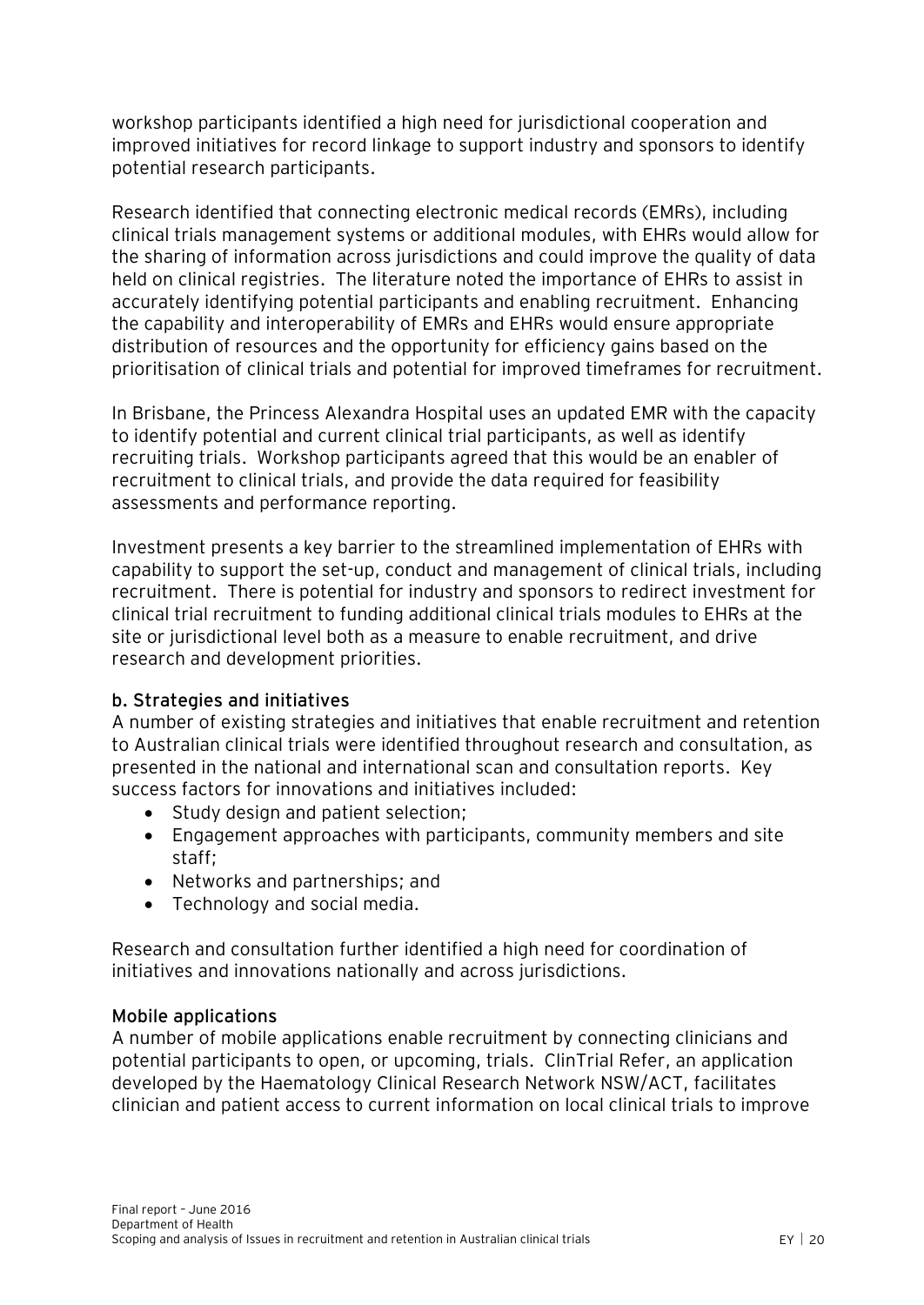trial participation by increasing referrals.<sup>22</sup> Since its inception in 2013, there has been a significant and sustained increase in cross referrals for clinical trials, and a statewide increase of greater than 50% in recruitment from 300 to 460 from 2012 to 2014 and a 20% increase in unit staffing from 2013 to 2014.<sup>23</sup> The application has been revised for other networks and maintains a basic structure of listing currently recruiting trials. Updates for additional networks include providing niche options to specific potential population groups including adolescent-young adult networks. Users have reported that the application is easy to navigate and update. It has directly contributed to an increase in trial recruitment across sites.

#### **Online patient recruitment**

CTC is an online patient recruitment service where researchers can advertise their trials to clinicians and consumers. While other information pathways exist for clinicians and consumers to connect to trials, including ANZCTR and AustralianClinicalTrials.gov.au, CTC provides pre-screening features, and is targeted at consumer awareness. CTC assists researchers and sponsors by providing surge capacity for recruitment activities and seeks to provide an information and referral pathway for clinicians as a trusted source, or hub, to improve participant/clinician engagement and enable recruitment.<sup>24</sup>

#### **Consumer-led initiatives**

Consumer involvement in trial design and conduct is a key enabler to recruitment and retention in clinical trials. The Miracle Babies Foundation supports premature and sick newborns, their families and hospitals. The Foundation works with investigators and research sponsors to design research questions and build awareness about better ways to approach families regarding trials and build relationships.

EY global SMRs reported significant growth in targeting potential participants through awareness campaigns with patient support groups. Sponsors have reported more return on investment in patient communities than in *ad hoc*, study specific, short-term recruitment campaigns. Early engagement with patient communities can help build stronger long-term relationships with potential participants, while input from the community can improve overall study design by providing insights into the questions that are important to that population.

#### **Social media**

 $\overline{a}$ 

Research and consultation identified that social media was an enabler to the recruitment of trial participants as well as the promotion of the value proposition and awareness of clinical trials. Despite differing levels of awareness of clinical trials revealed in consultations with participants and general public, EY Sweeney found that a wide range of sources contributed to people's knowledge of trials, including

<sup>22</sup> Ristuccia R 2012, *ClinTrial Refer –a mobile application to connect patients with local clinical trials*, Cancer Institute, accessed 25 May 2016, http://www.cancerinstitute.org.au/abstracts-2013/clintrial-refer. <sup>23</sup> Ristuccia R, Badoux X C, Gibson, M, Huseincehajic A, & Trotman J 2015, *Increasing Cross-Referral and Recruitment to Clinical Trials: A New Approach*, Blood. 126(23): 636.

<sup>24</sup> Clinical Trials Connect, accessed 20 April 2016, https://www.ctc.asn.au/.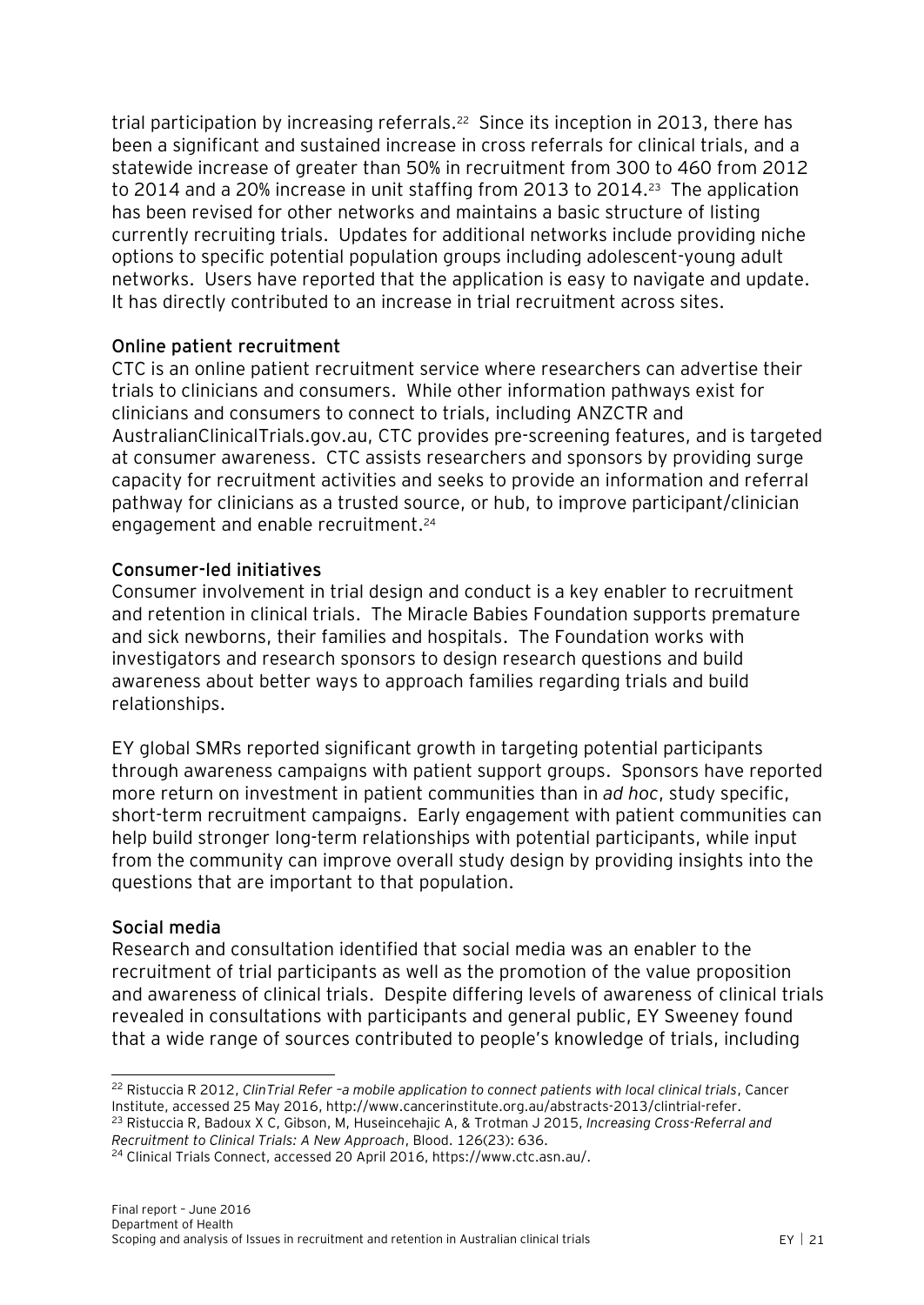advertisements on social media. A study of Facebook in 2015 concluded that social networks have potential when it comes to recruiting participants for clinical trials. One study ran a Facebook advertisement for five months and invited females aged 16–25 from Victoria to participate in a health study. The advertisement was accessed by 551 women who were then taken to the study's website; 462 subsequently agreed to complete a health-related survey, with 278 then completing the survey.<sup>25</sup>

According to a 2014 study by the Center for the Study of Drug Development, Tufts University, 11% of studies globally were using social media for patient recruitment. The study acknowledged that social and digital media are gaining ground as important enablers of recruitment and retention through effective engagement of potential participant communities. Of those currently used, Facebook was the main channel, followed by patient community websites, YouTube and mobile applications.<sup>26</sup>

Stakeholders reported that social media is used to promote breast cancer clinical trials, though wording is generic and always supported by a communications policy encouraging patients to seek advice from their treating physician. These trials communicate progress and results of the clinical trials, and promote recruitment to trials on YouTube. Stakeholders indicated that this was successful in setting expectations for potential participants, promoting clinical trials and supporting collaboration between consumers, investigators and clinicians. While no specific data has been collected in relation to the use of social media, there was positive anecdotal evidence that coordinators are using it successfully as an information resource though questions remain around who resources and who regulates this approach.

Stakeholders agreed that social media is a cost-effective solution to leveraging networks of social media followers, sustaining a long-term awareness campaign and enabling recruitment and retention. There were however a number of ethical, protocol, and demographic considerations that may limit its use. Social media could also present a number of risks to the trials themselves, as participants may take to social media for information on whether they are on a placebo or active arm of a trial, and they may post negative comments about the research.

#### **Teletrials**

Teletrials in Australia are also anticipated to extend research to regional and remote areas and overcome logistical issues that might otherwise impact recruitment and retention. From a Good Clinical Practice (GCP) perspective, further consideration will need to be given to the governance and regulation requirements of this

 $\overline{a}$ <sup>25</sup> Tyer D 2013, *Digital recruitment for clinical trials*, PMLiVE*,* accessed 18 April 2016,

http://www.pmlive.com/blogs/digital\_intelligence/archive/2013/december/digital\_recruitment\_for\_clinical\_trial s\_527335.

<sup>&</sup>lt;sup>26</sup> Tufts Center for the Study of Drug Development 2014, 'Industry usage of social and digital media communities in clinical research', A Tufts Center for the Study of Drug Development White Paper, accessed 12 December 2015, http://csdd.tufts.edu/files/uploads/TCSDD\_Social\_Media\_Final.pdf.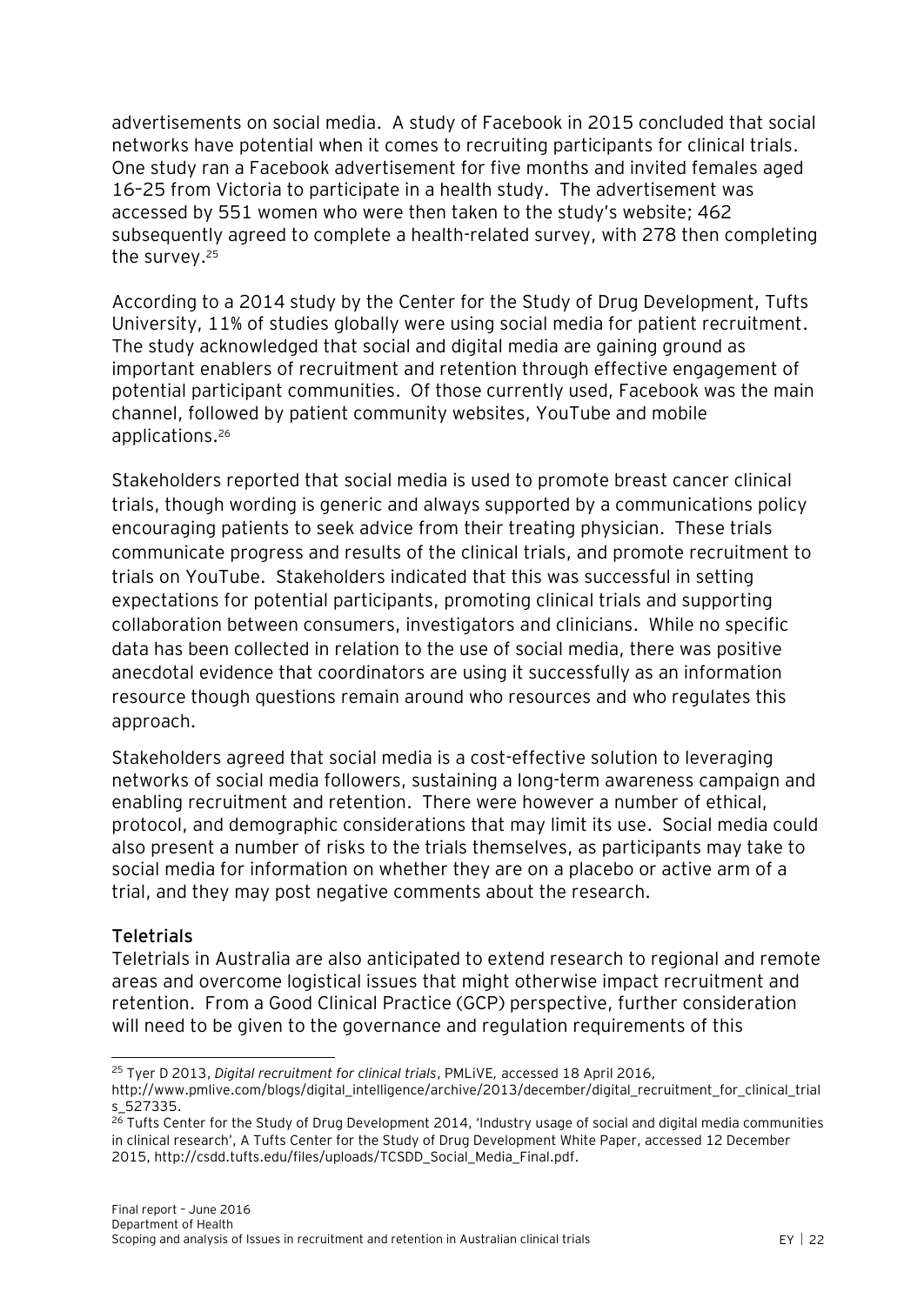approach. The Clinical Oncology Society of Australia and the Cancer Institute NSW are collaborating on the development of an Australia/New Zealand teletrial model to enable the conduct of clinical trials in regional and rural areas. The model allows clinicians from larger centres, or primary sites, to enrol, consent and treat patients on clinical trials at regional and rural centres (satellite sites) using teleoncology in collaboration with clinicians from satellite centres.<sup>27</sup>

#### **Global initiatives - UK**

The Salford Lung Study (UK), a collaboration between GSK, the National Health Service and the University of Manchester, is a new approach to assist doctors who prescribe medicines to understand how they work with a number of individual conditions or characteristics. This study had minimal exclusion criteria and was targeted at a broad demographic. This approach to protocol design, through partnerships and collaboration between industry, government and research entities, relied on long-term investment by GSK including supporting local infrastructure and training.<sup>28</sup>

### **c. Strategies for specific population groups Culturally and Linguistically Diverse (CALD) groups**

A lack of access to language services for people from a CALD background is a key barrier to recruitment, both in the design of trials and exclusion criteria, and the way information about clinical trials is presented and disseminated. Research and consultation identified the general exclusion of CALD populations from protocol design due to constraints on budgets for translation services, with impacts on representation of particular population demographics in clinical research. In consultations held in NSW, stakeholders indicated that in the OPAL lung cancer study conducted by the University of Newcastle, the exclusion of CALD people equated to 30% of the potential participant population not even being considered for the study. This group is further excluded by being unable to access patient information, consent forms and, for some, technology.

Research and consultation identified a high need for interpreters, though the costs associated with these services are a prohibitive factor for both commerciallysponsored and investigator-led trials. Stakeholders indicated that sites needed to communicate with sponsors about demographics during site selection to support the inclusion of CALD populations. A cost-benefit analysis of the potential of translation services in clinical trials as a recruitment and retention measure could support prioritisation of funding for interpreters.

#### **Youth**

 $\overline{a}$ 

Research and consultation identified a high need to engage youth and adolescents in clinical trials. Targeted consultation with CanTeen highlighted a number of enablers for recruitment of youth to trials, including a workforce skilled in communicating

<sup>&</sup>lt;sup>27</sup> Clinical Oncology Society of Australia (COSA) 2015, 'Progress in regional and rural oncology', accessed 28 May 2016, http://cancerforum.org.au/wp-content/uploads/2016/03/COSA.pdf.

<sup>28</sup> GSK 2014, Clinical trials meet the real world, accessed 20 May 2016[, http://www.gsk.com/en-gb/our](http://www.gsk.com/en-gb/our-stories/everyday-health/clinical-trials-meet-the-real-world)[stories/everyday-health/clinical-trials-meet-the-real-world.](http://www.gsk.com/en-gb/our-stories/everyday-health/clinical-trials-meet-the-real-world)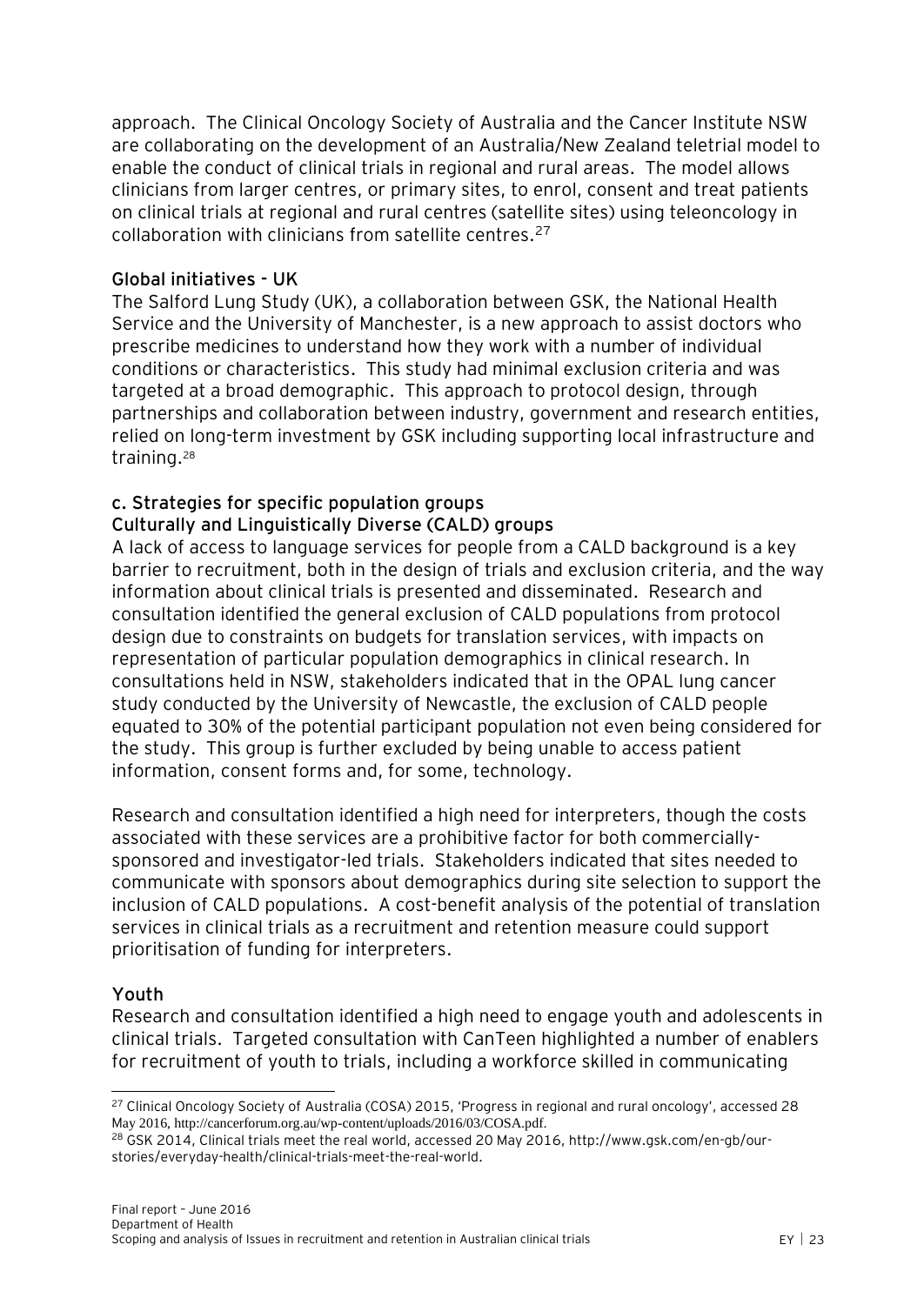with young people, engaging them in treatment and clinical trials, raising awareness to parents and patient groups, and further streamlining ethics and governance approval processes at the site level.

#### **Rural and remote communities**

While distance was continually disputed by stakeholders as a barrier to participation in clinical trials, stakeholders identified a high need to engage with rural and remote communities in relation to research. Research and consultation indicated that in some cases patients would travel across jurisdictions to be in a trial that they perceived would be lifesaving or would improve their condition, with the willingness to travel often in correlation with the severity of the illness being treated. Enablers of recruitment and retention in rural and remote areas included opportunities for relationship building and collaboration between rural and remote clinicians, metropolitan-based clinicians and pharmaceutical companies. Logistics are key barriers, particularly where specimen collection is required. However, telehealth and opportunities for alternative methods of data collection were identified as potential strategies to overcome these issues.

#### **Indigenous Australians**

Low levels of health literacy, including low levels of understanding in relation to research and clinical trials, a culture of mistrust of clinical trials and institutions more broadly, lack of engagement in protocol design, and complexity of trials failing to provide flexibility for Indigenous people are key barriers to recruitment, as evidenced by a poor history of success or completion in clinical trials in this context.

Research and consultation identified the need for sponsors and sites to partner with Aboriginal Medical Services as integral to encouraging Indigenous communities to participate in clinical trials. Registries, 'front of house' consent measures and use of EHRs at the site level could also enhance recruitment.

Other enablers to recruitment and retention of Indigenous Australians to clinical trials included utilisation of informal networks within communities to build trust and making participants feel part of the research rather than a 'patient'. Stakeholders also suggested providing information and consent forms that used alternative communication approaches, including pictorial representations, and that could be made available in local languages.

Stakeholders identified a high need for the establishment of an Indigenous clinical trial network to support trial design, recruitment and conduct.

#### **Cognitively impaired**

State and territory governments may appoint guardians for people who are incapable of making their own decisions about their lifestyle, including decisions about medical treatment. Consent and guardianship orders are a barrier to the recruitment of cognitively impaired participants to clinical trials. This is exacerbated by the variability in legislation in the eight states and territories in relation to the level of consent required for a person under guardianship orders to participate in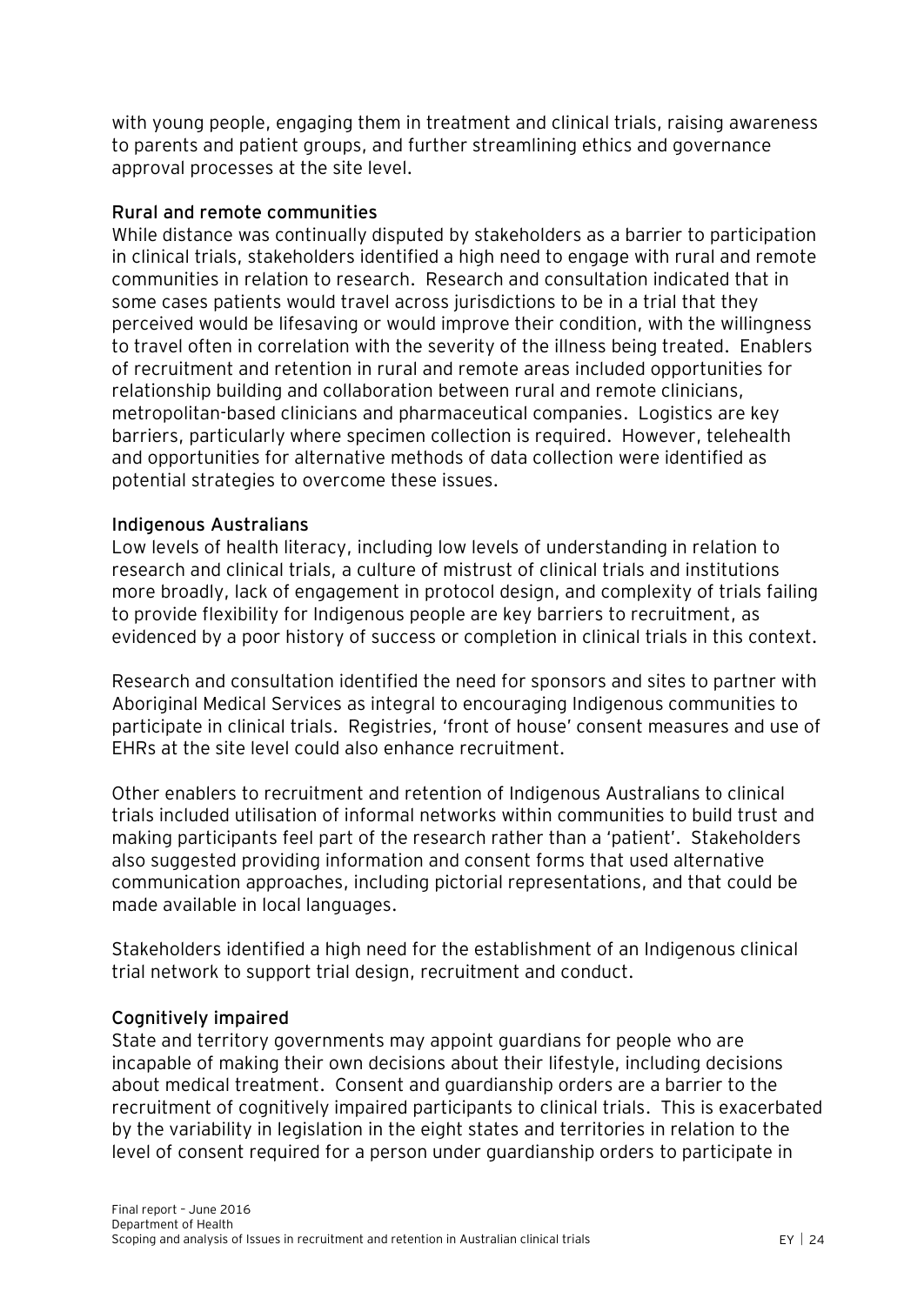clinical trials. Stakeholders agreed that legislation could be streamlined nationally to enable participation of cognitively impaired persons in clinical trials and research.

## <span id="page-25-0"></span>**2.3.3 Leading practice and performance**

### **a. Leading practice guidelines for clinical trials**

The *Clinical Trials Framework for Action 2015* (the Framework) sets out the aims and activities identified as critical to improving the Australian clinical trials environment, and considers the foundations required for a leading practice, quality driven clinical trials sector. The Framework identifies a number of operational objectives including building capacity and capability of the clinical trials sector, enabling the sector to deliver on commitments in a repeatable and predictable manner and embedding continuous quality improvement in clinical trials.

The safe conduct of clinical trials was recognised by all stakeholders as the key principle for a successful and sustainable clinical trials industry in Australia. Further, participants and community members held expectations that standard principles and procedural guidelines govern the conduct of clinical trials in order to protect patient safety and minimise adverse events.

Stakeholders identified a lack of leading practice principles for the design, conduct and management of clinical trials. Stakeholders generally agreed that there is a high need to define leading practice for clinical trials and that these are vital if Australia is to remain globally competitive. Participants and general public maintained that they had confidence in the Australian system and expressed an assumption that there would be more laxity around these procedures in other jurisdictions, such as the USA, indicating a high level of trust in the health system that could be leveraged and extended to clinical trials. Stakeholders acknowledged that funding priorities across government, and jurisdictional differences, would be ongoing issues in relation to development and streamlining of principles or guidelines.

While stakeholders acknowledged that leading practice guidelines would be valuable, they further acknowledged that they would need to meet the NHMRC guidelines and not duplicate the GCP. They would provide a practical set of principles and tools for the set-up, conduct and management of leading practice clinical trials. Stakeholders also noted a high need for mentorship to support implementation of leading practice principles and noted that opportunities were limited due to the short-term contract nature of the workforce. A study of surgical clinical trials and the factors impacting recruitment found that when less successful recruiters, in this case surgeons, were offered individualised coaching on communication to potential participants, the recruitment rate increased from 35% to 65%.<sup>29</sup>

 $\overline{a}$ 

<sup>29</sup> Blaseby JM 2012, *Recruiting patients into randomised clinical trials in surgery*, British Journal of Surgery. 99(3): 307-308.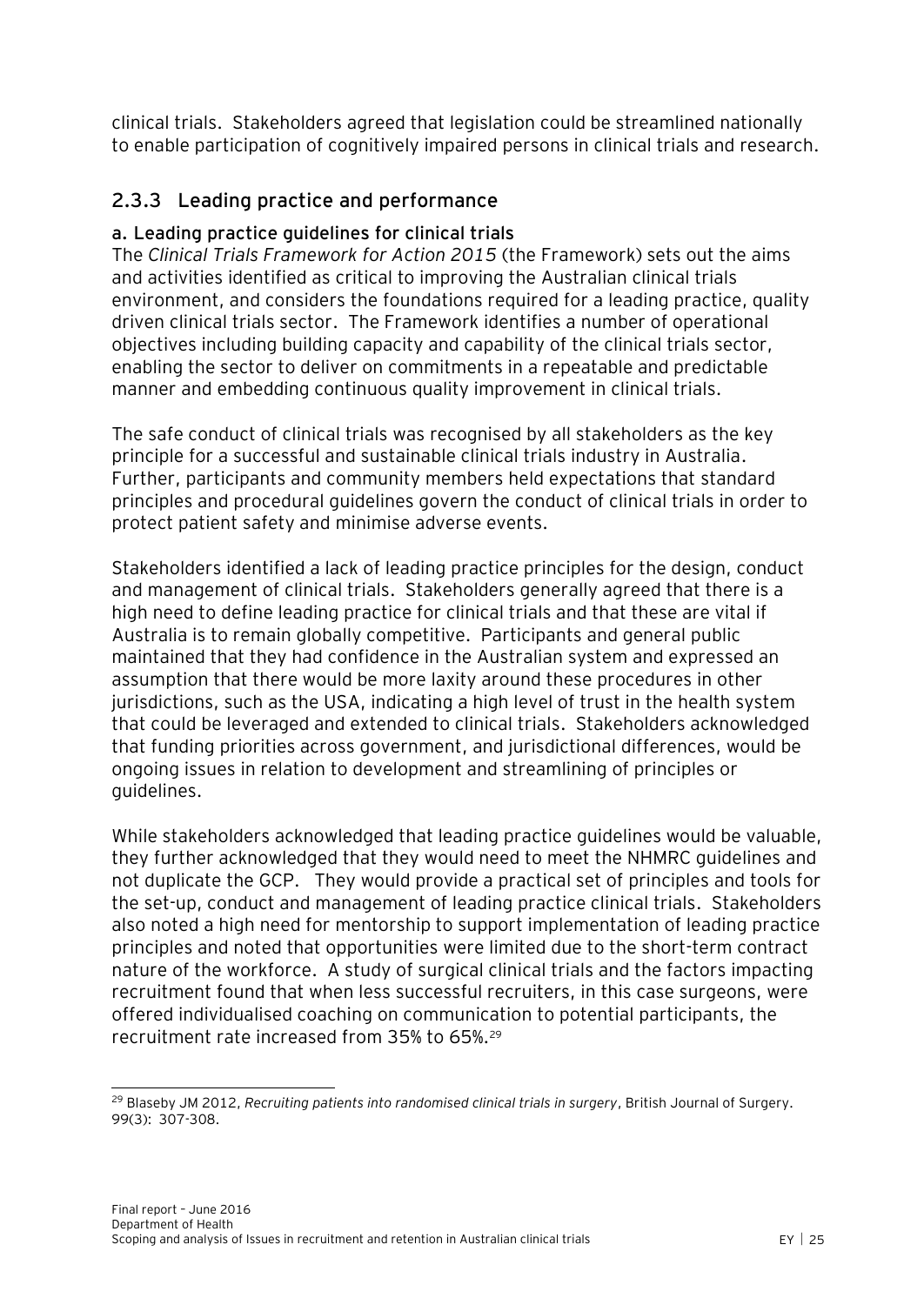Acknowledging that incentives are a sensitive issue, emerging consensus among stakeholders was that clinical trials participants should be reimbursed not only for the costs associated with participation but also for their time. Stakeholders suggested the development of a set of principles about incentives, for stakeholder consideration.

While financial incentives for participants may be perceived as a key personal motivator for clinical trials, participants and community members were divergent in their views over the role of incentives in recruiting and retaining clinical trials participants. In general, incentives were not expected and were felt to have minimal influence, particularly where participants had a greater health-related need for the intervention. Community members felt that incentives were necessary when individuals were taking part in a trial which offered them no personal benefit.

#### **b. Measuring clinical trial participation and performance reporting**

Research and consultation identified a high need for standardised performance metrics for clinical trials and research. Greater visibility is required at the national, jurisdictional and site level in relation to performance of clinical trials, recruitment and retention, the number of trials currently recruiting and the number of participants currently enrolled in trials.

Stakeholders indicated that many sites lack visibility on the number of trials being conducted at their site. Performance metrics would need to be supported particularly by an increased focus on research KPIs at a site level. Currently, hospital KPIs are silent on research, with no imperative to report research activities, possibly suggesting a lack of buy-in from government regarding the importance of research. In NSW however, stakeholders indicated that the NSW Government did have a set of KPIs for clinical research, related to ethics and governance, patient recruitment and others, that linked to research infrastructure funding.

Research and consultation identified a lack of reliable data underpinning feasibility assessments, demonstrating a high need to leverage the capability of EHRs, as well as a need to develop streamlined tools, resources and standards for undertaking feasibility assessments, supported by the availability of potential participant data and transparent research metrics.

Commercial sponsors highlighted concerns with the lack of transparent data and audit mechanisms for trials at the site and jurisdiction level, with no central approving authority for clinical trials. They agreed that implementation of metrics would need to consider the administrative burden so that sites were not disadvantaged.

While the CTJWG has identified the need to establish a metrics system and promote ICT interoperability as a key priority area for its work, the collection and reporting mechanisms for metrics require consideration over the longer term. The needs of sponsors and the Australian economy must be balanced with maximising the benefits of clinical trials to the community and creating a culture of continuous improvement across the sector.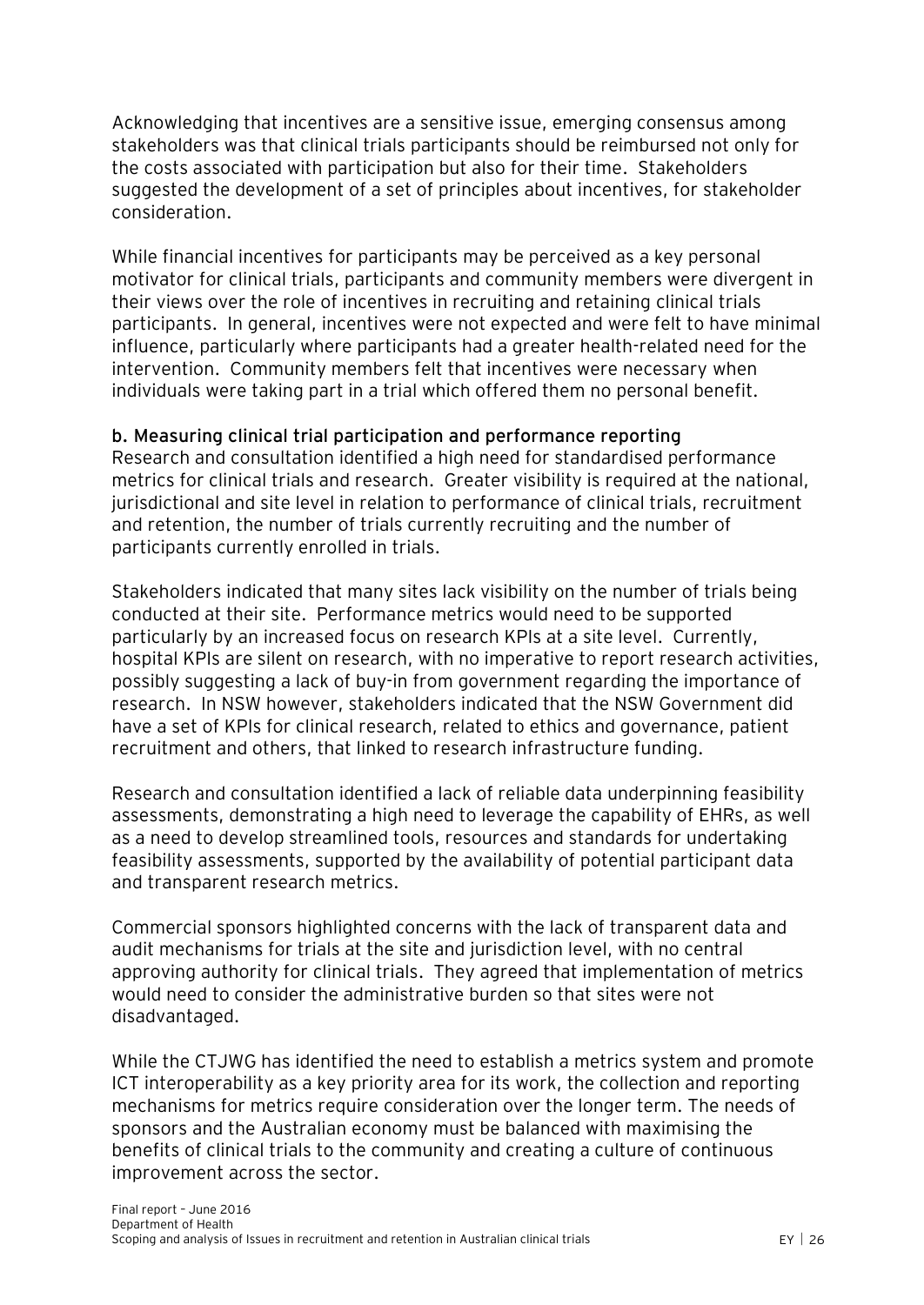## <span id="page-27-0"></span>**2.3.4 Awareness of clinical trials**

Consultation identified a lack of clinical trial awareness among clinicians, consumers, LHNs, and philanthropists as a key barrier to recruitment and retention. Stakeholders suggested that this was underpinned by a lack of a clinical trial culture at a national, jurisdictional, site, and community level.

Research and consultation identified an overwhelming need to define the value proposition for clinical trials and communicate the benefits to participating in trials to both clinicians and consumers, noting that there are systemic issues that also need to be resolved.

#### **a. Consumers**

Consultations with clinical trial participants and community members, as well as other groups (such as the CHF and Miracle Babies), identified a number of key enablers for recruitment and retention to clinical trials. A high need for targeted campaigns focusing on the promotion of the value proposition and benefits of clinical trials, as well as targeted recruitment and retention campaigns, were identified. A number of other factors also contribute to developing trial-seeking behaviour in consumers and clinicians including embedding clinical trials within the broader healthy system and normalising conversations about research between patients and health care professionals.

Consultations conducted with clinical trial participants, including withdrawers and refusers, and members of the general public, identified a number of factors which contributed to whether people felt able to participate in a clinical trial. Appendix C provides a detailed overview of the enablers and barriers influencing participation in a clinical trial. The research identified that while overall awareness of clinical trials in the community is low and patients may feel apprehensive before consenting to take part in a trial, retention of these patients is not a key issue for clinical trials. This finding supports the evidence collected in research and consultation. Participants and community members felt that based on their experiences and awareness of clinical trials there is scope to improve trial recruitment and retention. Appendix D presents their suggestions for improvements that would enable recruitment and retention in clinical trials.

Consultations with consumer representatives suggested that education of the community is vital to encouraging participation in clinical trials and that it should include reassurances regarding privacy and safety. Stakeholders further agreed that education and awareness raising should be supported by normalising conversations between clinicians and participants regarding clinical trials, and that there is a high need to engage consumer groups in improving perceptions of research, understanding the benefits of clinical trials and developing trial-seeking behaviour in the community. Stakeholders suggested that information on how important clinical trials are to the general wellbeing of communities should be disseminated to address myths and build trust in clinical trials, research, and innovations in health care.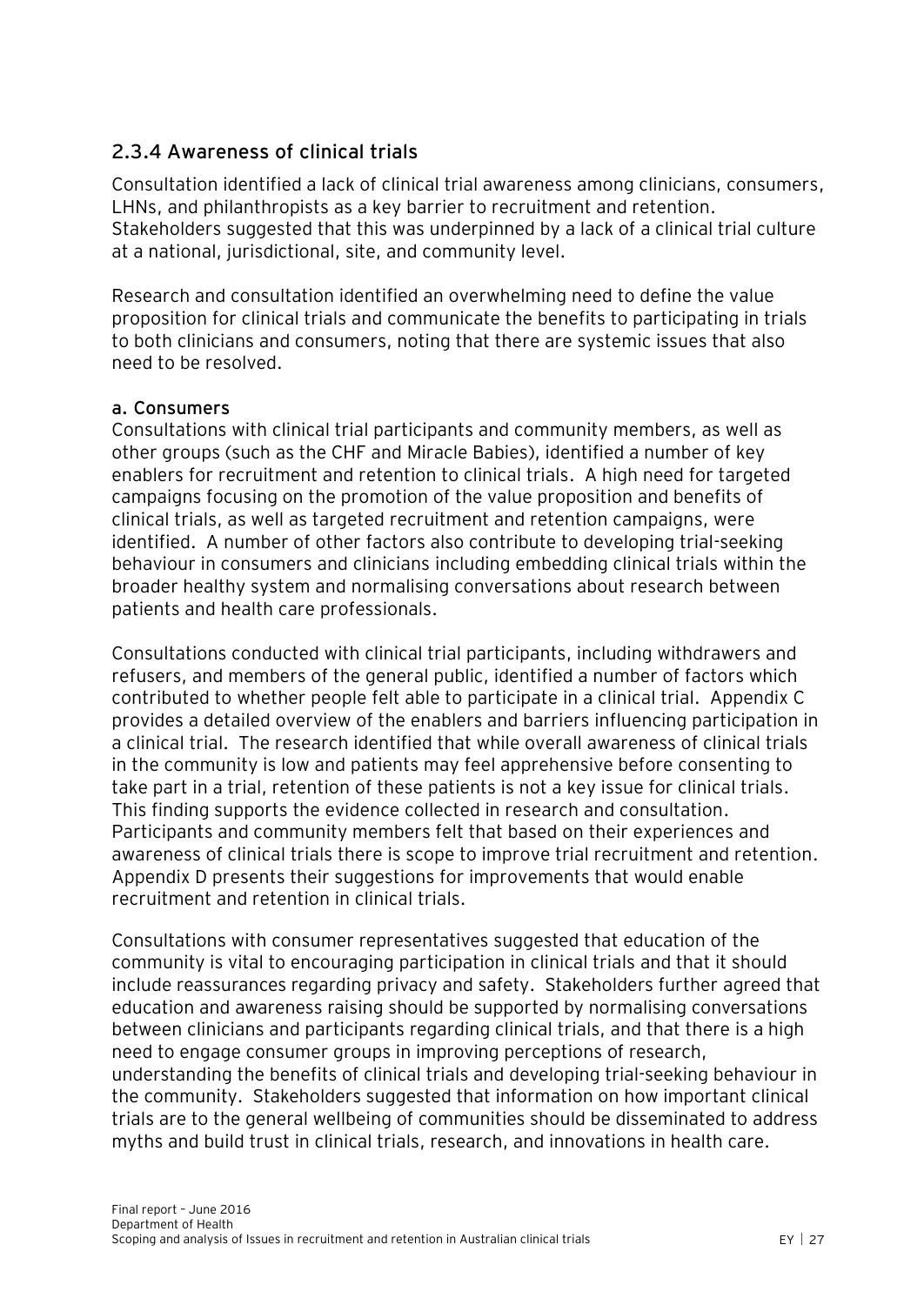Stakeholders suggested that messaging include that clinical trials research can be translated into better outcomes for patients, and a more effective health system.

Research and consultation identified differing views on the use of mass advertising or awareness campaigns. Stakeholders provided an example of a clinical trial where \$8,000 was invested in four advertisements in a Victorian newspaper. It resulted in over 270 phone calls, 65 follow ups, and 20 potential participants invited for screening. In this case, one participant was randomised into the trial. Another example of limited outcomes for participation was seen in organ and tissue donation where expensive promotional campaigns delivered increased participation rates in the short term only. Workshop participants did agree that there was a need for holistic, long-term strategies for consumer engagement that not only directed patients to clinical trial registries but also engaged them in the value proposition of clinical trials.

Stakeholders agreed that consumer bodies such as the CHF, Diabetes Australia and the Cancer Council Australia had a role to play in education and awareness raising, and in building integrated networks of researchers and consumer groups to increase awareness. Stakeholders suggested utilising the National Prescribing Service 'My Medicines' community announcements for clinical trials and patient support groups.

The CHF supported these initiatives although indicated that awareness campaigns should not raise consumer expectations. The CHF also suggested that consumer factsheets outlining the benefits and risks of clinical trials be provided to all potential trial participants during the recruitment phase.

#### **b. Clinicians**

Research and consultation identified a high need to promote clinical trials to clinicians and to engage primary care clinicians, including GPs, in trials and networks to enable recruitment and retention. Further, it identified that the relationship between the site and the primary care clinicians is critical to the success of recruitment and retention in clinical trials. Sponsors and sites often misunderstand the work or business model of these clinicians and place unreasonable expectations on their capacity in relation to awareness raising about clinical trials.

Consultation identified a high need to include GPs in the method of care delivery and protocol design. Workshop participants agreed that while GP advice is often not formally required for enrolment, patients often seek their GP's advice prior to deciding whether or not to participate in a clinical trial. Stakeholders regularly noted that while clinical trial participation should be encouraged by GPs, that they are often not in a position to discuss clinical trials recruitment with patients due to their daily business and appointment times. Stakeholders suggested that it was critical that the burden on GPs be kept to a minimum in order to facilitate recruitment.

Research and consultation identified that clinicians have a general role in communicating the benefits of clinical trials and encouraging trial-seeking behaviour. However GPs and specialists are not necessarily engaged in clinical trials and do not know where to direct their patients to find out about clinical trials.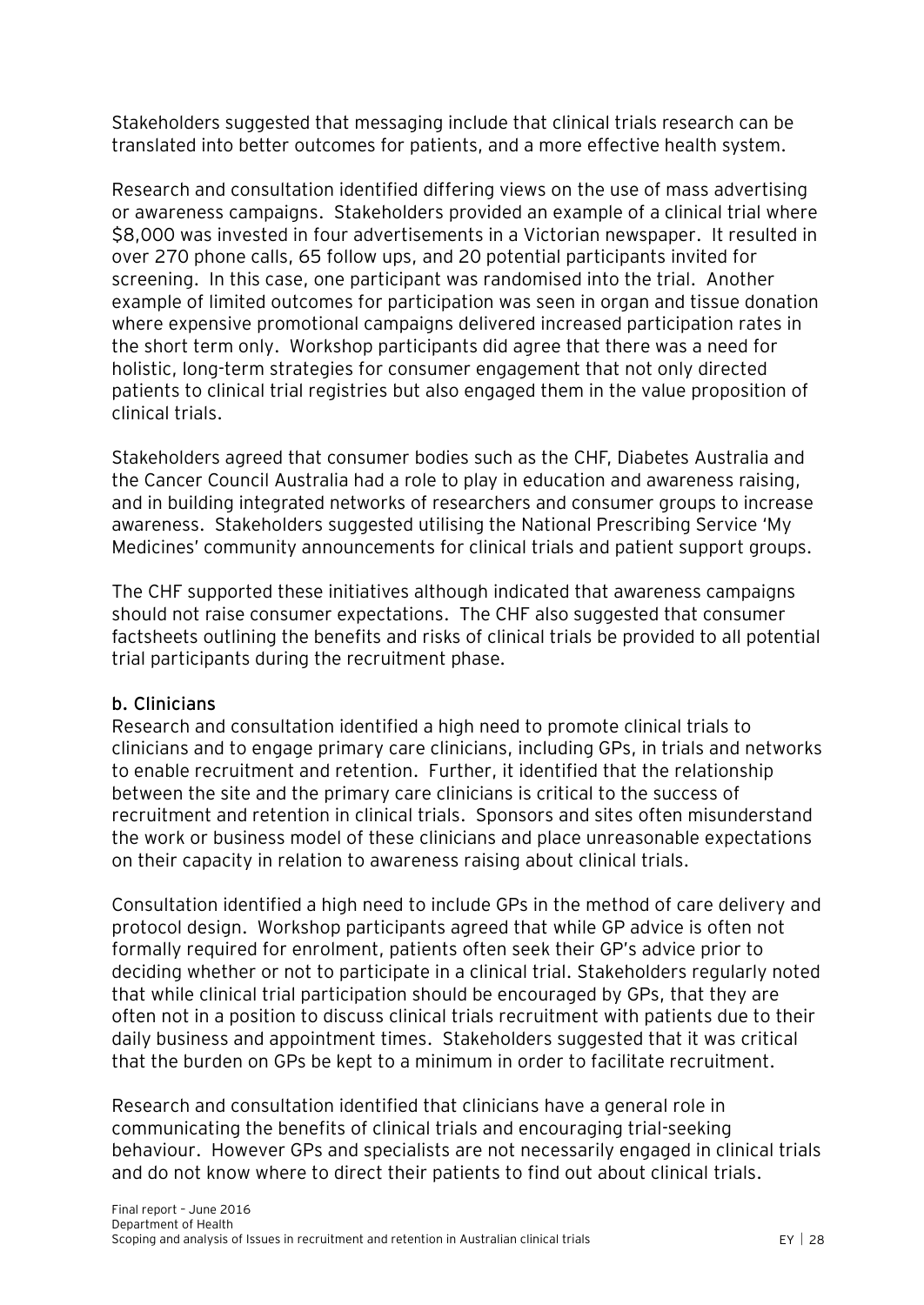Stakeholders identified a high need for a comprehensive strategy to engage GPs and other clinicians in clinical trials, and educate sponsors on how to engage and educate clinicians on the benefits of clinical trials to patients and the practice. The ASPREE<sup>30</sup> trial was an example provided of a trial that had engaged with GPs to successfully recruit and retain clinical trial participants. Greater awareness of clinical trials networks and registries is also needed for this sector.

Stakeholder consultations also revealed concerns in relation to access to training for new site investigators, agreeing that in terms of participant recruitment and retention, site staff training is critical. Staff need to fully comprehend what a trial involves, otherwise they risk recruiting participants who are not fully informed. Workshop participants agreed that ongoing education and support to all parties involved in the conduct of clinical trials is critical. Stakeholders indicated that GCP training is burdensome. While this training is required for compliance, stakeholders noted a significant gap in provision of practical experience and engagement with trials. The Department of Industry, Innovation and Science has commissioned a Vocational, Educational and Training (VET) accredited course to be delivered to hospital staff who oversee clinical trials, and researchers who submit clinical trials applications, to assist in improving the timeliness of clinical trial applications. Opportunities to extend this course to include design and conduct of trials to enable recruitment and retention should be explored.

#### **c. Philanthropists**

While investigators generally look to government and industry for investment, very few consider approaching philanthropic organisations, or have the knowledge of how to access this type of funding. In the USA, investigators engage with philanthropy successfully to gain investment for research. Workshop stakeholders identified a high need for opportunities for engagement with philanthropic organisations to build awareness and increase investment.

## <span id="page-29-0"></span>**2.3.5 Regulation and safety**

Research and consultation indicated strong agreement that participant safety is paramount in relation to clinical trials.

Stakeholders indicated that FDA regulations frequently limit the available potential population for a clinical trial based on strict and often unyielding inclusion and exclusion criteria. A specific example of inclusion criteria is the need for double barrier methods for contraception. To meet the inclusion criteria of the clinical trial one method is required to be a spermicide. This is an infrequently utilised method in Australia causing issues for trial participation.

While inclusion and exclusion criteria need to be balanced with safety for participants, ultimately regulatory requirements drive trial design. This may be

 $\overline{a}$ <sup>30</sup> ASPREE 2015, *About the ASPREE study*, accessed 18 July 2016, http://www.aspree.org/aus/about-us/theaspree-study/.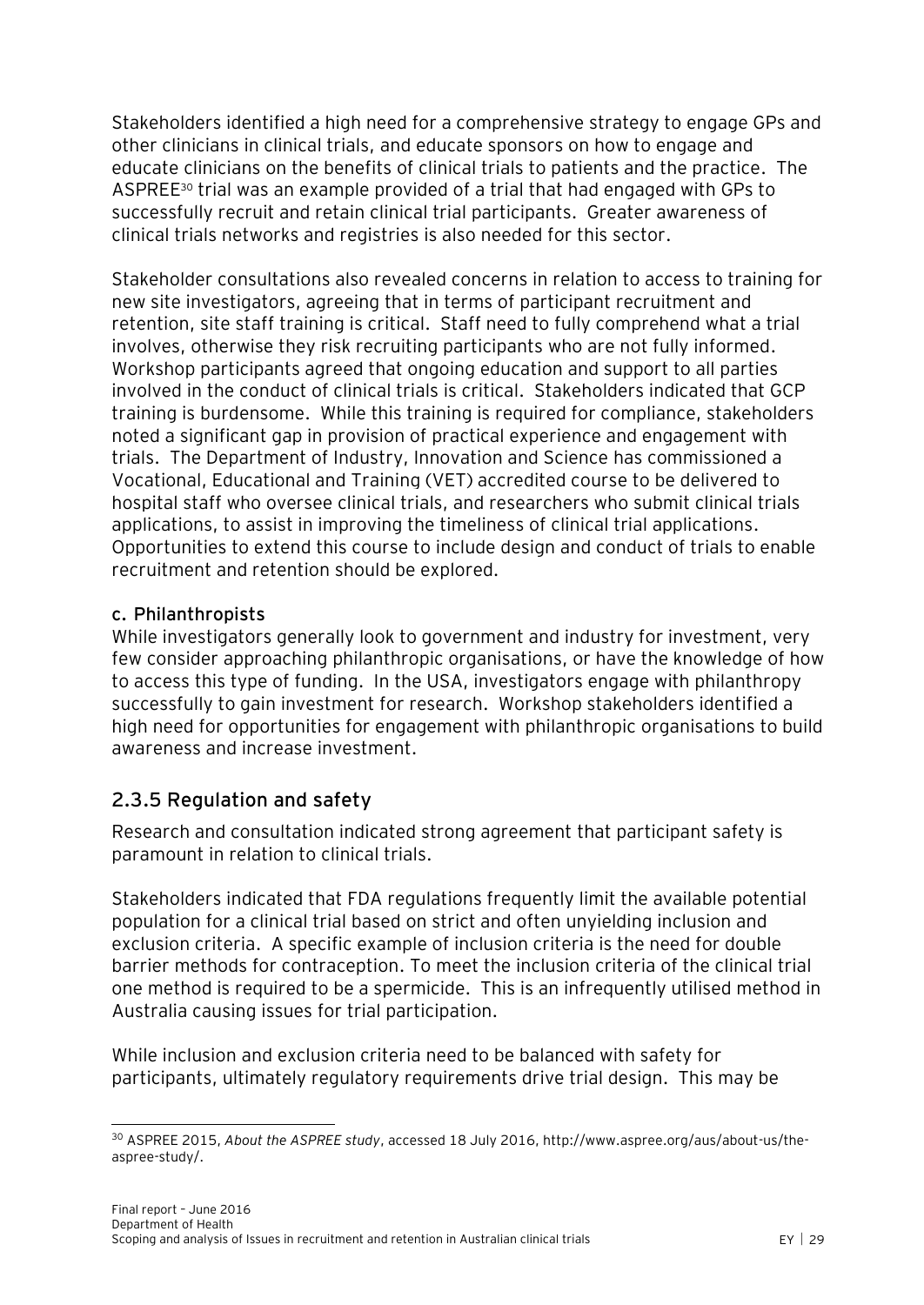outside the CTJWG's remit, however the issues are all encompassing and a consistent theme through the project.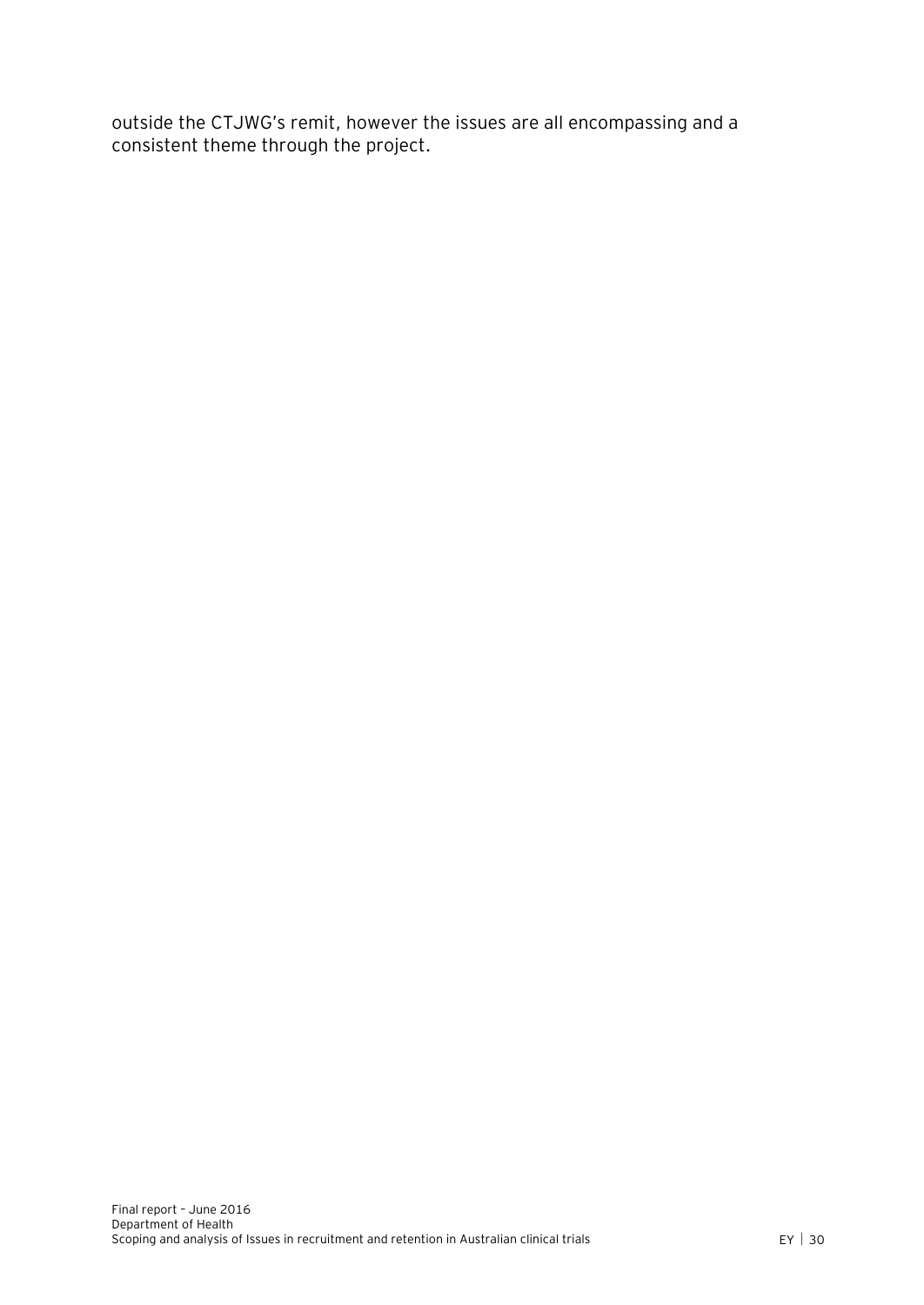## **3. Key findings**

## <span id="page-31-0"></span>**Leadership and coordination**

Leadership and coordination at national, jurisdictional and institutional level will establish clinical trials as an important component of Australia's health care system, driving increased support for clinical trials, awareness, leading practice and performance. Leadership and coordination will impact recruitment and retention through consistent awareness raising and promotion of benefits of clinical trials in the community, continuous improvement, and enhancement of existing clinical trial recruitment and retention initiatives nationally.

Streamlined coordination of clinical trials architecture, initiatives and infrastructure is an enabler of recruitment and retention in clinical trials as it limits duplication of effort, drives prioritisation of investment, enhances efforts to build awareness, and enhances the clinical trials environment at the national, jurisdiction and institutional level.

COAG recognises that national coordination across the jurisdictions is needed to address fragmentation and inefficiencies in clinical trials. Together with an increase in sponsor engagement, national coordination will improve trial outcomes, including recruitment and retention.

Engaging jurisdictions in awareness raising and participant safety in clinical trials, aligned with adequate systems for the conduct of clinical trials and associated quality assessments will maintain, and potentially improve, levels of participation in clinical trials.

## **Support for clinical trials**

The success of a clinical trial, including recruitment and retention, can be significantly impacted by its design, conduct and management. Involving trained clinicians experienced in research, consumers, and patient advocacy groups in research networks can ensure that trials meet consumer and community priorities and are designed with both research and participants in mind. Support for clinical trials is required from clinicians, investigators, sponsors and networks including clinical trial registries, EHRs and a dedicated research workforce.

Registries and EHRs enable recruitment and retention by providing visibility of potential participant groups. For these to be effective measures for identifying potential participants, clinicians and consumers need to be aware that they exist and trust that they are well maintained and up to date. EHRs have the capability to identify potential participants for trials, and trials for potential participants, and save significant amounts of time for research coordinators, clinicians and participants in the overall recruitment process.

Research and consultation identified significant issues related to the non-ongoing nature of research coordinator roles, noting that dedicated trial recruitment staff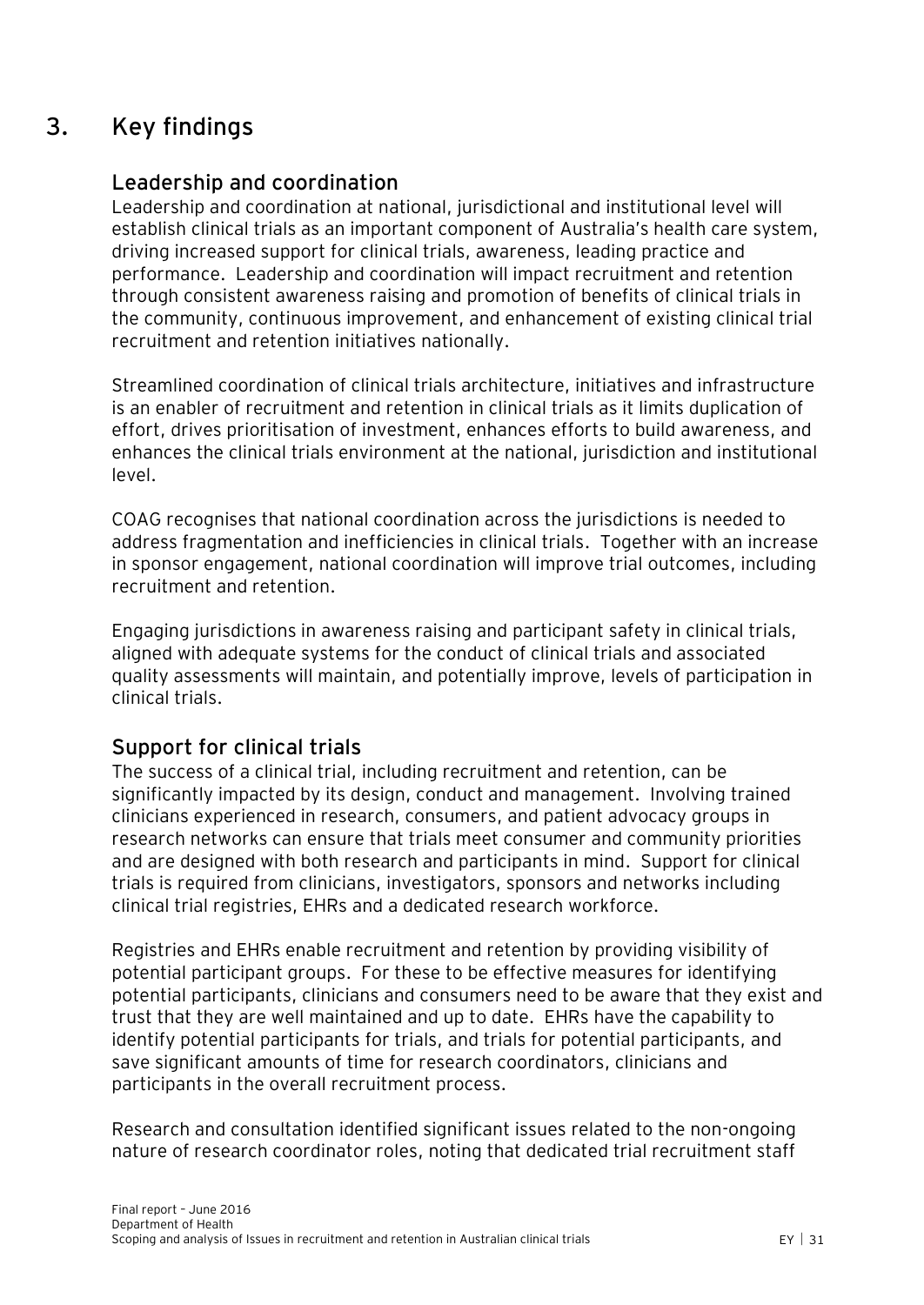are more successful at achieving recruitment targets than those involved in trials sporadically. A dedicated, trained research workforce is a key enabler to recruitment and retention based on the development of relationships between key research staff and participants.

Specific population groups, including CALD communities, Indigenous Australians, people with a mental illness, youth, rural and remote communities, and cognitively impaired people, are generally excluded from meaningful participation in clinical trials in Australia. Strategies to address participation in clinical trials for each of these groups, including consideration of trial design and conduct, eligibility criteria and recruitment measures are required.

## **Leading practice and performance**

Leading practice principles for the design, conduct and management of clinical trials are an important enabler of clinical trials in Australia, including recruitment and retention. Defining and promoting leading practice for clinical trials will assist to maintain Australia's global competitiveness, as well as community confidence, and enable more effective recruitment and retention.

Research and consultation identified a high need for practical, leading practice principles for clinical trials to support streamlining of expectations for clinical trials at a national, jurisdictional and institutional level. These leading practice principles should not be intended to duplicate existing GCP guidelines, rather provide a practical 'how to' guide for trials and be complemented by training and mentorship for site staff in recognition of research as a specialised skill set that requires experience for all clinicians.

Leading practice principles should also extend to the use of financial incentives for participants in clinical trials. Incentives for time, rather than solely for expenses such as transport, were generally supported in both the consumer and stakeholder consultation. Financial incentives for time spent will enable recruitment and retention by allowing participants the opportunity to make decisions about trials that are not impacted by potential loss of income.

Leading practice principles may include:

- Early involvement of GPs in study design where they are likely to be involved in recruitment;
- Use of different forms of trial data collection to reduce the need for participant travel;
- Use of rural centres to manage rural clinical trial participants;
- Use of social media to recruit participants; ongoing use of social media in the conduct of clinical trials;
- Communication between clinicians, potential participants and participants;
- Regular feedback to participants on the results of trials;
- Use of incentives;
- Shared success factors for patient recruitment, including engaging early with target populations;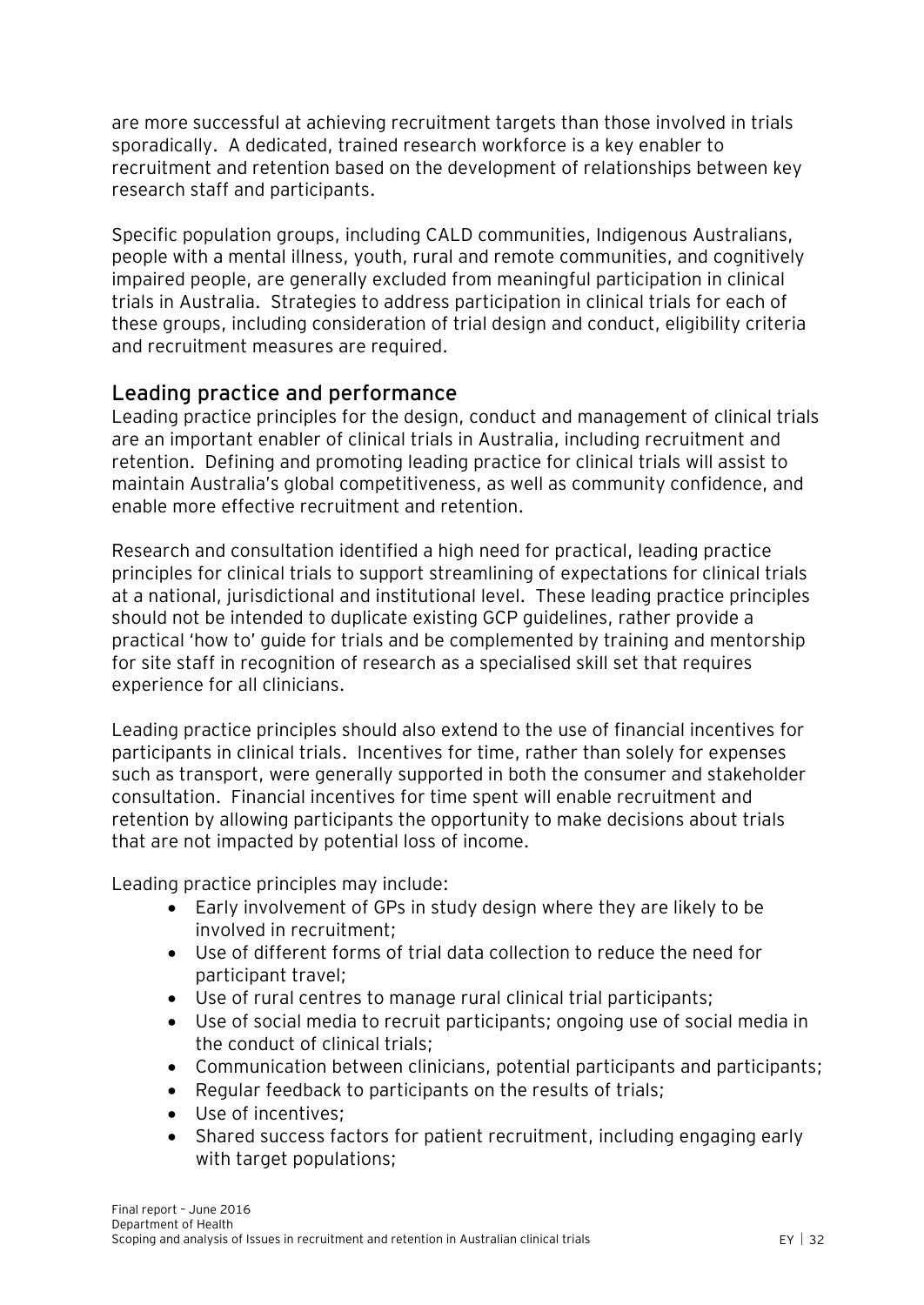- Use of supportive techniques such as newsletters, reminders, birthday cards to establish a sense of belonging with other trial participants;
- Employment standards for research coordinators and other clinical trials staff; and
- Specific leading practice principles for trials conducted outside of the hospital setting such as trials conducted in primary care and community settings.

Standardised metrics and mechanisms for data collection and reporting are required to track performance of clinical trials activities, including recruitment and retention rates and the success of targeted strategies or initiatives. While the CTJWG has identified the need to establish a metrics system and promote ICT interoperability as key priority areas for its work, the collection and reporting mechanisms for these metrics require consideration over the longer term so that the needs of sponsors and the Australian economy are balanced against maximising the benefits of clinical trials to the community, and creating a culture of continuous improvement across the sector. Consideration could also be given to leveraging existing networks such as LHNs or websites such as AustralianClinicalTrials.gov.au, that is, where government, sponsors, clinicians and consumers already seek health, or researchrelated, information.

Metrics for performance reporting to include:

- Time for ethics and governance approval;
- Time to recruit participants;
- Clinician time dedicated to research;
- Number of trials conducted on site:
- Number of participants;
- Retention rates; and
- Adverse events.

### **Awareness**

Research and consultation identified an overwhelming need to define the value proposition for clinical trials and communicate the benefits of participating in trials to both clinicians and consumers, noting that there are systemic issues that need to be resolved.

Awareness of clinical trials, including where to go for information on trials and how to access trials, is required for clinicians, consumers and alternative funding providers such as philanthropists. These groups need to be engaged in clinical trials at a national, jurisdictional, institutional and personal level to affect recruitment and retention. Strategies targeted at awareness and education could leverage existing initiatives and information networks or websites, for example LHNs, AustralianClinicalTrials.gov.au.

## **Regulation and safety**

The safe conduct of clinical trials is recognised by all stakeholders as the key principle for a successful and sustainable clinical trials industry in Australia.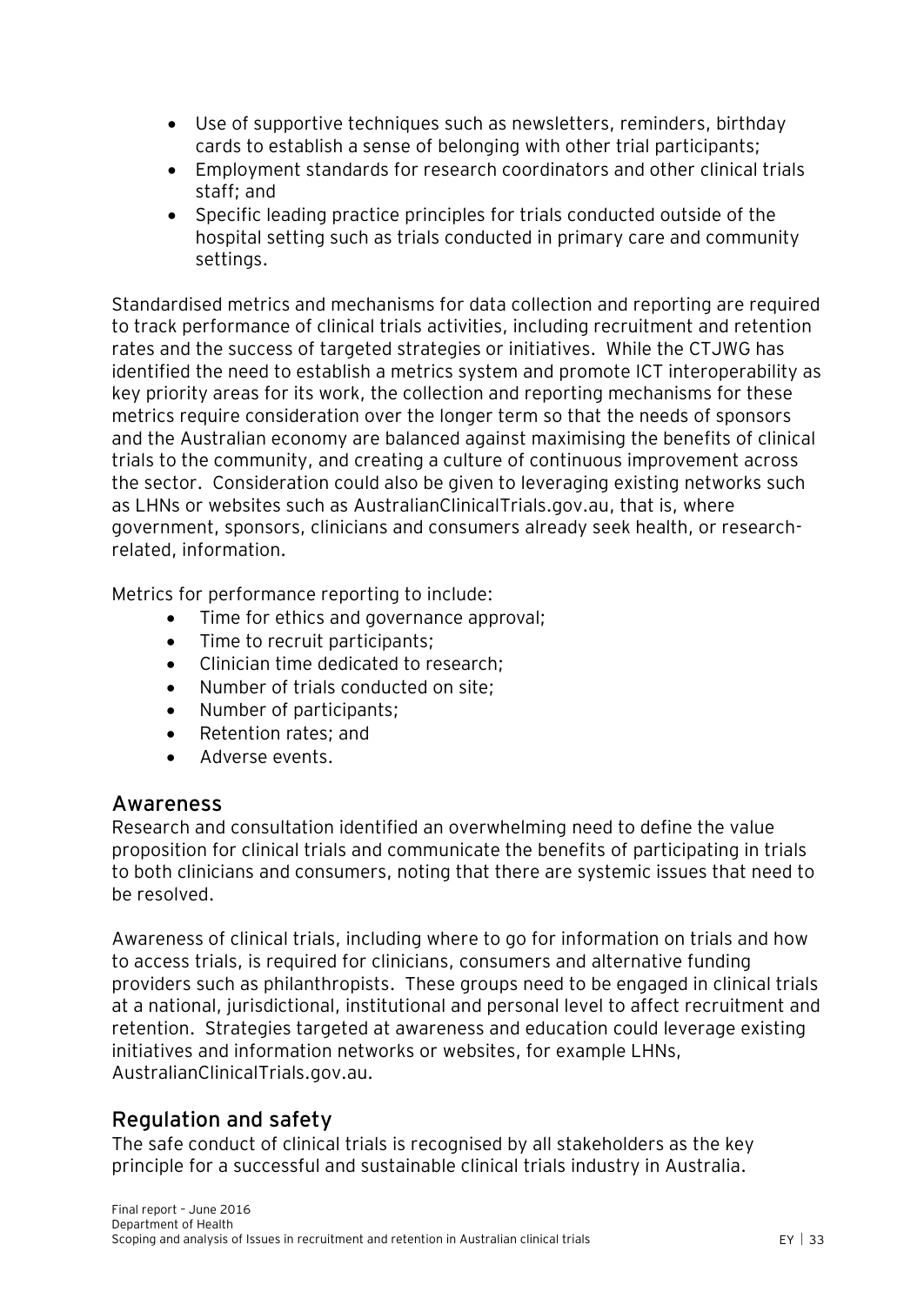Research conducted by EY Sweeney found that clinical trials participants and community members held expectations that principles and procedures govern the conduct of clinical trials in order to protect patient safety and minimise adverse events.

In consultations with clinical trials participants and members of the general public, respondents maintained that they had confidence in the Australian system and expressed an assumption that there might be more laxity around these procedures in other jurisdictions, such as the USA. This indicates a high level of trust within the Australian health system that could be leveraged and extended to clinical trials. Perceptions of safety are a key enabler to recruitment and retention in Australian clinical trials.

Feedback also suggests that international regulations can limit the potential participant population for a clinical trial based on strict, and often unyielding, inclusion and exclusion criteria over and above the requirements needed to protect participant safety. While participant safety remains paramount, it is ultimately regulatory requirements that are driving trial design. It is noted that this may be outside the CTJWG's remit, however the issue is an all-encompassing and consistent theme throughout the project, and could impact recruitment.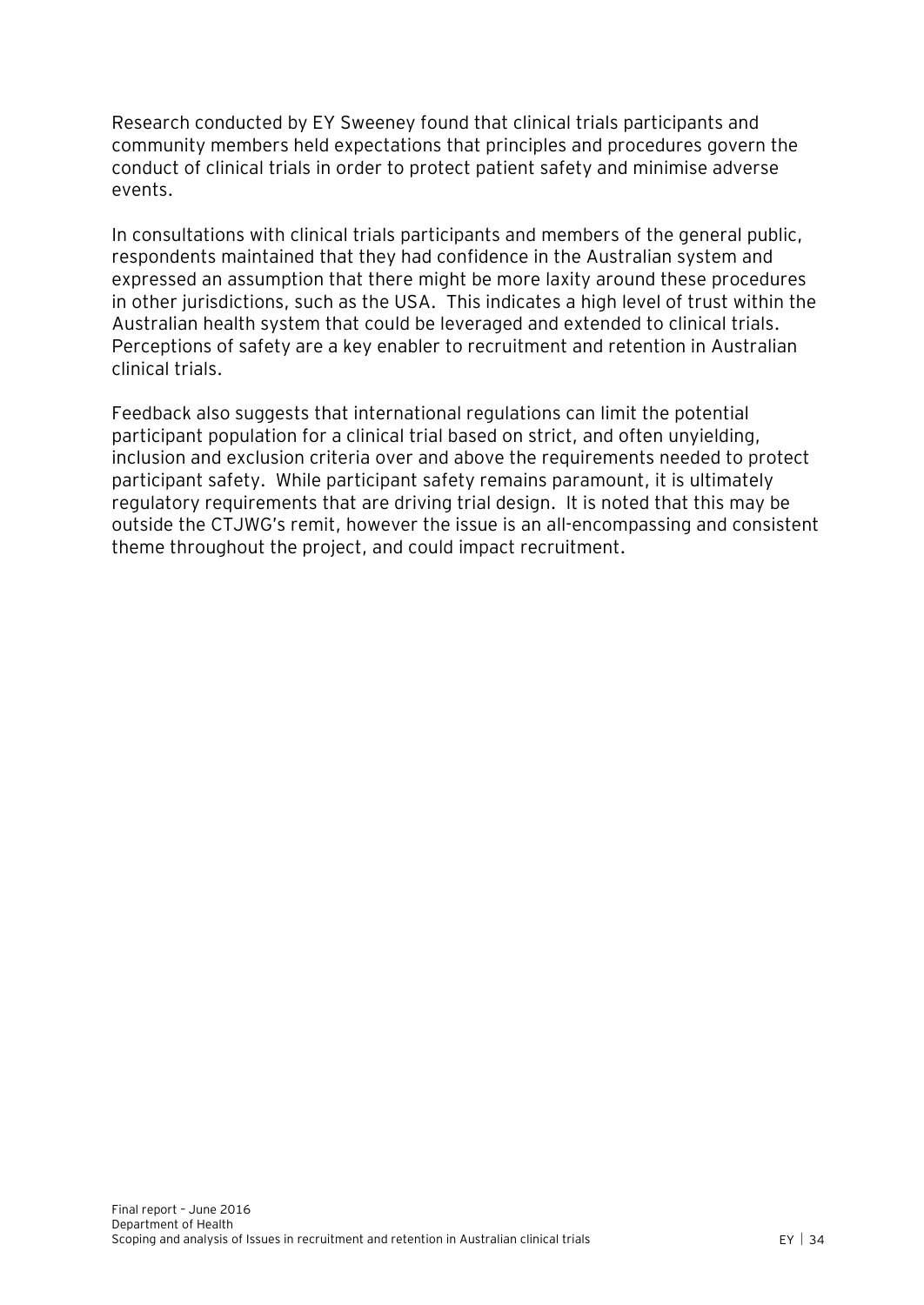## **4. Recommendations**

<span id="page-35-0"></span>EY has presented a total of 14 recommendations for consideration by the CTJWG to improve recruitment and retention in Australian clinical trials.

### **Leadership and coordination**

**Recommendation 1**: The CTJWG/AHMAC to clarify leadership roles at the national, state and territory level to provide oversight and coordination of clinical trials initiatives to maximise the realisation of benefits of participation in clinical trials for health consumers and clinicians. This should involve the enhancement of existing national clinical trials roles and/or the establishment of dedicated structures at national and individual state and territory levels to improve clinical trial coordination across Australia.

*Reason for recommendation: As recognised by COAG-HC, national coordination of clinical trials is required across jurisdictions to overcome fragmentation and inefficiencies. Clearer definition of roles and established, dedicated structures are required to ensure that clinical trials remain a significant aspect of Australia's health care system. Research and consultation indicated that jurisdictions should identify opportunities to streamline the coordination of trials, including recruitment and retention efforts, to reduce duplication, allow for greater focus on the prioritisation of investment in trials, and build a culture of clinical trials nationally.*

**Recommendation 2:** The CTJWG, on behalf of the nine jurisdictions, to recommend to the Independent Hospital Pricing Authority (IHPA) to introduce activity based funding to hospitals for public hospital clinical trial activity utilising trial completion as an output measure. This would further encourage and embed research KPIs within the hospital setting and link specific funding to research activity.

*Reason for recommendation: The introduction of activity based funding for clinical trials could enable coordination of initiatives and investment for clinical trial recruitment and retention at the institutional level, and further embed research within the hospital setting nationally.*

## **Support for clinical trials**

**Recommendation 3:** Over the short term, the CTJWG, the Australian Government Department of Health, the NHMRC, and ACTA, to formalise the structure, roles and support for clinical trials research networks, ensuring that they reflect national, consumer and community priorities for research. This will include promotion and encouragement of:

- Health consumer involvement in networks, via the Consumers Health Forum (CHF) and other patient advocacy groups, in the development of national research questions and involvement in appropriate clinical research networks;
- Access to Medical Research Future Fund (MRFF) or other sources of funding for support for clinical trials networks including resources for secretariat, data management and trial coordination;
- Research networks to utilise existing and future patient registries to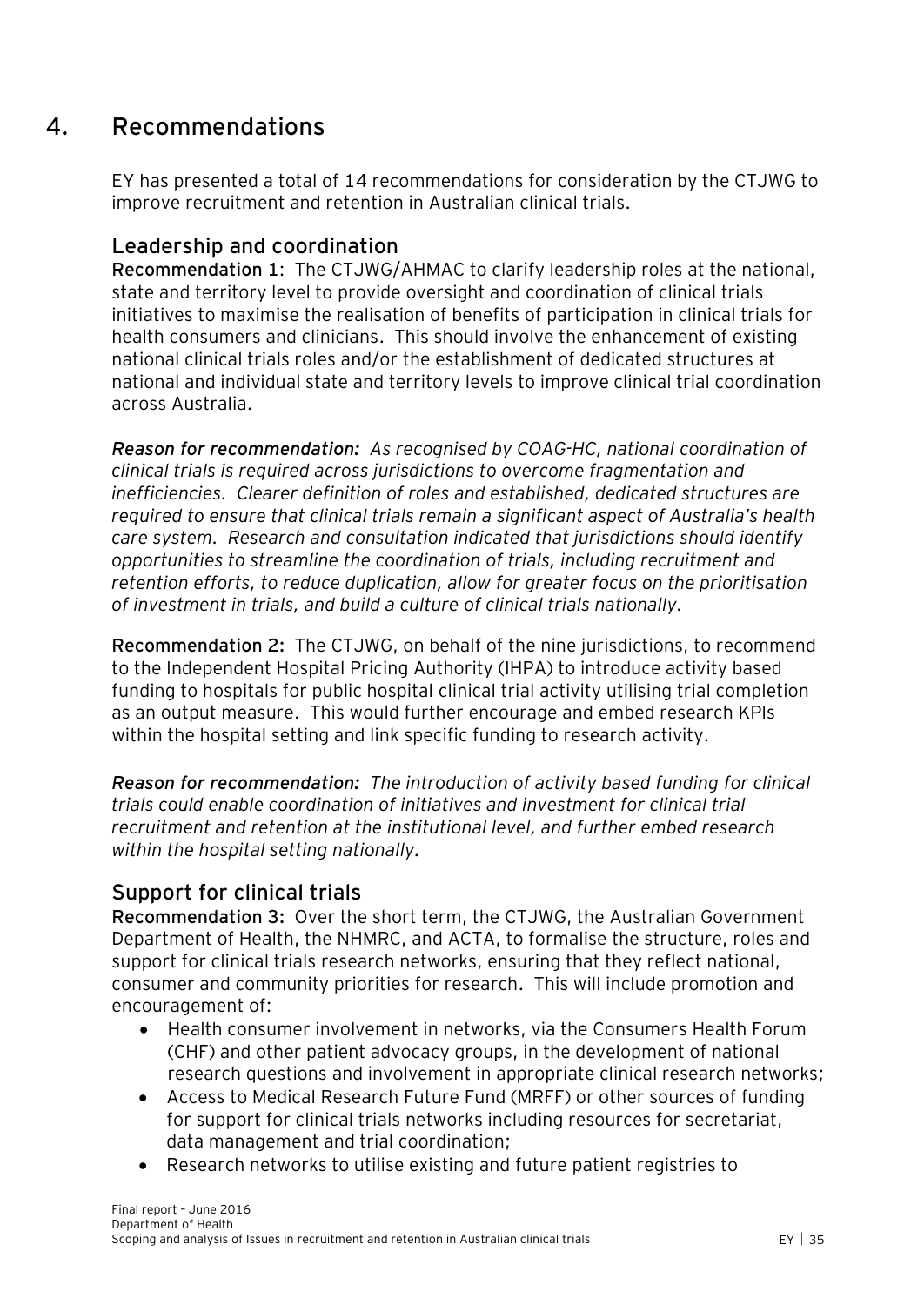encourage clinical trial participation, leveraging the opportunity to improve recruitment and retention through coordinated use of clinical quality registries to identify potential participants; and

• Involvement of primary care focused networks in design and conduct of research, recognising that recruitment of participants from primary care settings will need to involve primary care research networks.

*Reason for recommendation: The emphasis on clinical trials networks in the recommendations reflects the significant impact that networks may have in ensuring that national, consumer and community priorities for research are met and that these are considered by sponsors in the design, management and conduct of trials. Networks also provide the opportunity to coordinate clinical trial activity nationally, including recruitment and retention of participants, and form an important link with sponsoring bodies. While there are a number of very well performing networks in Australia, there are many opportunities available to improve the networking of key researchers in a number of areas of clinical trial research, as well as interaction between existing networks.*

**Recommendation 4:** The CTJWG to provide input regarding required enhancements to the Australian New Zealand Clinical Trials Registry (ANZCTR) to improve its relevance for participants and researchers and ensure it is regularly updated, noting the current limitations in ANZCTR's scope and functional capabilities. This could include advice on consolidation of ANZCTR with AustralianClinicalTrials.gov.au and a strategic framework on how these registries continue to work simultaneously.

*Reason for recommendation: Research and consultation identified a high need for a central registry of commercially-sponsored and investigator-led clinical trials in Australia, noting that this provides an efficient means of recruitment to trials. Clinicians and consumers indicated that they did not access available registries as they were often outdated and did not provide a comprehensive view of open trials. Stakeholders suggested that duplication of registries and trial sites further drove fragmentation and was a barrier to recruitment and retention by making it difficult to access accurate information and disabling efforts to raise awareness of trials for both clinicians and consumers.*

**Recommendation 5:** Over the short term, the Australian Government Department of Health and the Australian Digital Health Agency to build the capability of the My Health Record to facilitate clinical trial recruitment and retention. Furthermore, the states and territories health departments and governing bodies of private sector health organisations should ensure that Electronic Medical Records implemented in the public and private hospital and health service systems facilitate the recruitment and retention of participants in clinical trials.

*Reason for recommendation: My Health Record presents significant opportunities for Australia's health care system, including clinical trials, particularly in relation to recruitment and participation. Building the capability of My Health Record, as well as the Electronic Medical Records implemented in public and private hospitals and*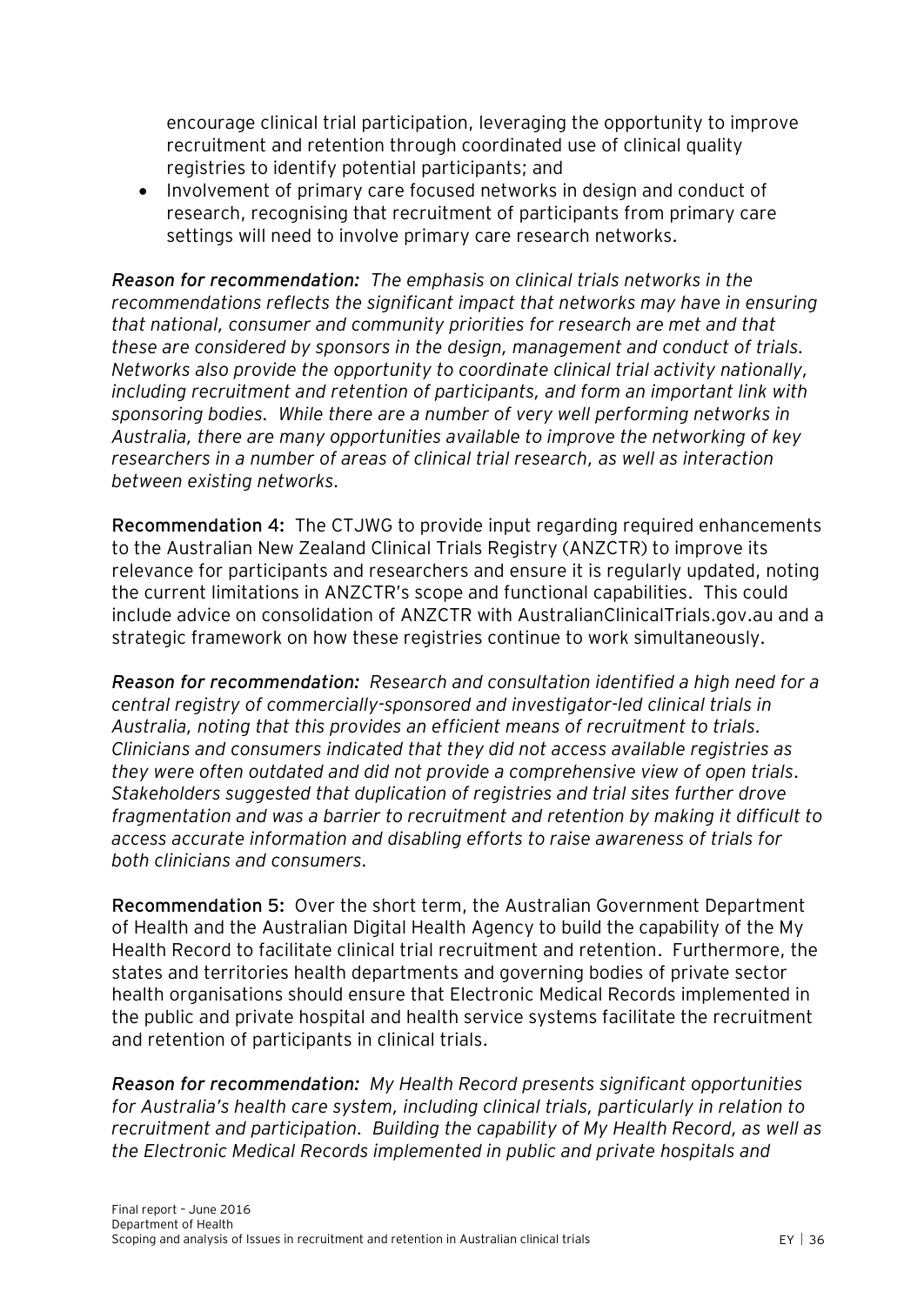*health services nationally, could assist clinicians to identify potential participants for currently recruiting trials. This would lead to improved efficiency in clinical trial recruitment, and would further embed research into clinician and consumer behaviours.*

**Recommendation 6:** Over the medium term, jurisdictions to address sensitivities of secondary use of data and work with industry and sponsors to pursue opportunities to utilise existing data linkage regimes, through a central agency/ies, to identify prospective trial participants.

*Reason for recommendation: Research and consultation identified a high need to utilise existing data sources to identify prospective trial participants. Secondary use of data presents sensitivities for jurisdictions, industry and sponsors and continued engagement across these groups is required to address these issues.* 

**Recommendation 7:** The CTJWG to work with jurisdictions to progress ongoing and long-term roles for research nurses, support the inclusion of clinical research into job descriptions for clinicians, and embed the need for ongoing site training and mentorship in running clinical trials.

*Reason for recommendation: Ongoing and long-term positions for research staff are necessary to achieve recruitment goals and ensure a safe clinical trials sector. Research and consultation identified that a dedicated research workforce is a key enabler for recruitment and retention in clinical trials, particularly by relationship building between clinicians and potential participants. Research coordinators and other staff require the capability, skills and experience to manage clinical trials, including recruiting and retaining trial participants.*

**Recommendation 8:** The CTJWG to consider opportunities to build on existing innovations and initiatives as outlined in Appendix B. Initiatives that present opportunities for the CTJWG.

*Reason for recommendation: Research and consultation identified a number of existing initiatives that present opportunities for the CTJWG to consider for promotion and/or development to improve recruitment and retention in clinical trials.*

**Recommendation 9:** The CTJWG, the NHMRC and research entities to focus on clinical trial recruitment and retention strategies in special groups such as culturally and linguistically diverse (CALD) communities, youth, Indigenous Australians, rural and remote communities, and people with a mental illness. Focused strategies to also be developed for cognitively impaired potential trial participants, supported by advice to jurisdictions on guardianship legislation as an enabler of recruitment.

*Reason for recommendation: Inadequate participation, and unnecessary exclusion, of these groups in Australian clinical trials indicates a high need for focused strategies to increase recruitment and retention. Research and consultation*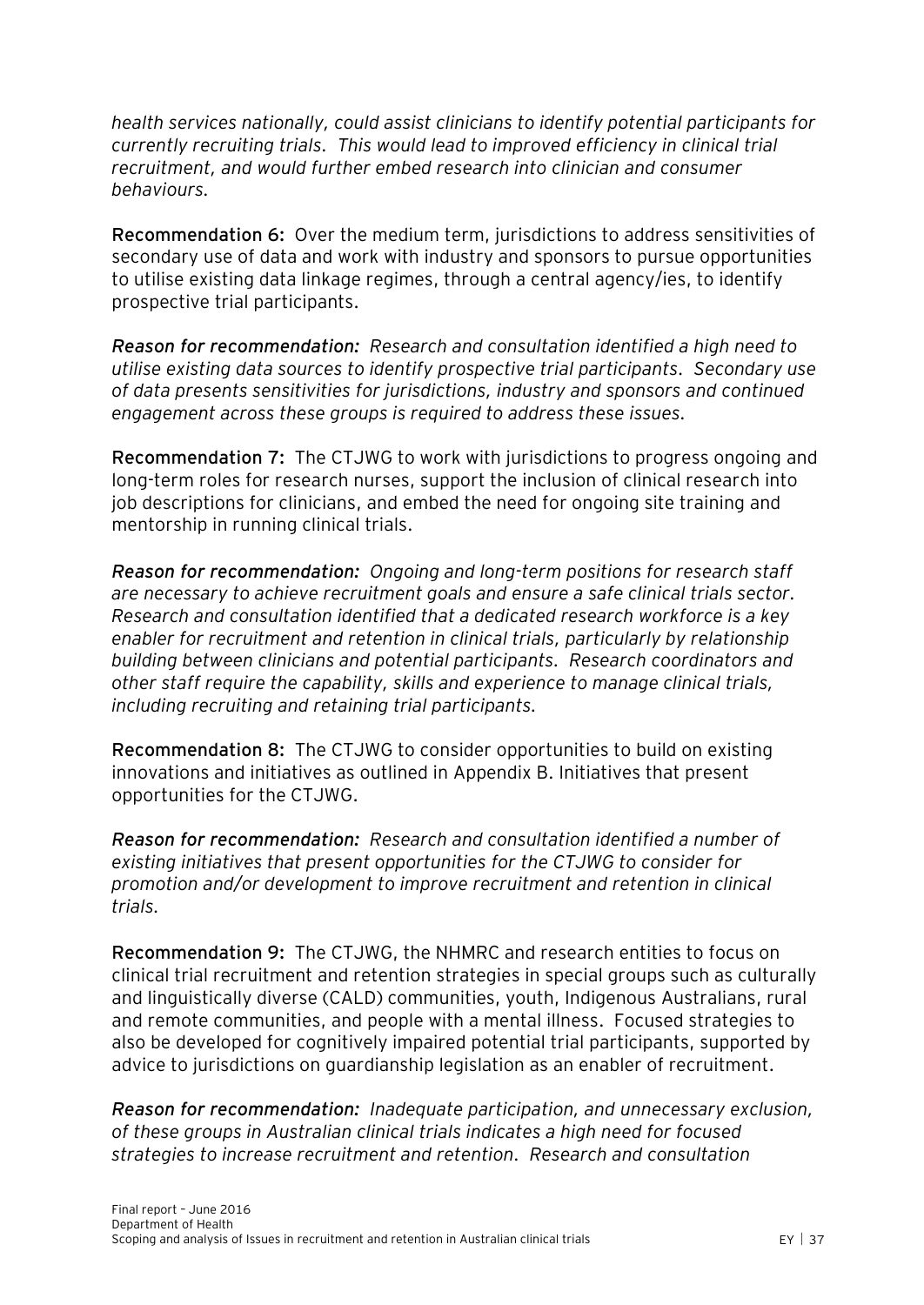*indicated that these groups were often excluded in trial design or limited in their opportunities to participate.*

## **Leading practice and performance**

**Recommendation 10:** Over the short term, the CTJWG to work with the NHMRC and the Australian Government Department of Health to devise an online leading practice guide to the successful design, management, administration and conduct of clinical trials starting with the creation of a culture that embeds clinical trials within leading practice clinical care and reflecting the primary consideration of safety for clinical trial participants. This resource should be continuously reviewed and updated, and could include a set of tools for practical implementation.

*Reason for recommendation: Research and consultation identified a high need for the development and utilisation of leading practice guidelines for clinical trials to streamline the design, management and conduct of clinical trials nationally, and to continue to position Australia as a safe place to conduct trials to trial sponsors within the global market. Furthermore, stakeholder consultation indicated that well managed and delivered clinical trials have much higher rates of recruitment and retention.*

**Recommendation 11:** The NHMRC to devise guidelines for the consistent use of financial incentives for trial participants, to appropriately recognise the time commitment, rather than solely expenses incurred, of participants in clinical trials.

*Reason for recommendation: Research and consultation highlighted the need for revised guidelines on the use of incentives to ensure consistency across the sector. Providing financial incentives for time and effort, beyond expenses such as transportation, means that loss of income does not present a barrier for potential trial participants.* 

**Recommendation 12:** The CTJWG, in consultation with clinical trial sponsors, to continue to expand on national clinical trials metrics to support continuous improvement in clinical trial recruitment efforts, and consider the merit of future annual publication at LHN and individual research entity level.

*Reason for recommendations: Research and consultation identified a high need for transparent performance reporting in relation to clinical trials, including recruitment and retention data. Currently, there is no central repository of clinical trials data nationally. Reporting of metrics will drive a culture of continuous improvement within the clinical trial environment. Expansion of national trial metrics over the longer term will assist jurisdictions to realise and build awareness of the economic and health benefits of trials to consumers, clinicians and the broader community.* 

### **Awareness**

**Recommendation 13:** The CTJWG to work with the NHMRC and other relevant stakeholders and advocacy groups to define the value proposition for clinical trials, and design and implement strategies to raise awareness of the role and value of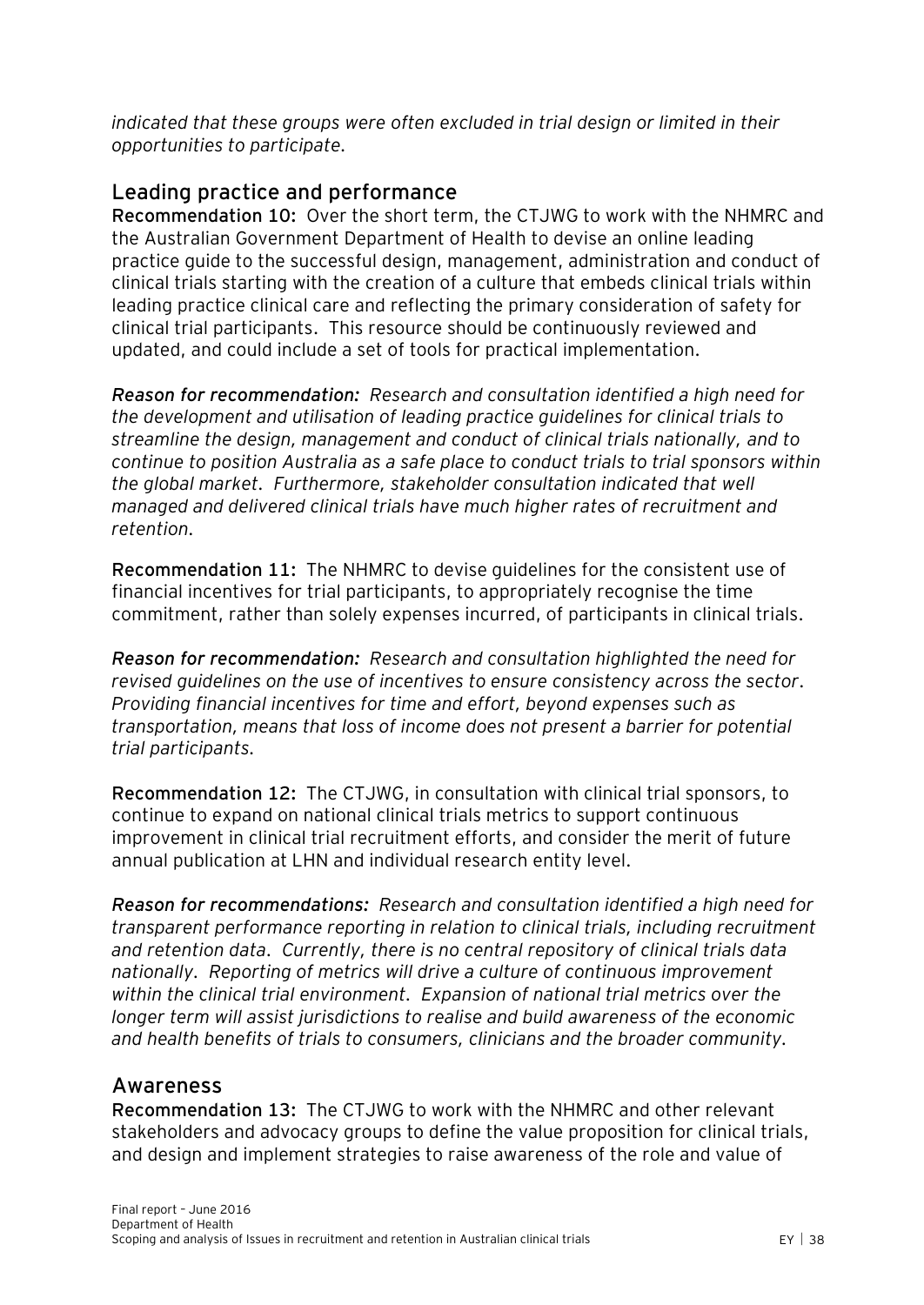clinical trials amongst the general public, health care practitioners (including primary care clinicians), Local Hospital Networks(LHNs), and the philanthropic community, including promotion of a more distinct profile for the AustralianClinicalTrials.gov.au website.

*Reason for recommendation: The value proposition for clinical trials, including the benefits and value of clinical trials to clinicians, consumers and the economy is required to increase engagement in clinical trials. Research and consultation identified that lack of awareness was a key barrier to recruitment and retention in clinical trials.*

## **Regulation and safety**

#### **Recommendation 14:** The CTJWG to;

- reaffirm the primacy of safety in clinical trials across the sector; and
- consult organisations that conduct commercially-initiated and investigatorinitiated clinical trials over impediments to recruitment that are derived from Food and Drug Administration (FDA), European Medicines Agency (EMA) or other requirements and to seek resolution with the relevant foreign authority through the Therapeutic Goods Administration (TGA).

*Reason for recommendation: Stakeholders agreed that safety is the primary enabler of recruitment and retention in clinical trials. Public consultation identified a high level of confidence in the clinical trials system in Australia, although stakeholders warned that this had the potential to change should a major adverse event occur. Stakeholders also suggested that international regulation presented limitations to clinical trial participation and that these required resolution.*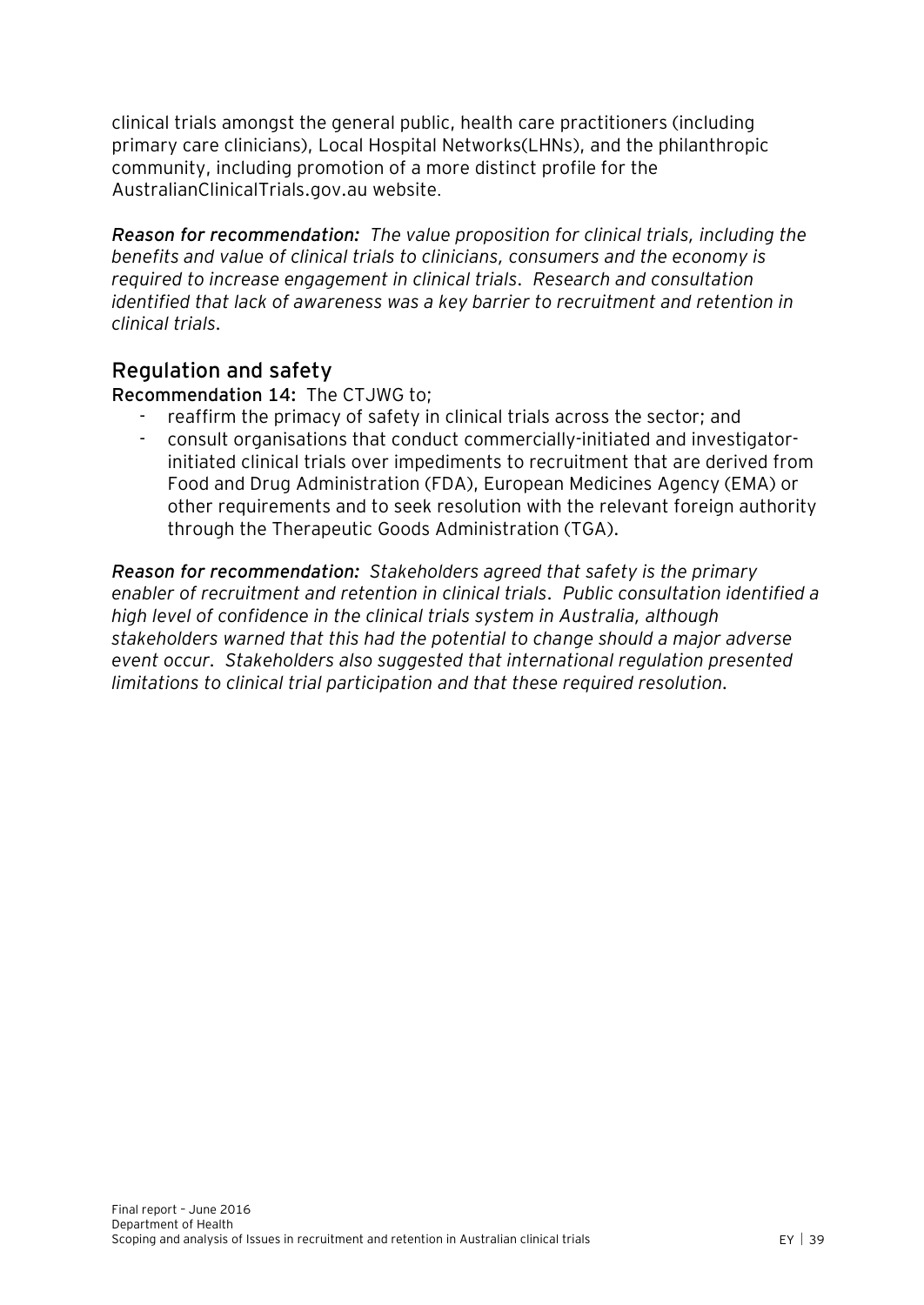## **5. Conclusion**

<span id="page-40-0"></span>This report provides synthesis of findings and proposed solutions and future approaches for the CTJWG based on extensive research and consultation undertaken throughout this project.

Recruitment and retention cannot be considered in isolation of the systemic, structural and cultural factors shaping the Australian clinical trials environment at the national, jurisdictional and institutional level. Research and consultation has identified that there is no single strategy that will improve recruitment and retention in Australian clinical trials, rather a coordinated approach is required. The recommendations set out in this report provide consideration of these factors.

The greatest impact for recruitment and retention will come from a focus on innovative and collaborative approaches underpinned by national leadership and coordination, strengthened clinical trials networks, increased uptake of digital health and data initiatives, and the development of leading practice guidelines for the design, conduct and management of Australian clinical trials.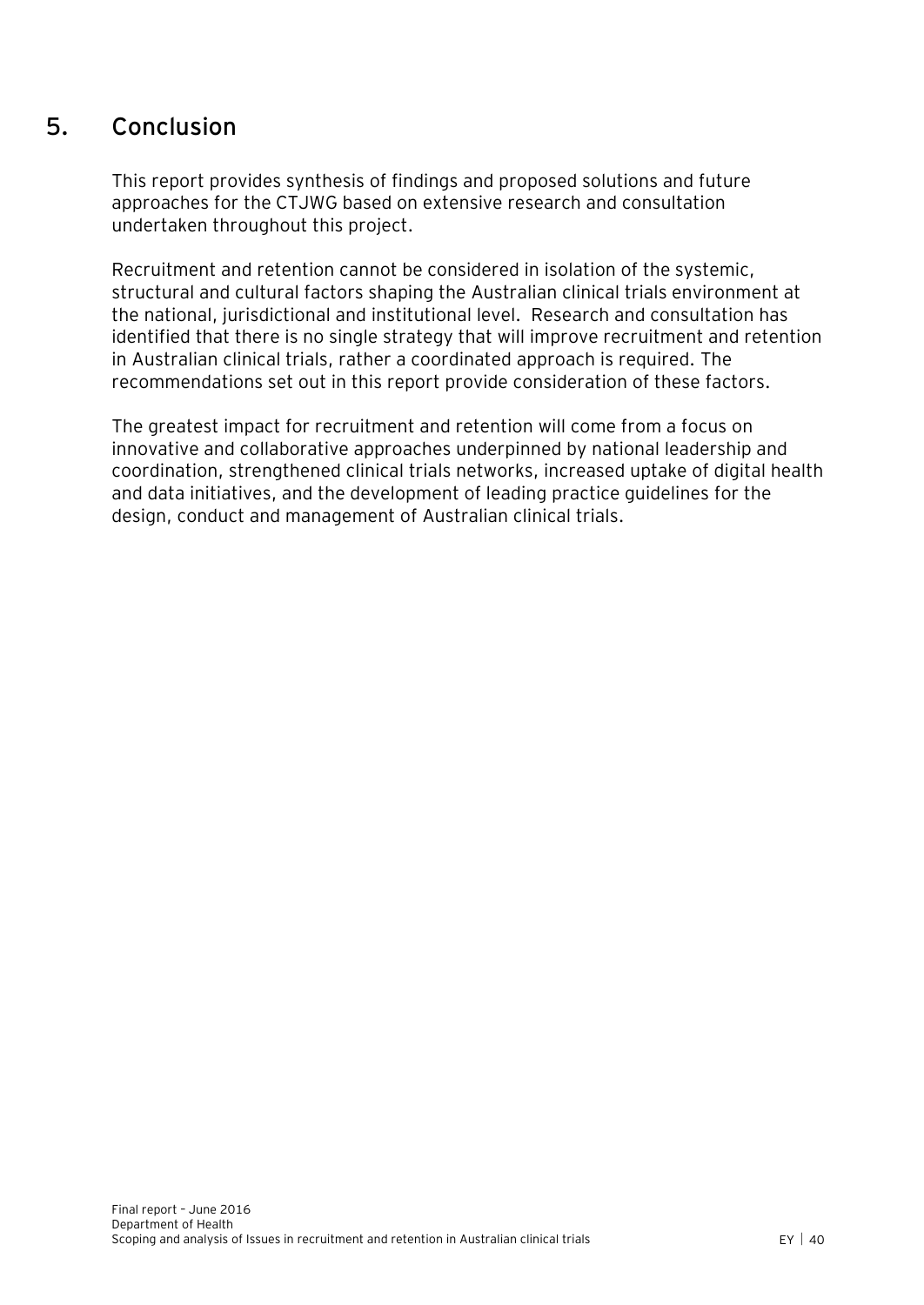## <span id="page-41-0"></span>**Appendix A. Glossary**

| <b>ACTA</b>                       | <b>Australian Clinical Trials Alliance</b>                                                                                                                                                                                                                                                                                                                                                                                                                                                                   |
|-----------------------------------|--------------------------------------------------------------------------------------------------------------------------------------------------------------------------------------------------------------------------------------------------------------------------------------------------------------------------------------------------------------------------------------------------------------------------------------------------------------------------------------------------------------|
| <b>AHMAC</b>                      | Australian Health Ministers' Advisory Council                                                                                                                                                                                                                                                                                                                                                                                                                                                                |
| <b>ANZCTR</b>                     | Australian New Zealand Clinical Trials Registry                                                                                                                                                                                                                                                                                                                                                                                                                                                              |
| <b>ASPREE</b>                     | ASPirin in Reducing Events in the Elderly - led by Monash<br>University in Australia and the Berman Centre for Outcomes<br>and Clinical Research in the USA, the ASPREE trial is focused on<br>determining the balance of aspirin's effects in healthy older<br>people. <sup>31</sup>                                                                                                                                                                                                                        |
| <b>CALD</b>                       | Culturally and linguistically diverse                                                                                                                                                                                                                                                                                                                                                                                                                                                                        |
| <b>CHF</b>                        | <b>Consumers Health Forum of Australia</b>                                                                                                                                                                                                                                                                                                                                                                                                                                                                   |
| Clinical quality<br>registry      | The Australian Commission on Safety and Quality in Health Care<br>defines a clinical quality registry as 'an organisation which<br>systematically monitors the quality (appropriateness and<br>effectiveness) of health care, within specific clinical domains, by<br>routinely collecting, analysing and reporting health-related<br>information. The information is used to identify outcome<br>benchmarks, significant outcome variance, and inform<br>improvements in healthcare quality. <sup>'32</sup> |
| <b>Clinical trial</b><br>registry | ACTA defines a clinical trial registry as an 'organisation or<br>website that either:<br>lists clinical trials being conducted (or that have recently<br>been conducted) in Australia (or internationally,<br>including Australia);<br>provides a mechanism for patients or others to register<br>their interest in participating in an Australian clinical<br>trial; and<br>provides a link between potential participants and<br>Australian clinical trials. <sup>133</sup>                                |
| <b>COAG</b>                       | <b>Council of Australian Governments</b>                                                                                                                                                                                                                                                                                                                                                                                                                                                                     |

 $\overline{a}$ <sup>31</sup> ASPREE 2015, *ASPirin in Reducing Events in the Elderly*, accessed 30 June 2016, http://www.aspree.org/aus/

<sup>32</sup> Australian Commission on Safety and Quality in Health Care 2014, Framework for Australian clinical quality registries, ACSQHC, accessed 30 June 2016, http://www.safetyandquality.gov.au/wp-

content/uploads/2014/09/Framework-for-Australian-Clinical-Quality-Registries.pdf

<sup>33</sup> Australian Clinical Trials, accessed 30 June 2016, https://www.australianclinicaltrials.gov.au/clinical-trialsregistries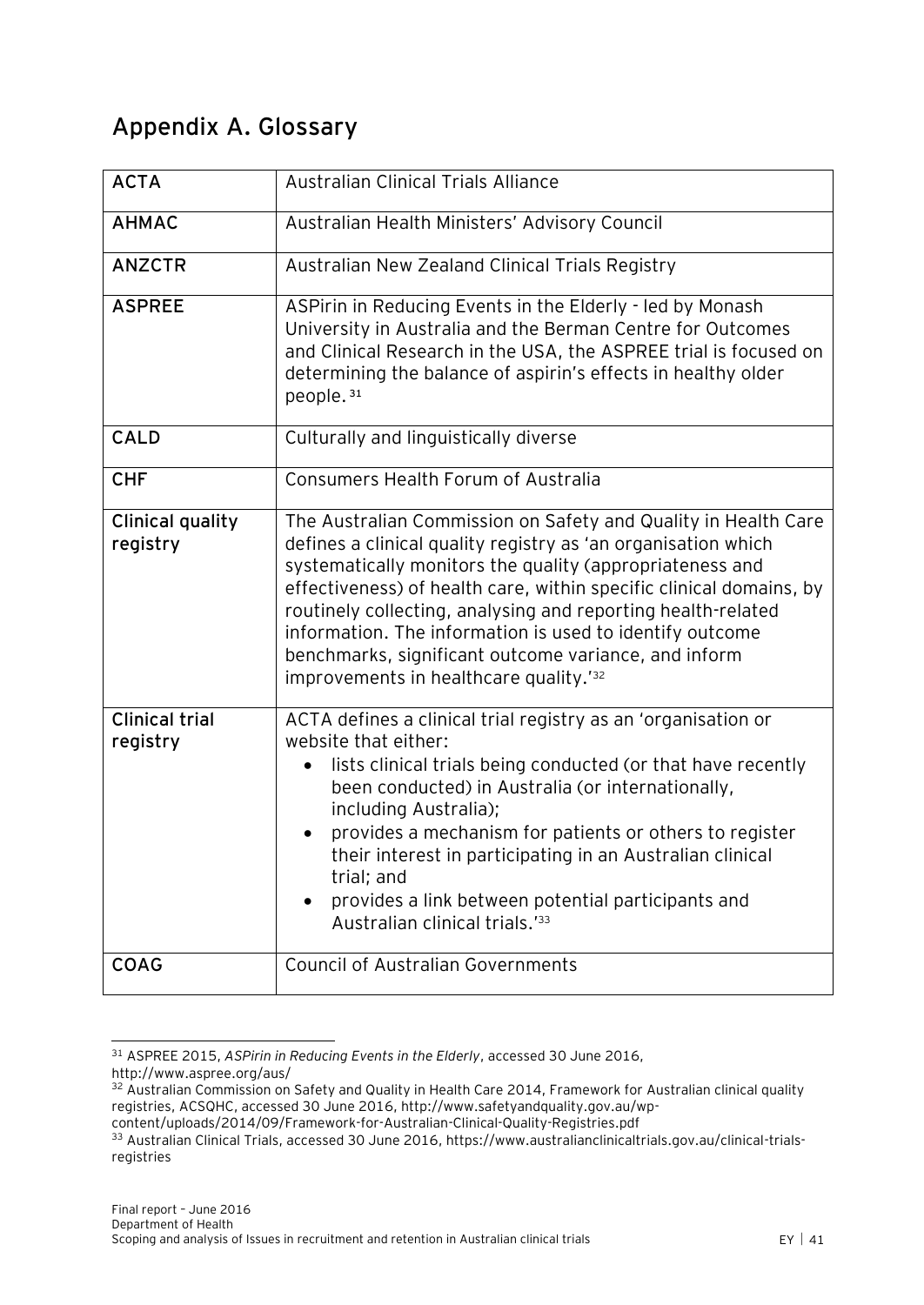| COAG-HC      | Council of Australian Governments - Health Council                                                                                                                                                                                                                                                                                     |
|--------------|----------------------------------------------------------------------------------------------------------------------------------------------------------------------------------------------------------------------------------------------------------------------------------------------------------------------------------------|
| <b>CRN</b>   | <b>Clinical Research Network</b>                                                                                                                                                                                                                                                                                                       |
| <b>CTAC</b>  | <b>Clinical Trials Advisory Committee</b>                                                                                                                                                                                                                                                                                              |
| <b>CTAG</b>  | <b>Clinical Trials Advisory Group</b>                                                                                                                                                                                                                                                                                                  |
| <b>CTC</b>   | Clinical Trials Connect                                                                                                                                                                                                                                                                                                                |
| <b>CTJWG</b> | Clinical Trials Jurisdictional Working Group                                                                                                                                                                                                                                                                                           |
| <b>DIIS</b>  | Department of Industry, Innovation and Science                                                                                                                                                                                                                                                                                         |
| <b>EHR</b>   | An Electronic Health Record provides a history of medical and<br>clinical care across a number of health care providers and is<br>digitally stored in one place. An EHR can generally be accessed<br>and updated by authorised health care providers, and the<br>individual patient, at different institutions and sites in real-time. |
| <b>EMA</b>   | European Medicines Agency                                                                                                                                                                                                                                                                                                              |
| <b>EMR</b>   | Electronic Medical Record - an electronic medical record is a<br>patient's record of medical and clinical care, gathered by a<br>single health provider.                                                                                                                                                                               |
| <b>FDA</b>   | Food and Drug Administration                                                                                                                                                                                                                                                                                                           |
| <b>GCP</b>   | Good Clinical Practice guidelines are internationally accepted<br>standards for the design and conduct of clinical trials, and set<br>out minimum requirements for reporting. 34                                                                                                                                                       |
| ICU          | Intensive Care Unit                                                                                                                                                                                                                                                                                                                    |
| <b>LHN</b>   | <b>Local Health Network</b>                                                                                                                                                                                                                                                                                                            |
| <b>NHMRC</b> | National Health and Medical Research Council                                                                                                                                                                                                                                                                                           |
| <b>TGA</b>   | Therapeutic Goods Administration                                                                                                                                                                                                                                                                                                       |

 $\overline{a}$ <sup>34</sup> Therapeutic Goods Administration (n.d), *The Australian clinical trial handbook*, accessed 30 June 2016, https://www.tga.gov.au/publication/australian-clinical-trial-handbook.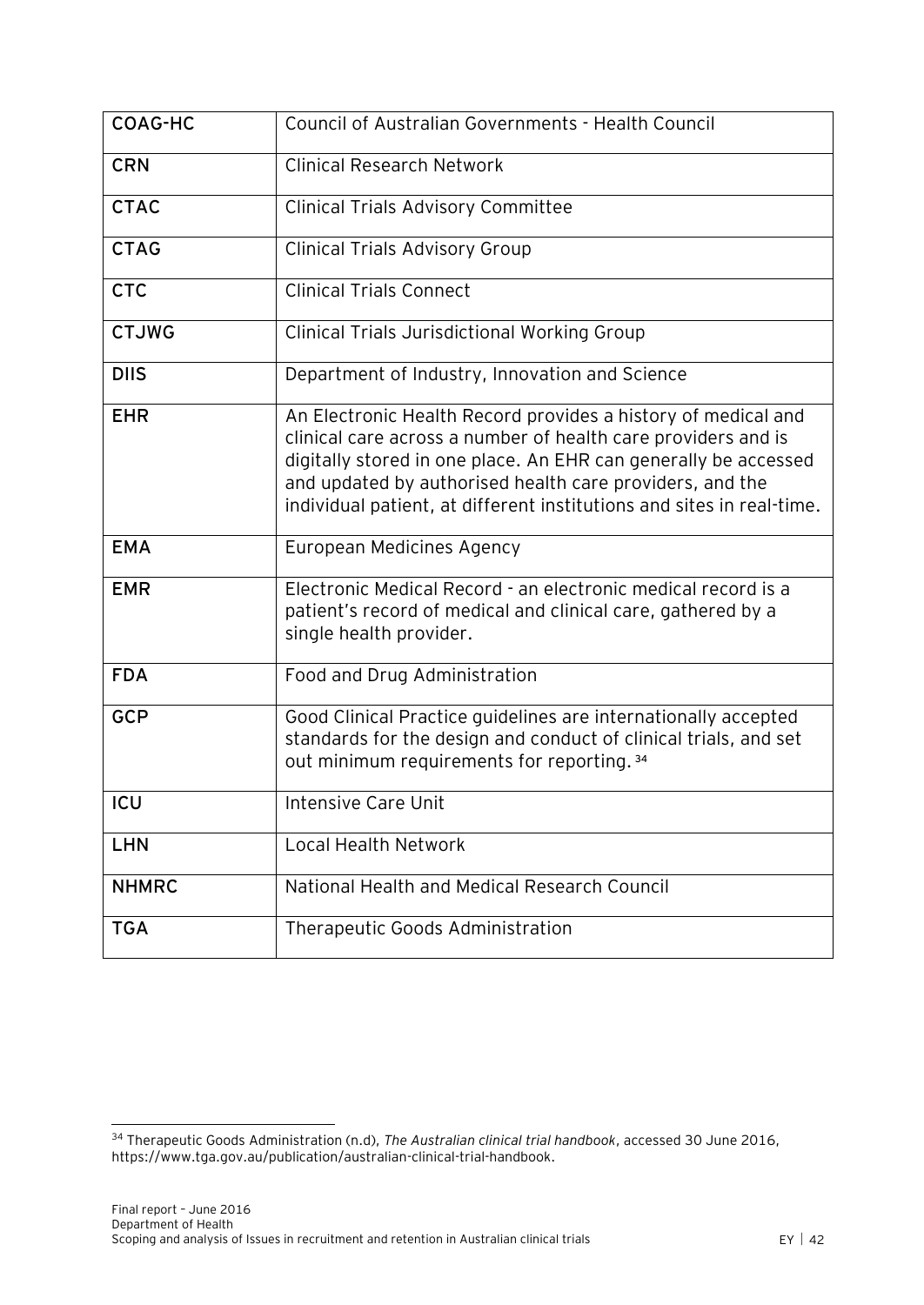## <span id="page-43-0"></span>**Appendix B. Initiatives that present opportunities for the CTJWG**

| Initiative                                                                                                           | <b>Details</b>                                                                                                                                                                                                                           | Opportunities for the CTJWG                                                                                                                                                                                                                                                                                                                                                                                                                                                                                                             |
|----------------------------------------------------------------------------------------------------------------------|------------------------------------------------------------------------------------------------------------------------------------------------------------------------------------------------------------------------------------------|-----------------------------------------------------------------------------------------------------------------------------------------------------------------------------------------------------------------------------------------------------------------------------------------------------------------------------------------------------------------------------------------------------------------------------------------------------------------------------------------------------------------------------------------|
| <b>Sunshine Coast</b><br><b>Hospital &amp;</b><br><b>Health Service -</b><br><b>Clinical</b><br><b>Research Unit</b> | Dedicated Clinical Research Unit;<br>nurses communicate and<br>collaborate with clinicians,<br>ensure that clinical trials and<br>research is visible across the                                                                         | $\bullet$<br>Develop good practice case<br>study supporting clinical trials<br>- demonstrate the success of<br>the Sunshine Coast model of                                                                                                                                                                                                                                                                                                                                                                                              |
|                                                                                                                      | health service and build<br>ownership of trials among staff.<br>Taking a risk-based, benefits<br>management approach<br>supported by the executive<br>means that dedicated resources<br>are available to communicate<br>with clinicians. | permanent staff available in a<br>"staff pool" model to support<br>projects.<br>Promote the benefits of clinical<br>$\bullet$<br>trials to hospital executive to<br>gain buy-in.<br>Consider and develop leading<br>$\bullet$<br>practice principles for the<br>conduct of clinical trials at the<br>hospital, LHN and jurisdiction<br>level.<br>Consider development of<br>$\bullet$<br>metrics, identify and consider<br>leveraging existing data<br>measurement tools to measure<br>participation and conduct of<br>clinical trials. |
| <b>ClinTrial Refer</b>                                                                                               | Mobile application connecting<br>clinicians and patients to clinical<br>trials.                                                                                                                                                          | Consider development of a<br>$\bullet$<br>streamlined application to<br>connect clinicians and patients<br>to clinical trials.<br>Consider coordination of<br>$\bullet$<br>awareness raising relating to<br>different mobile applications<br>and promote adaptions of<br>ClinTrial Refer through a<br>national directory of<br>innovations. This would<br>require investment to ensure<br>regular updating.                                                                                                                             |
| <b>Clinical Trials</b><br><b>Connect</b>                                                                             | Online patient recruitment<br>service.                                                                                                                                                                                                   | <b>Build</b><br>$\bullet$<br>AustralianClinicalTrials.gov.au<br>to support online patient<br>recruitment, considering<br>whole-of-trials approach to<br>connect networks, trial sites,<br>and consumers.<br>Build online presence of the<br>website through social media.                                                                                                                                                                                                                                                               |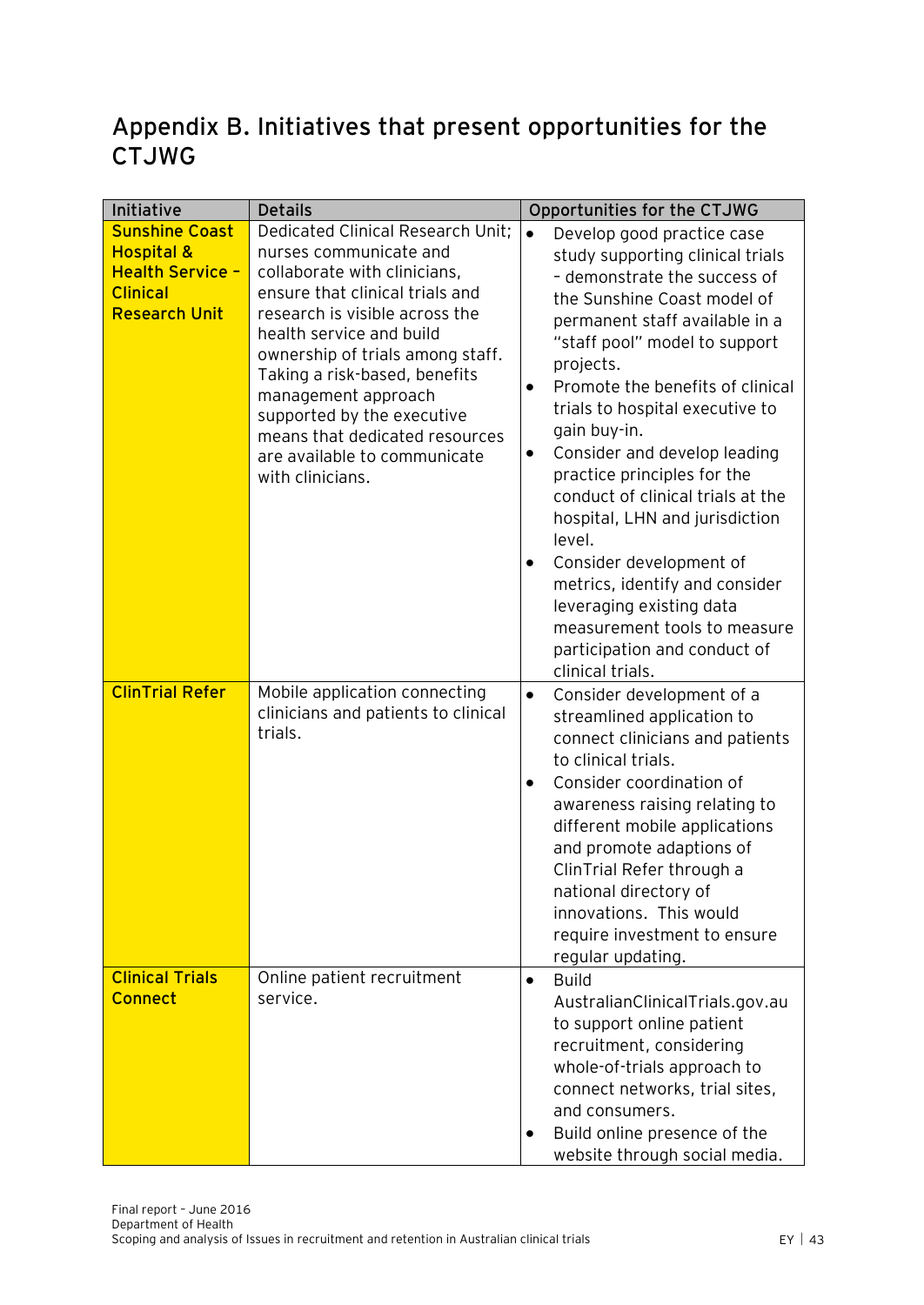| <b>Melbourne</b><br>Health - "Ask<br><b>Me About</b><br>Research"<br>Campaign | Melbourne Health campaign to<br>encourage patients to ask their<br>clinicians about research and<br>clinical trials. Staff wear badges<br>and other information is<br>provided around the care sites<br>e.g. posters.                                                                                                                                                                                                                                                                                                                                          | $\bullet$              | Consider national campaign,<br>led by jurisdictions. Consider<br>relevant dates such as<br>International Clinical Trials Day<br>to focus promotion on<br>consumers and clinicians (e.g.<br>GPs). This could be considered<br>jointly with the CTJWG<br><b>Communications Working</b><br>Group. |
|-------------------------------------------------------------------------------|----------------------------------------------------------------------------------------------------------------------------------------------------------------------------------------------------------------------------------------------------------------------------------------------------------------------------------------------------------------------------------------------------------------------------------------------------------------------------------------------------------------------------------------------------------------|------------------------|------------------------------------------------------------------------------------------------------------------------------------------------------------------------------------------------------------------------------------------------------------------------------------------------|
| <b>Medicare</b>                                                               | A sponsor approached the<br><b>Australian Government</b><br>Department of Human Services<br>(Medicare) to identify and<br>contact potential trial<br>participants on behalf of the<br>sponsor, inviting patients to<br>contact their health professional<br>or the trial coordinator to<br>discuss potential eligibility. The<br>Department of Human Services<br>managed patient contact;<br>patient data was not supplied to<br>the sponsor.<br>Stringent ethical and legislative<br>arrangements apply to these<br>arrangements, and fees may be<br>payable. | $\bullet$              | Consider private-public<br>partnerships for the funding<br>and development of EHRs or<br>other large scale infrastructure<br>projects that would enable<br>recruitment and provide<br>greater return on investment.                                                                            |
| <b>Critical Care</b><br><b>Trials Network</b>                                 | Characterised by strong and<br>consistent communication,<br>leadership, strategy and<br>coordination, working together<br>to develop questions, coordinate<br>studies and distribute workload<br>across site.                                                                                                                                                                                                                                                                                                                                                  | $\bullet$<br>$\bullet$ | Develop leading practice case<br>study for promotion on<br>AustralianClinicalTrials.gov.au.<br>Consider a dedicated structure<br>to support creation of clinical<br>trial networks and identify<br>areas (e.g. by geography or<br>disease group) that would<br>benefit from a network.         |
| <b>Electronic</b><br>health records                                           | Determine capability of<br>electronic health records to<br>identify potential and current<br>clinical trial participants, and<br>identify currently recruiting<br>trials.                                                                                                                                                                                                                                                                                                                                                                                      | $\bullet$<br>$\bullet$ | Consider suggestion to the<br>Department to build in prompts<br>for clinical trials in My Health<br>Record.<br>Consider leading practice<br>principles in relation to<br>systems capabilities to support<br>jurisdictions and sites to make<br>informed choices about<br>software purchases.   |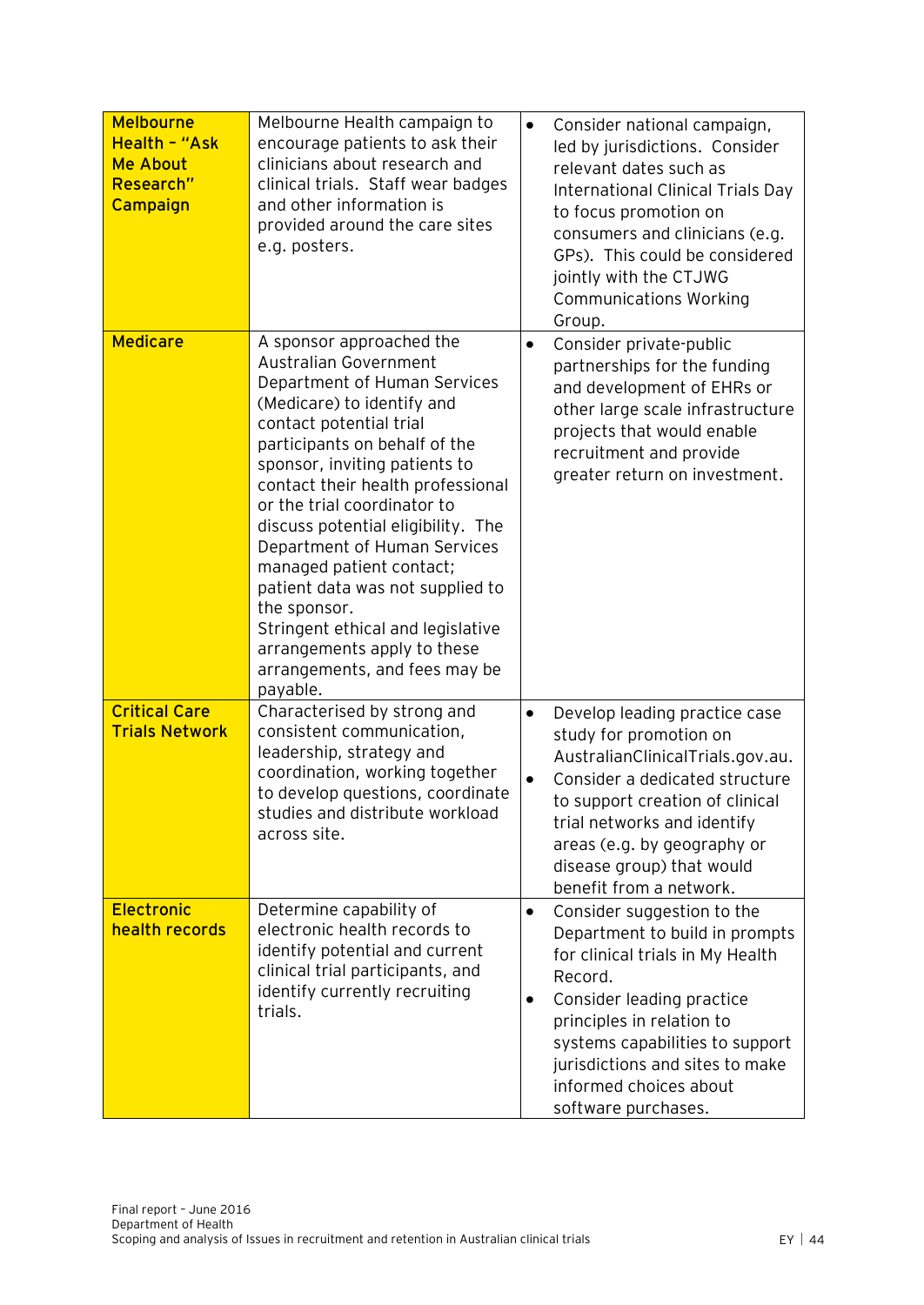## <span id="page-45-0"></span>**Appendix C. Enablers and barriers to clinical trial recruitment and retention (findings from participants and general public consultations)**

| <b>Enabler or barrier</b>                           | Influence on participation in a clinical trial                                                                                                                                                                                                                                                                                                                                                                                                                                                                                       |
|-----------------------------------------------------|--------------------------------------------------------------------------------------------------------------------------------------------------------------------------------------------------------------------------------------------------------------------------------------------------------------------------------------------------------------------------------------------------------------------------------------------------------------------------------------------------------------------------------------|
| <b>Nature of intervention</b>                       | People have different levels of tolerance for pain,<br>$\bullet$<br>discomfort and needles, and different perceptions of<br>the level of risk involved in a given study.<br>They were most likely to agree to participate in a trial<br>$\bullet$<br>when the intervention did not exceed the level of<br>discomfort they would be willing to tolerate, and<br>when they judged that the benefits outweighed the<br>risks.                                                                                                           |
| Prognosis and need for the<br>intervention          | People with serious or terminal illness were generally<br>$\bullet$<br>more willing to take part in a trial, viewing the<br>intervention as their "last hope". They were<br>therefore more willing to tolerate risks and side<br>effects than those whose illness was less severe or<br>not life threatening.                                                                                                                                                                                                                        |
| <b>Accessibility of medical and</b><br>nursing team | The extent to which people could access the medical<br>$\bullet$<br>and nursing team if they had any questions about the<br>trial, or if they developed any side effects.<br>People were most willing to take part in a trial when<br>$\bullet$<br>they felt that the medical and nursing team were<br>accessible should they have any questions or<br>encounter any problems. The relationships that<br>patients developed with these staff also aided<br>retention in trials.                                                      |
| <b>Accessibility of the trial</b><br>venue          | The lack of ease with which people could access the<br>$\bullet$<br>trial venue (or hospital) meant that people who lacked<br>transport and/or lived a long distance from a trial<br>were less likely to take part.                                                                                                                                                                                                                                                                                                                  |
| <b>Trust in medical and nursing</b><br>team         | Although most patients met the medical and nursing<br>$\bullet$<br>team for the first time when they were invited to take<br>part in the trial, they consistently nominated trust in<br>these health professionals as one of the main reasons<br>they decided to proceed.                                                                                                                                                                                                                                                            |
| <b>Voluntary nature of</b><br>participation         | When first invited to participate in a trial, patients felt<br>$\bullet$<br>that the decision to participate was theirs alone, and<br>did not feel in any way pressured by the hospital staff<br>to consent.<br>Knowing that they had choice and control over<br>٠<br>participating left them feeling more likely to agree to<br>take part in the trial.<br>The knowledge that they could withdraw from the<br>٠<br>trial at any time was cited as a factor supporting<br>retention in the trial, as it meant that they did not feel |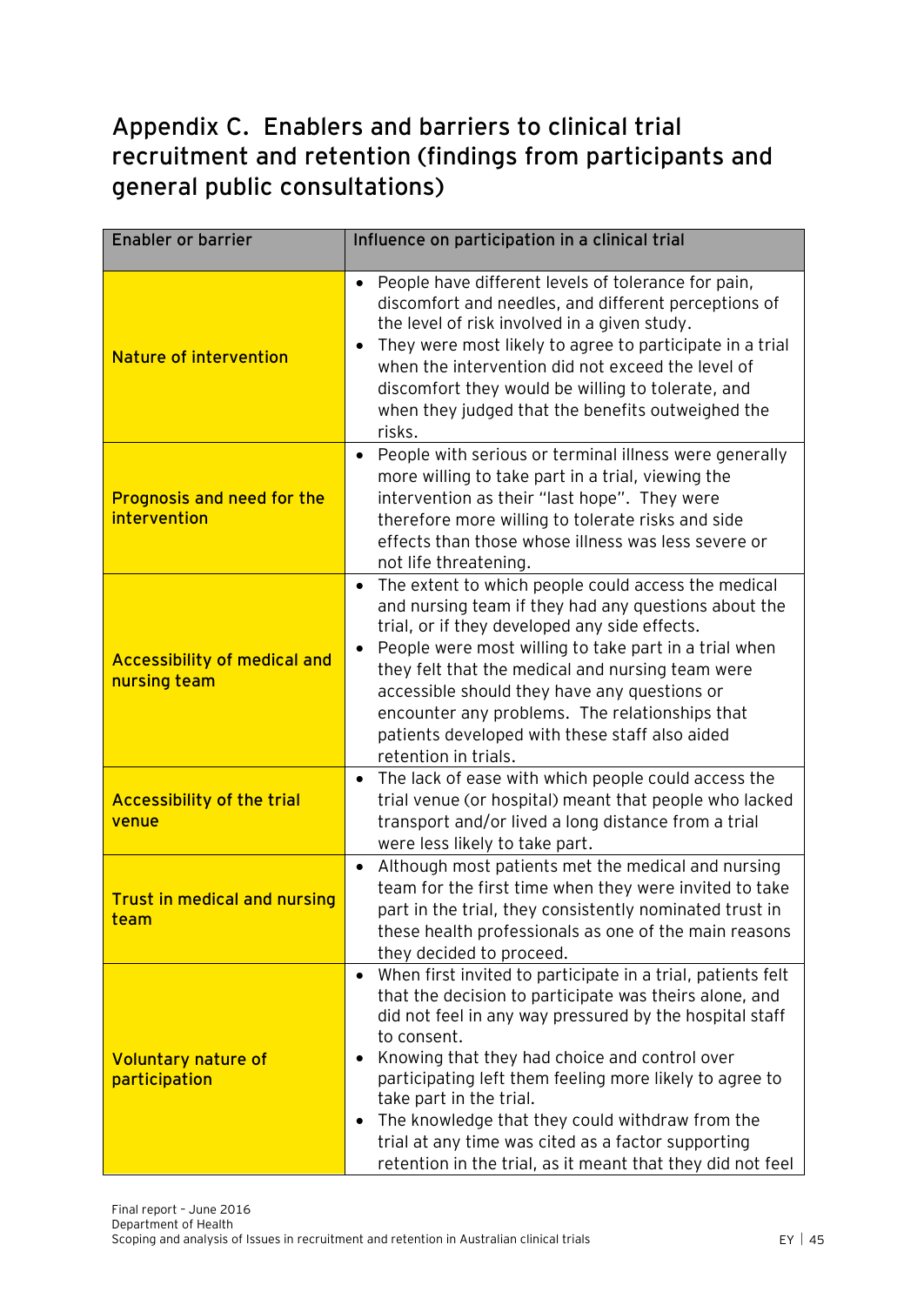|                                            | "trapped".                                                                                                                                                                                                                                                                                                                                                                                                                                                                                                                                                          |
|--------------------------------------------|---------------------------------------------------------------------------------------------------------------------------------------------------------------------------------------------------------------------------------------------------------------------------------------------------------------------------------------------------------------------------------------------------------------------------------------------------------------------------------------------------------------------------------------------------------------------|
| Time commitment/<br>frequency of follow up | People were generally willing to take part in a trial<br>$\bullet$<br>when the time commitment involved (including<br>frequency of visits and length of the trial) was not too<br>onerous and would present only a minor<br>inconvenience to their lifestyle.                                                                                                                                                                                                                                                                                                       |
| <b>Flexibility</b>                         | People valued having a degree of choice around trial<br>$\bullet$<br>start dates and follow up appointments; this helped<br>them to feel in control of the trial process.<br>Some community members felt that trials would be<br>٠<br>more attractive if clinics offered appointments after<br>hours and on weekends to accommodate participants<br>in full time employment.                                                                                                                                                                                        |
| <b>Incentives</b>                          | There were quite divergent views over the role of<br>$\bullet$<br>incentives around the recruitment and retention of<br>trial participants.<br>In general, incentives were not expected, so were felt<br>$\bullet$<br>to have minimal influence when patients had a greater<br>need for the intervention (such as when their health<br>status was poor).<br>Community members felt that incentives were<br>$\bullet$<br>necessary when people were taking part in a trial<br>which offered them no benefits (such as a trial for a<br>condition they did not have). |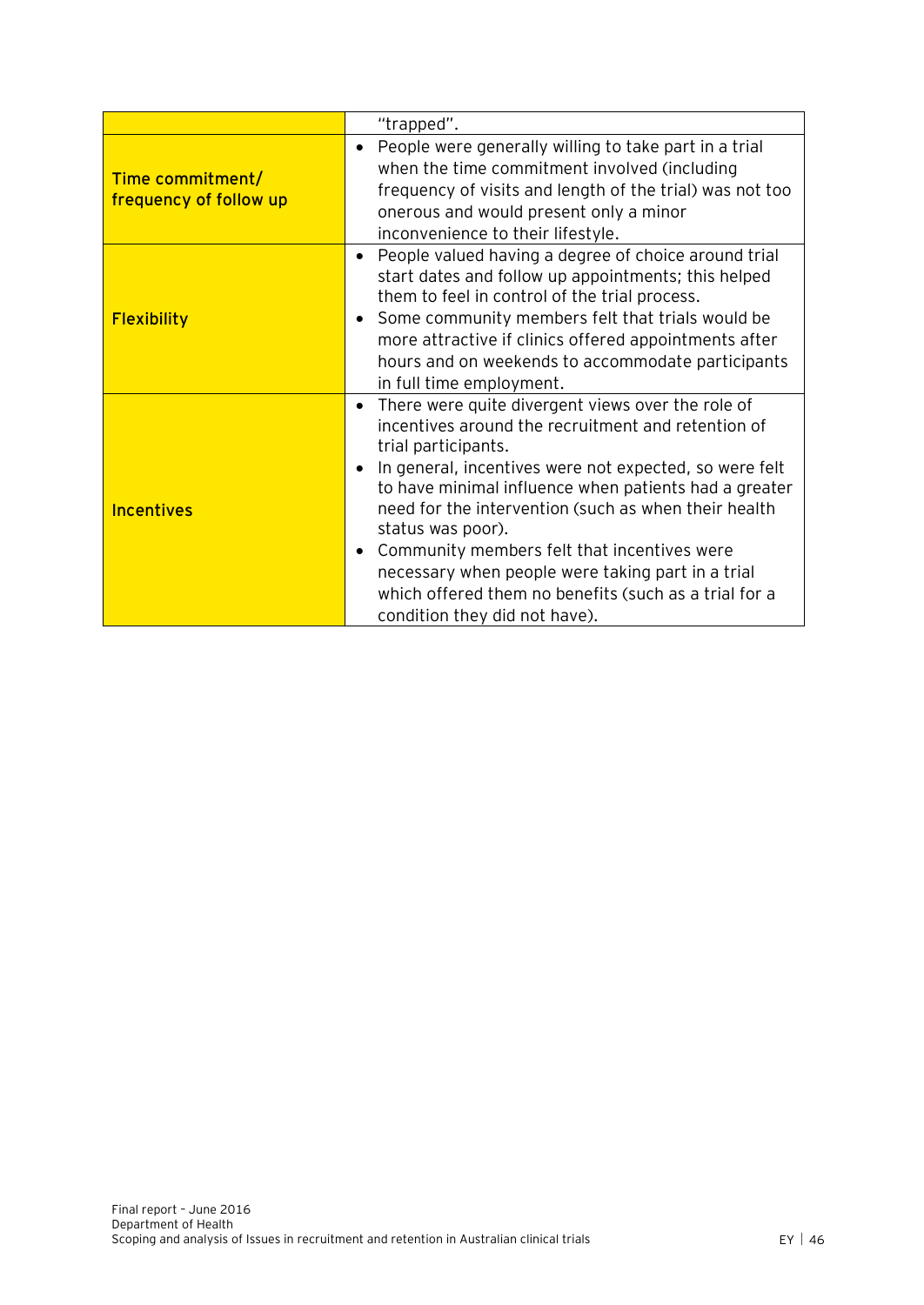## <span id="page-47-0"></span>**Appendix D. Opportunities for improvements to recruitment and retention (findings from the participants and general public consultations)**

| <b>Issue</b>                                       | Rationale                                                                                                                                                                                                                                                                                                                                                                                                                                                                                                                                                                                                                                                                                                                                                                                                                                                                                                                                                                                           |
|----------------------------------------------------|-----------------------------------------------------------------------------------------------------------------------------------------------------------------------------------------------------------------------------------------------------------------------------------------------------------------------------------------------------------------------------------------------------------------------------------------------------------------------------------------------------------------------------------------------------------------------------------------------------------------------------------------------------------------------------------------------------------------------------------------------------------------------------------------------------------------------------------------------------------------------------------------------------------------------------------------------------------------------------------------------------|
| <b>Eligibility for trials</b>                      | To increase the available pool of eligible people to take<br>٠<br>part in trials, consider assessing the eligibility of people<br>who have a pre-existing condition and/or who take<br>prescribed medication on a case by case basis, rather<br>than applying a blanket exclusion approach.                                                                                                                                                                                                                                                                                                                                                                                                                                                                                                                                                                                                                                                                                                         |
| <b>Information around</b><br>clinical trials       | Most people with no prior involvement in clinical trials<br>$\bullet$<br>had relatively low awareness of the clinical trial process;<br>some people had significant knowledge gaps.<br>Any interventions to raise awareness of clinical trials in<br>the community should emphasise the range of trials<br>available (i.e., that they are not just used for drugs), that<br>participation is voluntary, that participants do not incur<br>any up-front costs (such as for the intervention), and<br>expectations of participants in relation to their<br>involvement.                                                                                                                                                                                                                                                                                                                                                                                                                               |
|                                                    | It is also important to inform prospective participants of<br>the value of clinical trials, for example, the support the<br>trial staff will provide throughout the trial and their<br>access to the team, and that the monitoring process will<br>provide them with some assurance that they can get<br>assistance if any issues are identified.                                                                                                                                                                                                                                                                                                                                                                                                                                                                                                                                                                                                                                                   |
| <b>Use of incentives</b>                           | Incentives are an important motivator for healthy young<br>$\bullet$<br>people considering participating in a Phase 1 trial,<br>however when people are seriously unwell, incentives<br>have a negligible influence in terms of recruitment.<br>Most community members who have had no involvement<br>٠<br>in clinical trials have an expectation of payment for<br>taking part in a study, but once patients commence a<br>trial, the strength of interpersonal relationships with the<br>trial team provides them with a greater incentive to<br>remain in the trial than a monetary incentive.<br>The research did not find support for incentivising all<br>$\bullet$<br>trial patients; there was a preference to incentivise<br>participants with no health benefits likely to be derived<br>from participating in a trial.<br>Research supported continuation of financial assistance<br>$\bullet$<br>to clinical trial participants to offset expenses such as<br>travel and parking costs. |
| <b>Travel, and accessibility</b><br>of trial sites | People living in outer metropolitan and regional locations<br>$\bullet$<br>suggested that trial sites consider running clinics in these<br>areas to minimise the times and costs associated with<br>travelling into metropolitan areas.<br>A related suggestion was where feasible, to make use of                                                                                                                                                                                                                                                                                                                                                                                                                                                                                                                                                                                                                                                                                                  |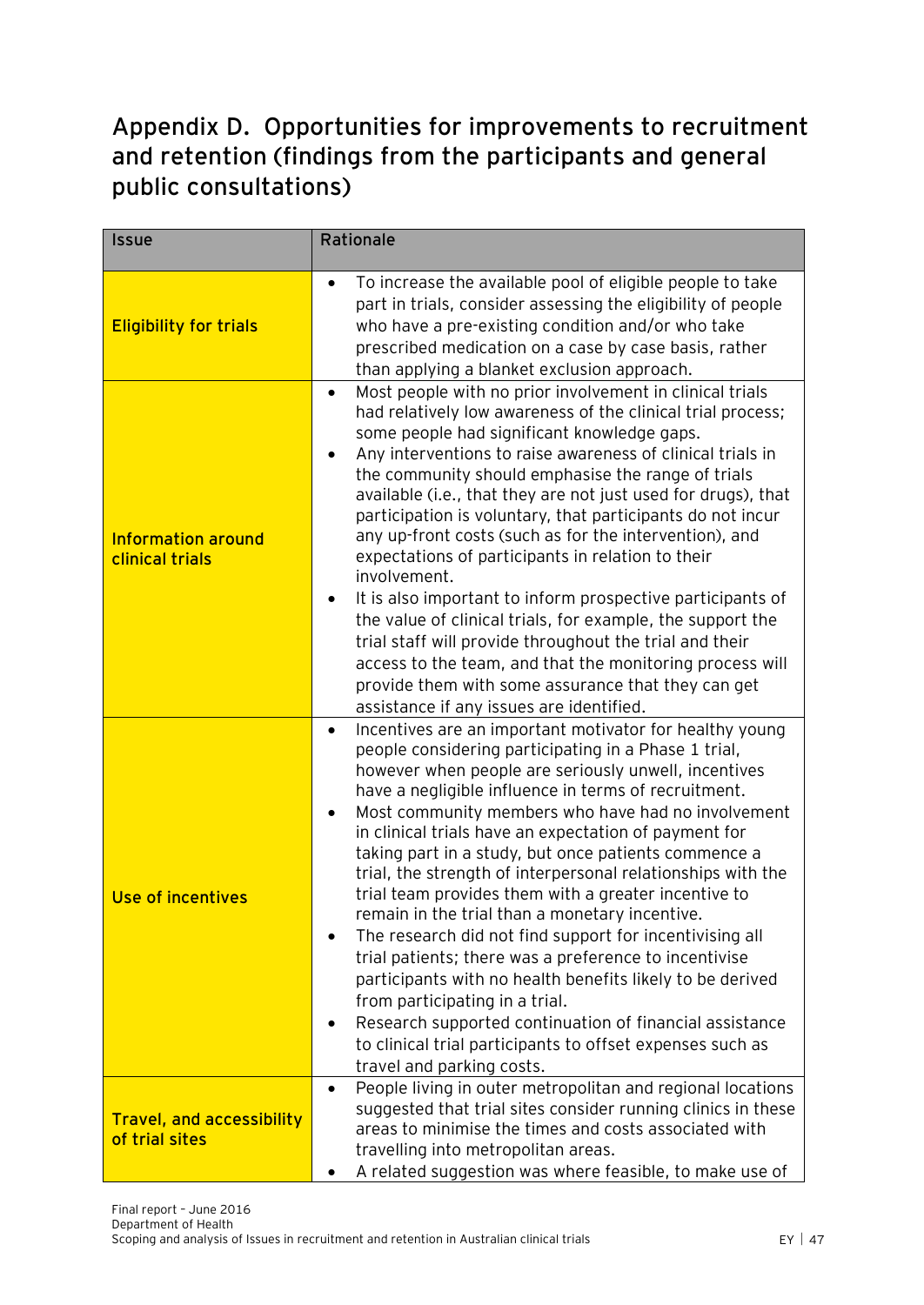|                   | telemedicine to minimise travel times and costs.                                                                                                                                         |
|-------------------|------------------------------------------------------------------------------------------------------------------------------------------------------------------------------------------|
| Use of technology | Younger people supported greater use of technology by<br>clinical trials, for example, providing an option for<br>questionnaires to be completed online instead of in hard<br>copy only. |